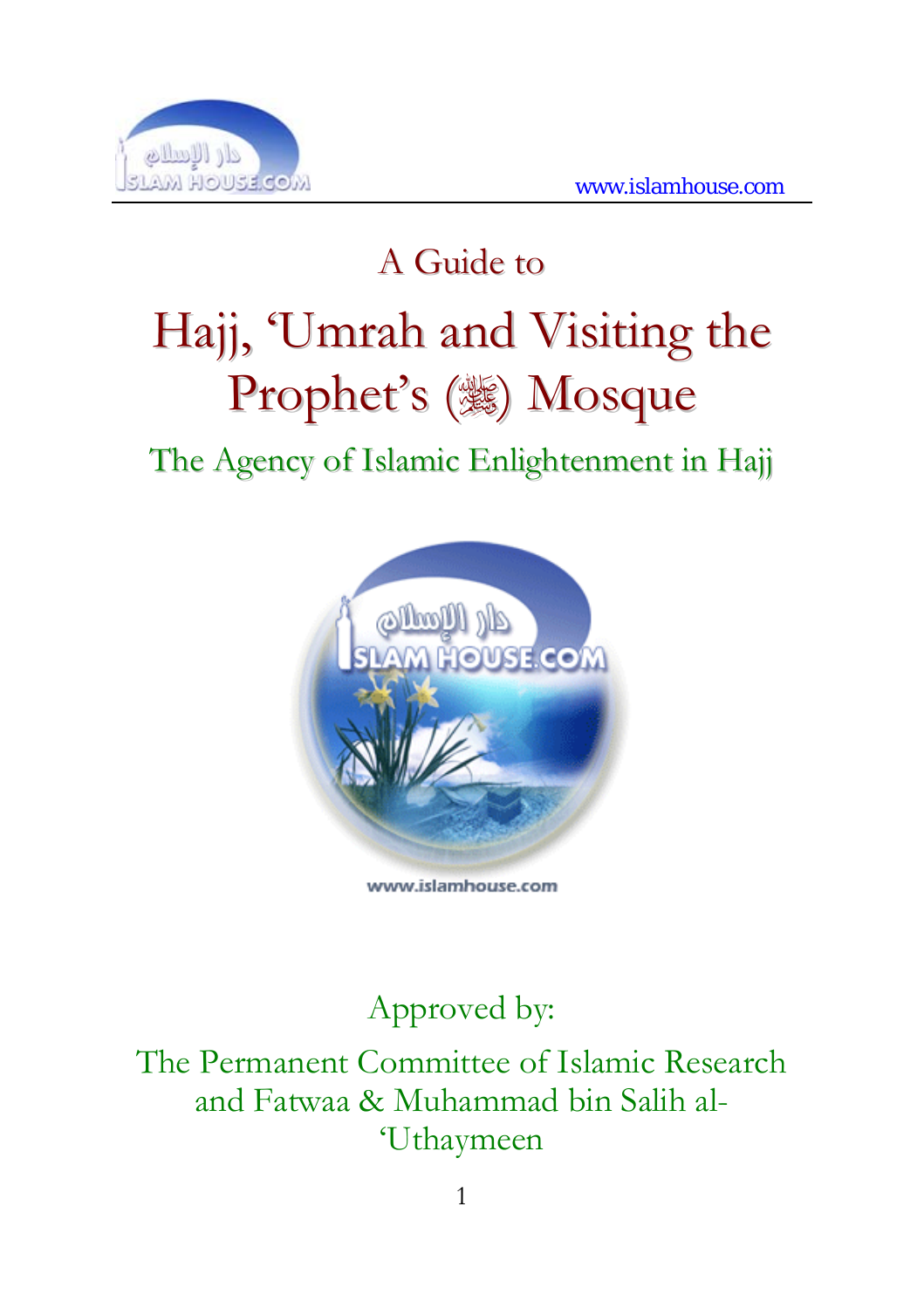

Copyright © 1423

This book is not copyrighted. Any or all parts of this book may be used for educational purposes as long as the information used is not in any way quoted out of context or used for profit.

This material has been reviewed and forwarded for publishing and distribution by the English language section of the Department of Islamic Resources.

Form  $\#$  1206 Date: 23-11-1425

If you have any corrections, comments, or questions about this publication, please feel free to contact us at:

**[en@islamhouse.com](mailto:en@islamhouse.com?subject=comments%20on%20%22en1206%22)**

<www.islamhouse.com>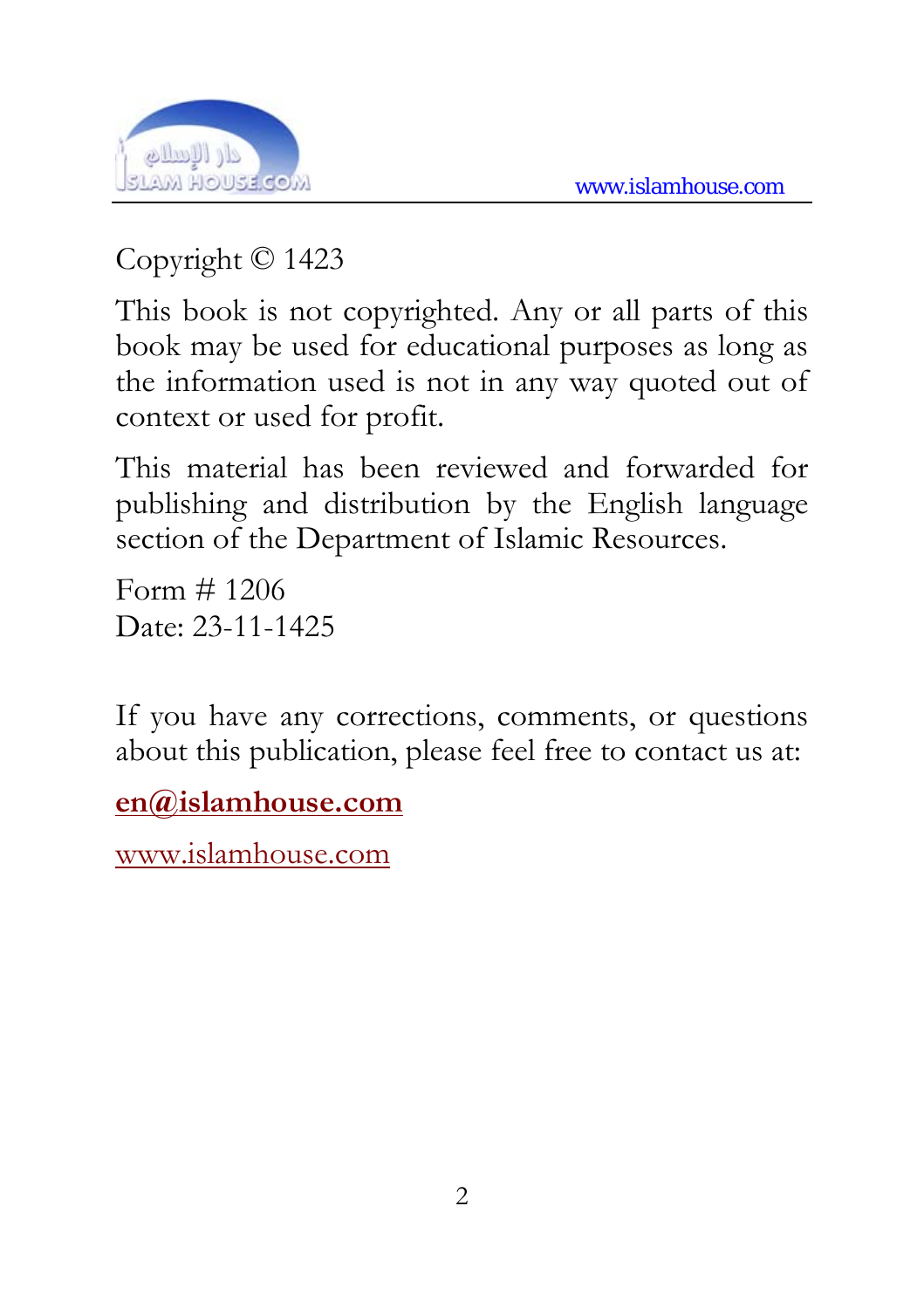

T

## Preface

All praise belongs to Allah, alone; peace and blessings of Allah be on the Last Prophet, Muhammad bin Abdullah, his family, and companions.

This brief but comprehensive guide is presented to you, the pilgrims to the Sacred House of Allah, to outline some of the rites of Hajj and 'Umrah with which you ought to be familiar. We begin with some important advice, which we direct first to ourselves and then to you in accordance with what Allah, the Most High, says concerning those of His servants who receive salvation and success in this world and the hereafter:

#### **"They exhort one another to truth, and exhort one another to patience." [Surah al-Asr (103):3]**

And in accordance with His saying: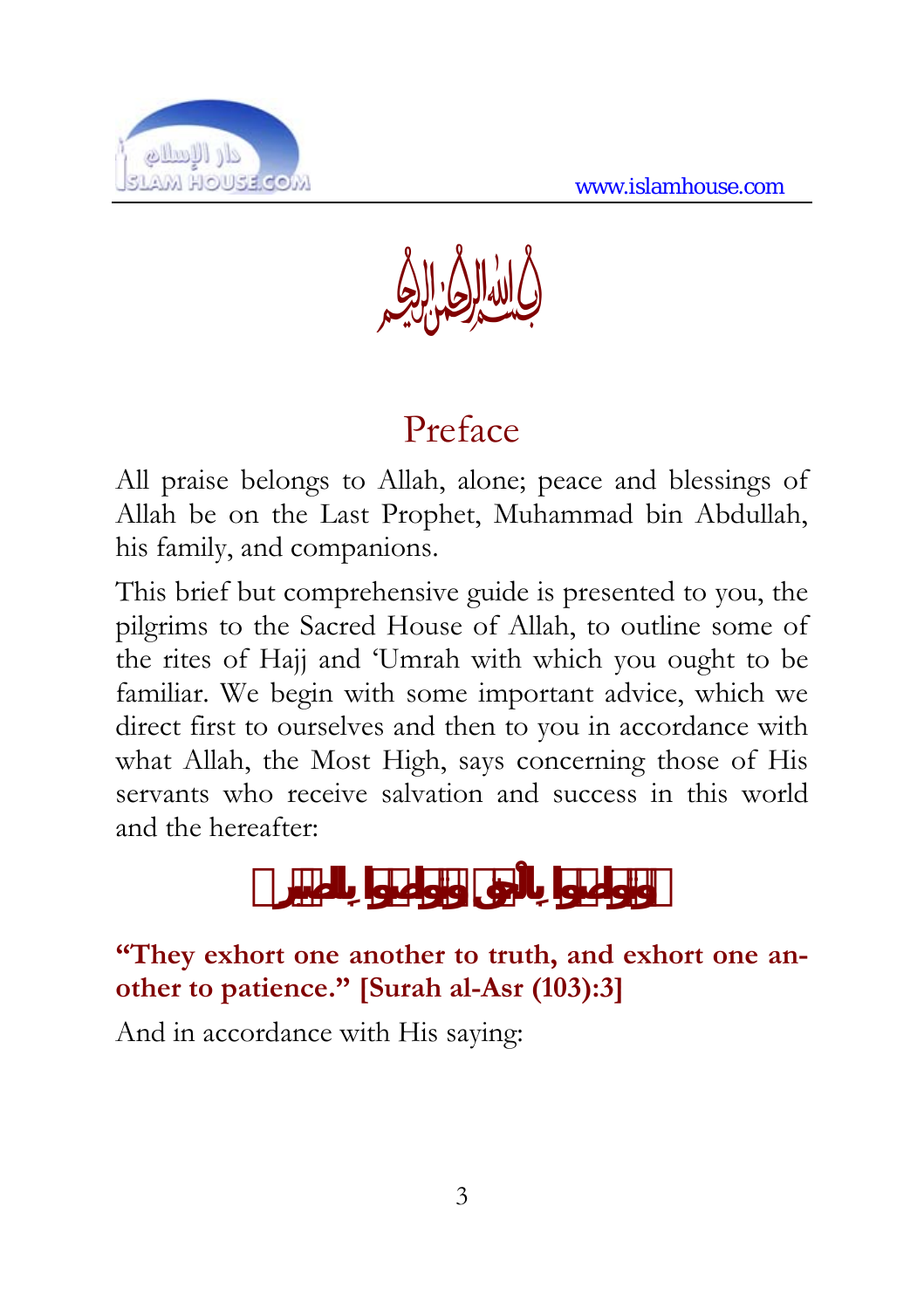

#### **"And Help one another in goodness and fear of Allah…" [Surah al-Maa`idah (5):2]**

We hope you will read this booklet before you begin the rites of Hajj in order that you may acquaint yourself with what is required. You will find in it, in shaa Allah, answers to many of your questions. We ask Allah to accept from all of us our Hajj, our striving, and our good deeds.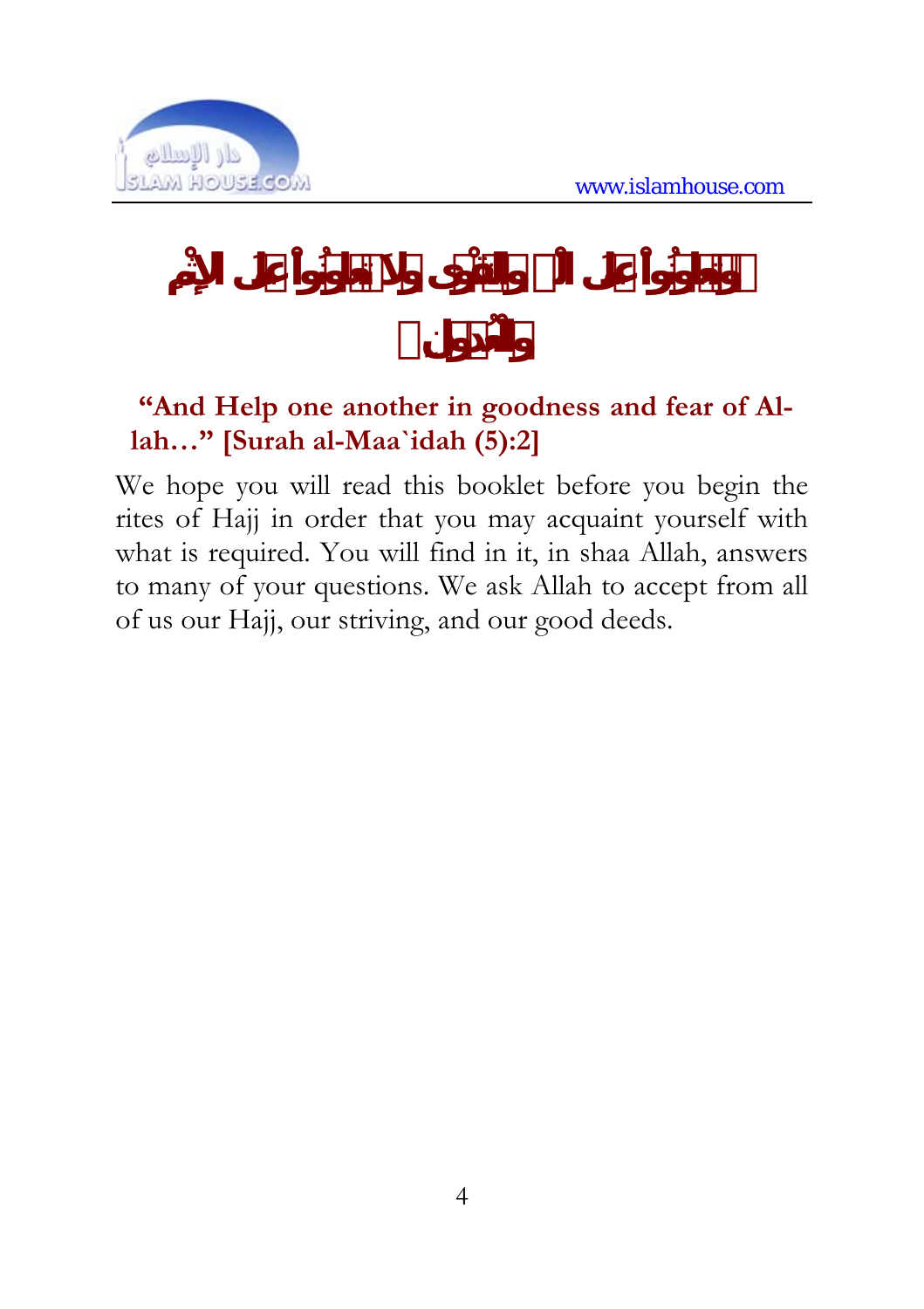

## Important Advice

Dear pilgrims, we praise Allah for having guided you to the Hajj of His House. May He accept from all of us our good deeds, and increase His reward for us and for you. The following advice is being offered to you in the hope that Allah will accept from all of us our Hajj and our striving.

1. Remember that you are on a blessed journey, a journey that is based on belief in Allah's Unity (Tawheed), sincerity to Him, responding to His call, and on obedience to His commands - hoping to gain the reward of the Almighty and in obedience to His Messenger Muhammad (). Do not forget that the reward for a Hajj that is accepted by Allah, the Most High, is nothing less than the Garden of Paradise.

2. Be on your guard against the mischief of Satan who intends to cause dissention among you, because he indeed is an enemy lying in ambush. Love each other as brothers and sisters and avoid disputes and disobedience to Allah. Know that the Messenger of Allah () said:

« كُد مهِ هِسِ »

**"None of you has truly believed unless he loves for his brother what he loves for himself." (Bukhari)**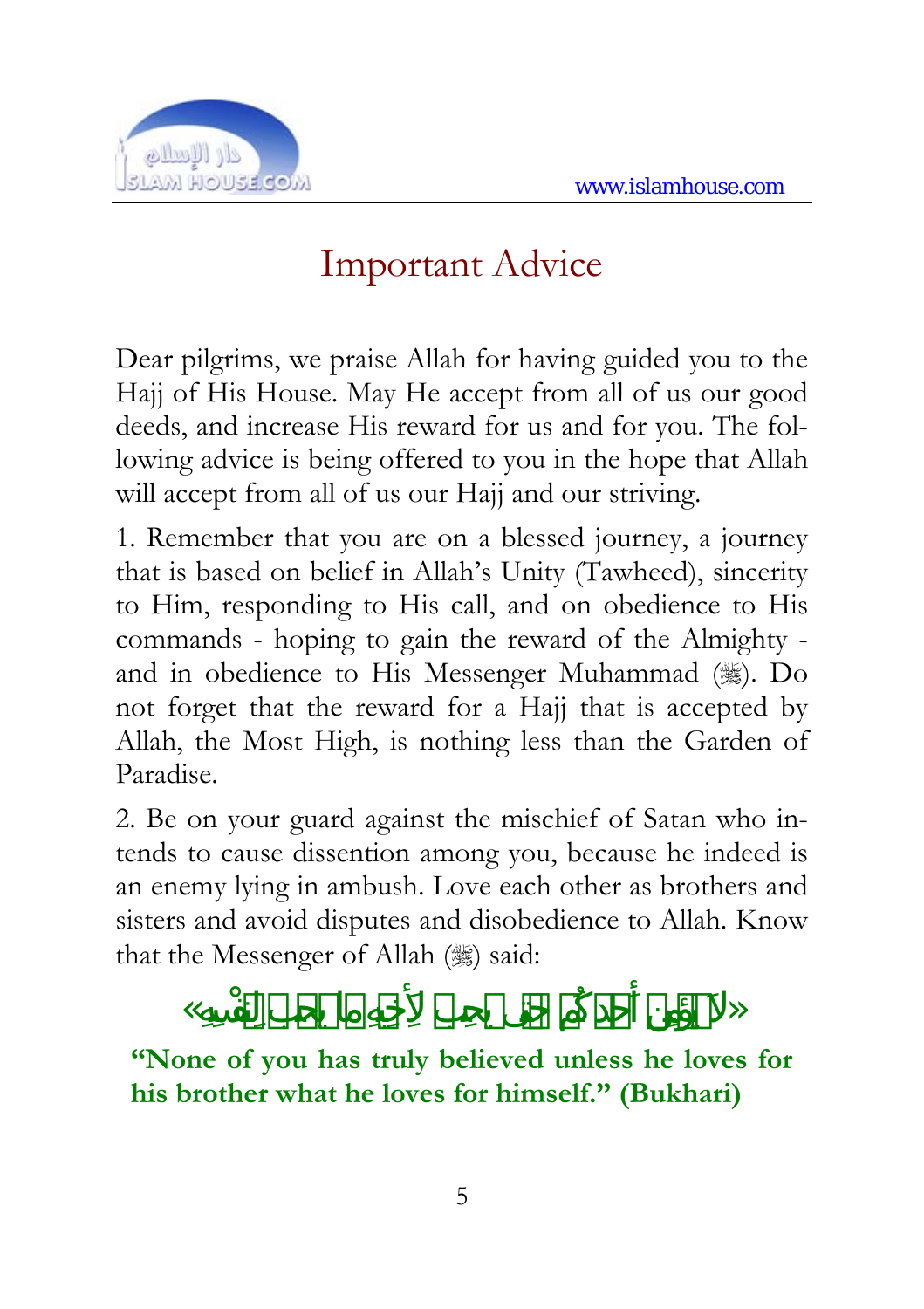

3. Whenever you have a question concerning religious matters or concerning the Hajj, you ought to ask those who know until you receive a satisfactory answer. This is in accordance with what Allah has said:

#### **"Ask the people of the Reminder if you do not know." [Surah al-Anbiyaa´ (21):7]**

It is also in accordance with what the Prophet (#) has said:

### $\langle \langle \rangle$

#### **"When Allah intends good for someone, He gives him understanding of the religion."**

4. Know that Allah has made certain acts Fard (obligatory) and other acts Sunnah (supererogatory), and Allah does not accept the Sunnah from him who violates the Fard. Some pilgrims ignore this fact, and you see them harming believers, men and women, by violently jostling in their zeal to kiss the Black Stone, in their circuits around the Ka'bah, in performing Salaah (prayer) behind the Station of Ibraheem, in drinking Zamzam, and other rites. These rites are Sunnah, while harming the believers is haraam (prohibited). How can you do an act of Sunnah while committing an act that is haraam? Therefore, O pilgrims, avoid hurting one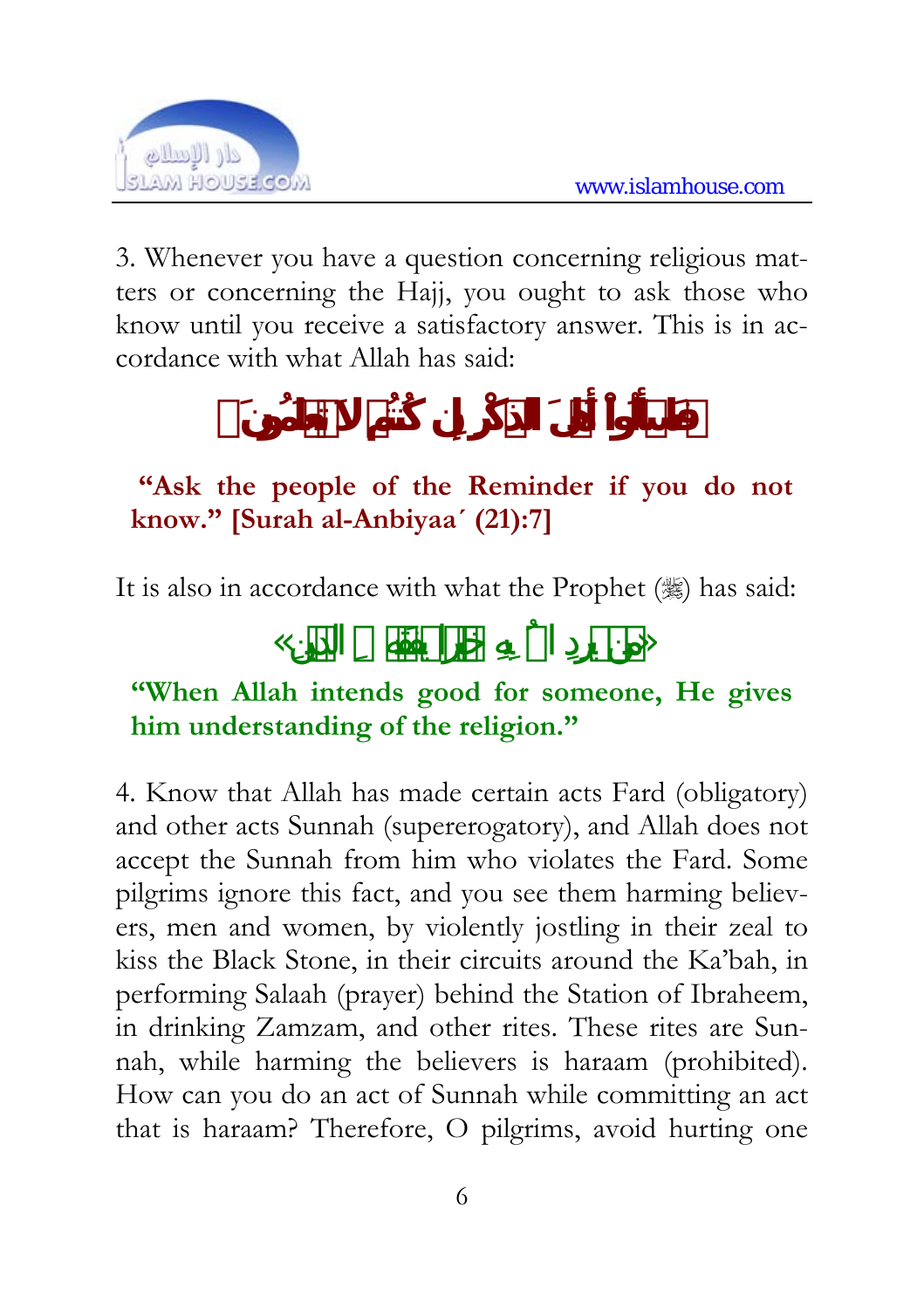

another. May Allah have mercy on you and grant you an immense reward.

We would also like to emphasize the following.

- (a) It is not fitting that a Muslim man performs his Salaah next to or behind a woman, whether it be in the Sacred Masjid or in any other place, for whatever reason, as long as he is able to avoid it. Women are supposed to pray behind men.
- (b) It is not proper to pray in the pathways which lead to the Haram or in the doorways, because doing so is harmful and obstructive to those entering.
- (c) It is also not permissible to block the free flow of people doing Tawaaf around the Ka'bah, whether it be by sitting near the Ka'bah or praying near it, or by standing near the Black Stone, near the al-Hijr, or at the Station of Ibraheem when the place is crowded. This is a source of harm to other people.
- (d) While safeguarding the dignity of Muslims is Fard, kissing the Black Stone is Sunnah. A Fard cannot be sacrificed for a Sunnah. When the area is crowded, it is sufficient to merely point to the Black Stone and say:

«االله »

**"Allahu Akbar." "Allah is the Greatest."**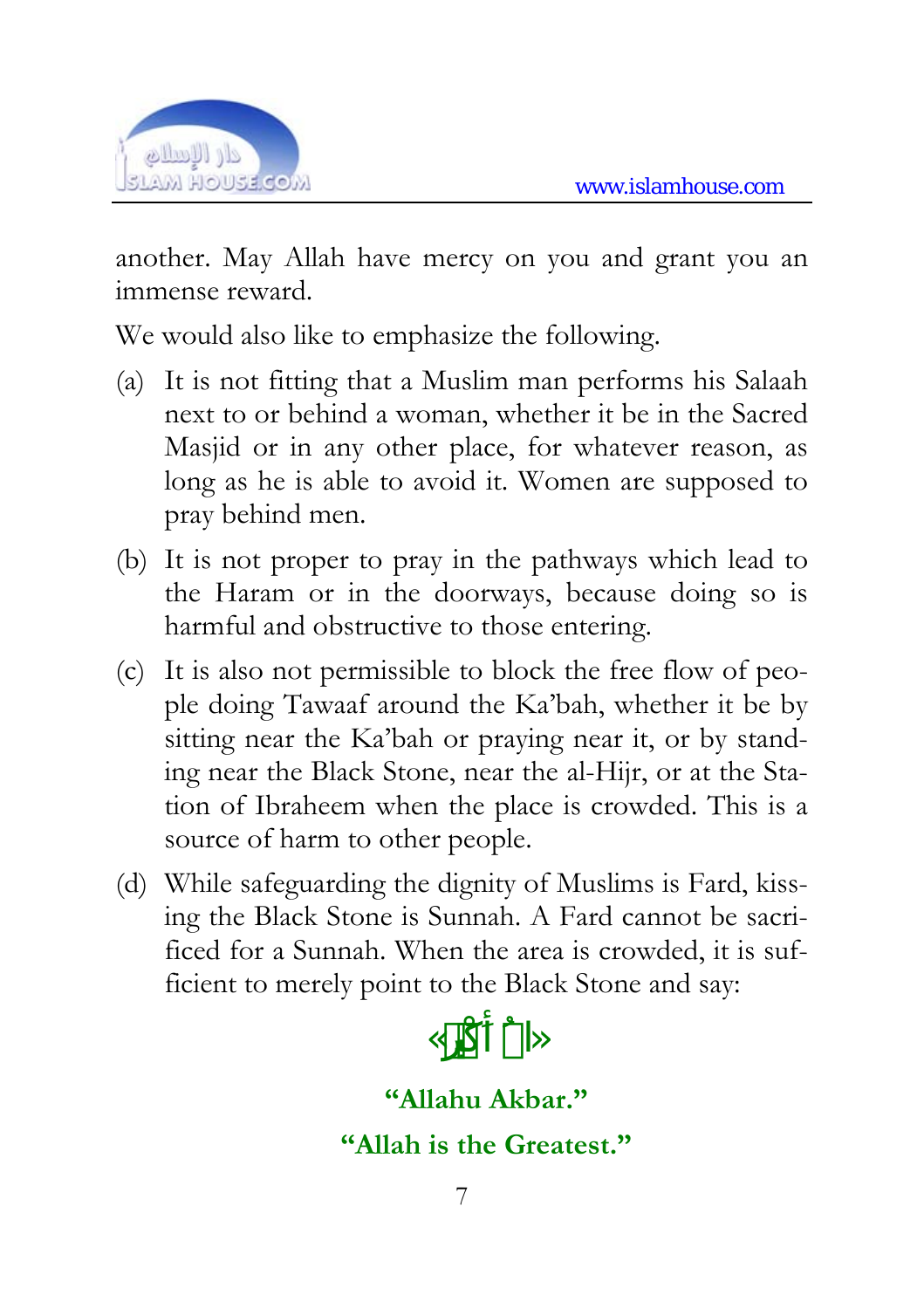

When leaving the Tawaaf area, leave calmly.

(e) The Sunnah for when you reach the Yemeni Comer, or 'Rukn-ul-Yamani'1 is for you to touch it with your right hand and say:

## $\ll$  »  $\gg$ **"Allahu Akbar." "Bismillahi Wallahu Akbar."**

Kissing it is not prescribed. If the person doing the Tawaaf is unable to touch it, he should continue with his Tawaaf. He is not supposed to point to it with his hand or say the Takbeer<sup>2</sup>, for this has not been reported from the authority of the Prophet  $(\frac{1}{2})$ . It is mustahab (recommended) to recite the following supplication between the Rukn-ul-Yamani and the Black Stone:

<sup>1</sup> The **Rukn-ul-Yamani** is the corner of the Ka'bah preceding the corner which encloses the Black Stone.

<sup>2</sup> **Takbeer:** The saying of "Allahu Akbar".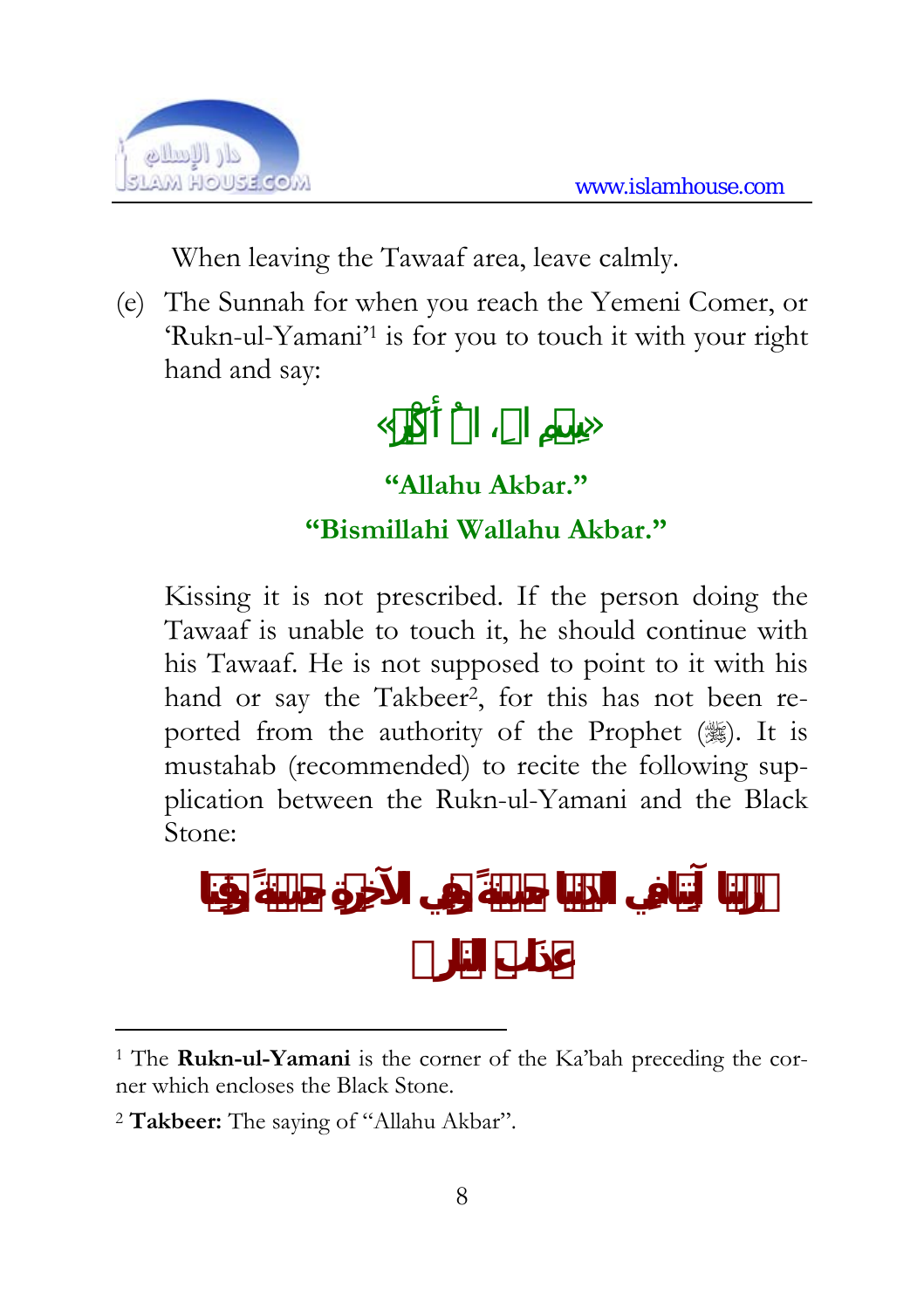

**"Rabanaa aatinaa fid-dunyaa hasanatah, wa fil-Aakhirati hasanah, wa qinaa 'athaab**3 **an-Naar."** 

**"Our Lord give us good in this world, and good in the Hereafter, and save us from the torment of the Fire." [Surah al-Baqarah (2):201]**<sup>4</sup>

Finally, the best advice we can give is that you follow the Book of Allah and the Sunnah of His Messenger (1) in all that you do. Allah  $(\mathcal{H})$  says:

**"And obey Allah and the Messenger so that you may receive mercy."[Surah Aali 'Imraan (3):132]** 

<sup>3</sup> The 'th' in the word 'a*th*aab is pronounced hard like the 'th' in the word 'the' or 'there'.

<sup>4</sup> Abu Dawud.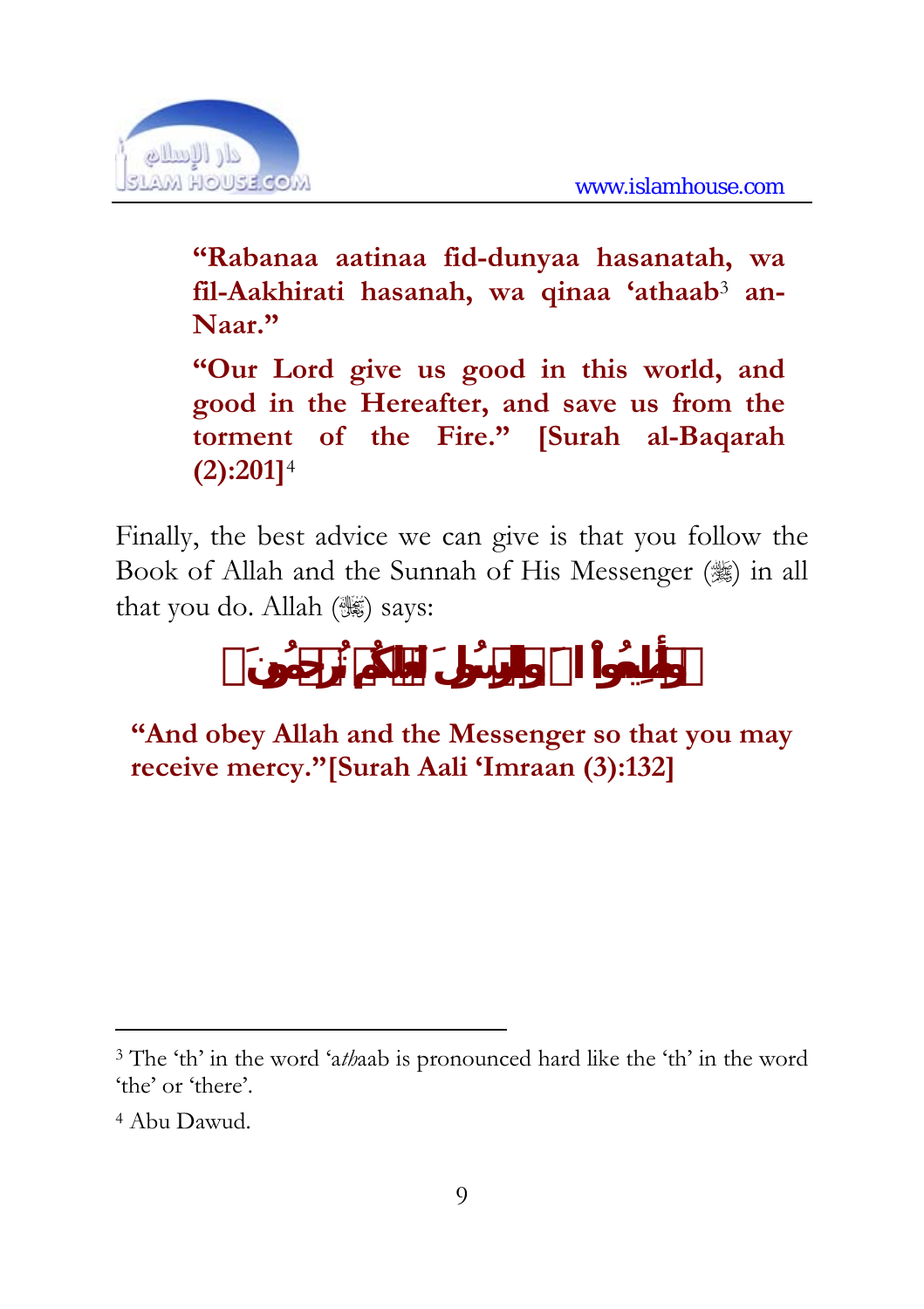

## The Things that Nullify One's Faith

Brothers and sisters! You must be aware that there are things that nullify your Islam. We will mention here the ten most common ones. Please be mindful of them.

**The First:** Associating partners with Allah (shirk). Allah, the Most High says:

**"Truly, whoever associates partner with Allah, Allah will forbid him the Garden, and his abode will be the Fire, and the wrongdoers will have no helpers." [Surah al-Maa`idah (5):72]** 

Invoking the dead, asking their help, or offering vows and sacrifices to them are all forms of shirk.

**The Second:** Setting up intermediaries between oneself and Allah, making supplication to them, asking their intercession with Allah, and placing one's trust in them is an act of unbelief (kufr).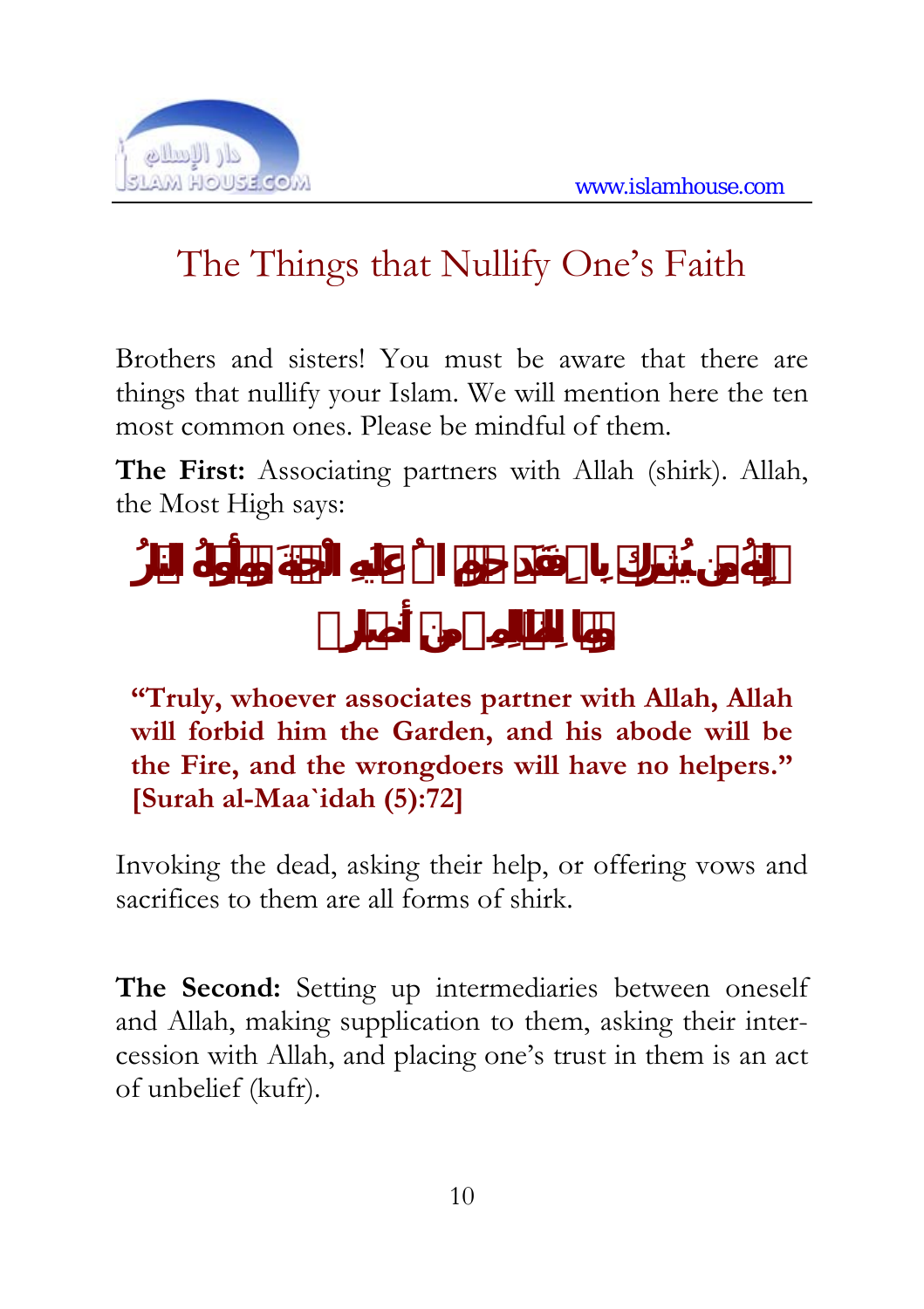

 $\overline{a}$ 

**The Third**: Anyone who does not consider polytheists (mushrikeen) to be unbelievers, who has doubts concerning their unbelief, or considers their ways to be correct, is himself an unbeliever (kaafir).

**The Fourth:** Anyone who believes that some guidance other than the Prophet's guidance is more perfect or a judgement other than the Prophet's judgement is better has become an unbeliever. This applies to those who prefer the rule of the taaghoot<sup>5</sup> over the Prophet's rule. Some examples are:

- (a) To believe that systems and laws made by human beings are better than the Sharee'ah (legislative system) of Islam, for example:
	- i) That the Islamic system is not suitable for application in the twenty-first century.
	- ii) That the Islamic system is the cause of backwardness of Muslims.
	- iii) Or that Islam is only a relationship between a man and His Lord and does

<sup>5</sup> **Taaghoot:** Here it means any other person or system which is obeyed other than Islam. (Editor)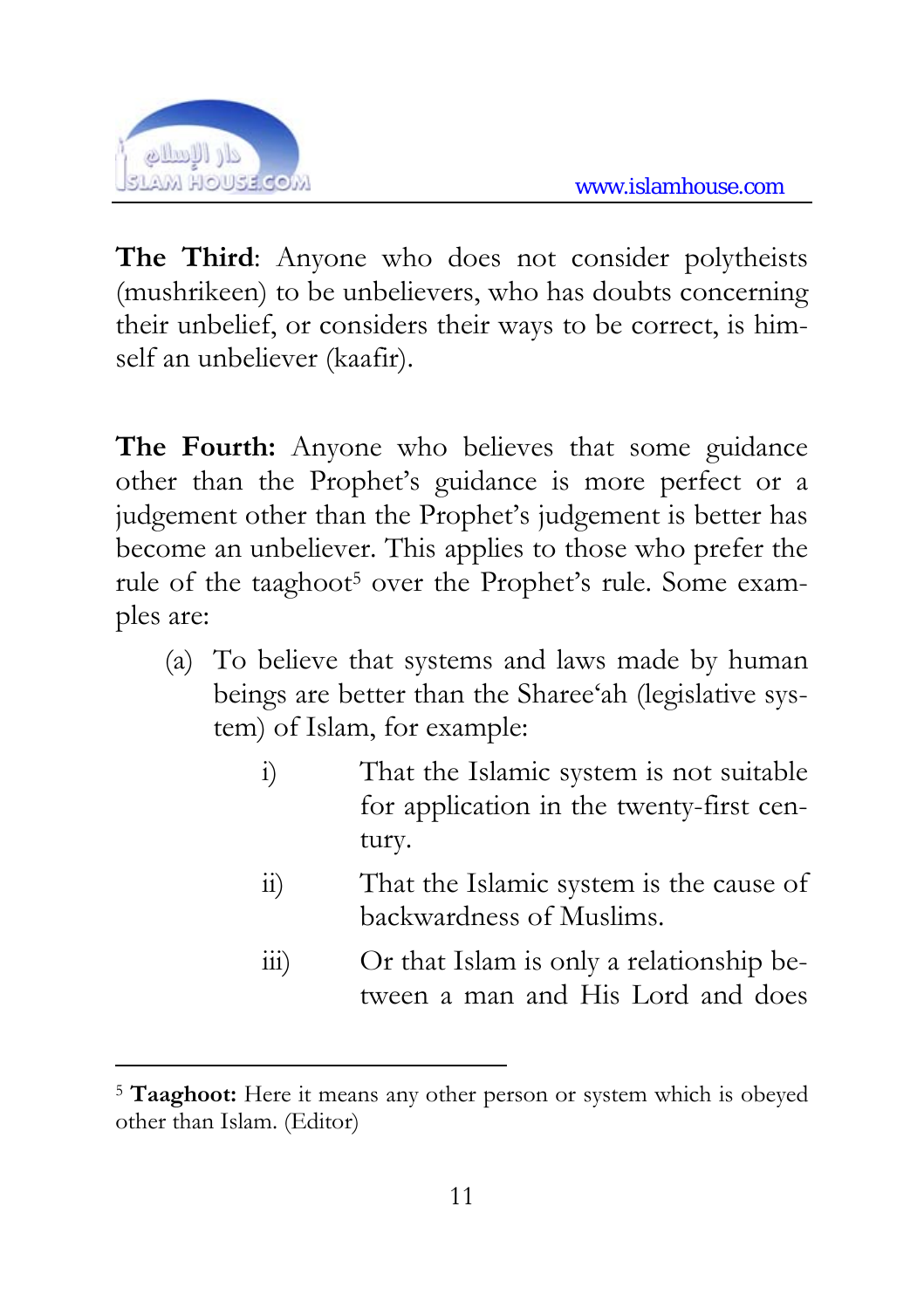

not have any relations with other aspects of life.

- (b) To say that the implementation of the commands of Allah in regards to the fixed punishments (Hudood) prescribed by Allah, such as cutting off the hand of a thief or stoning an adulterer, is not suitable in this day and age.
- (c) To believe that it is permissible to rule by a law other than what Allah has revealed in Islamic transactions, matters of criminal justice or other affairs, even if he does not believe that such rulings are superior to the Sharee'ah. This is because by doing so he would be declaring as permissible something which Allah made impermissible. Anyone who regards as permissible something that Allah has made impermissible, such as adultery, drinking alcohol, usury, and similar things whose prohibition is common knowledge; such a person has become an unbeliever according to the consensus of all Muslims.

**The Fifth:** Anyone who hates anything that the Messenger  $(\frac{1}{2})$  has declared to be lawful has nullified his Islam, even if he were to abide by it and act upon it. Allah ( $\gg$ ) says: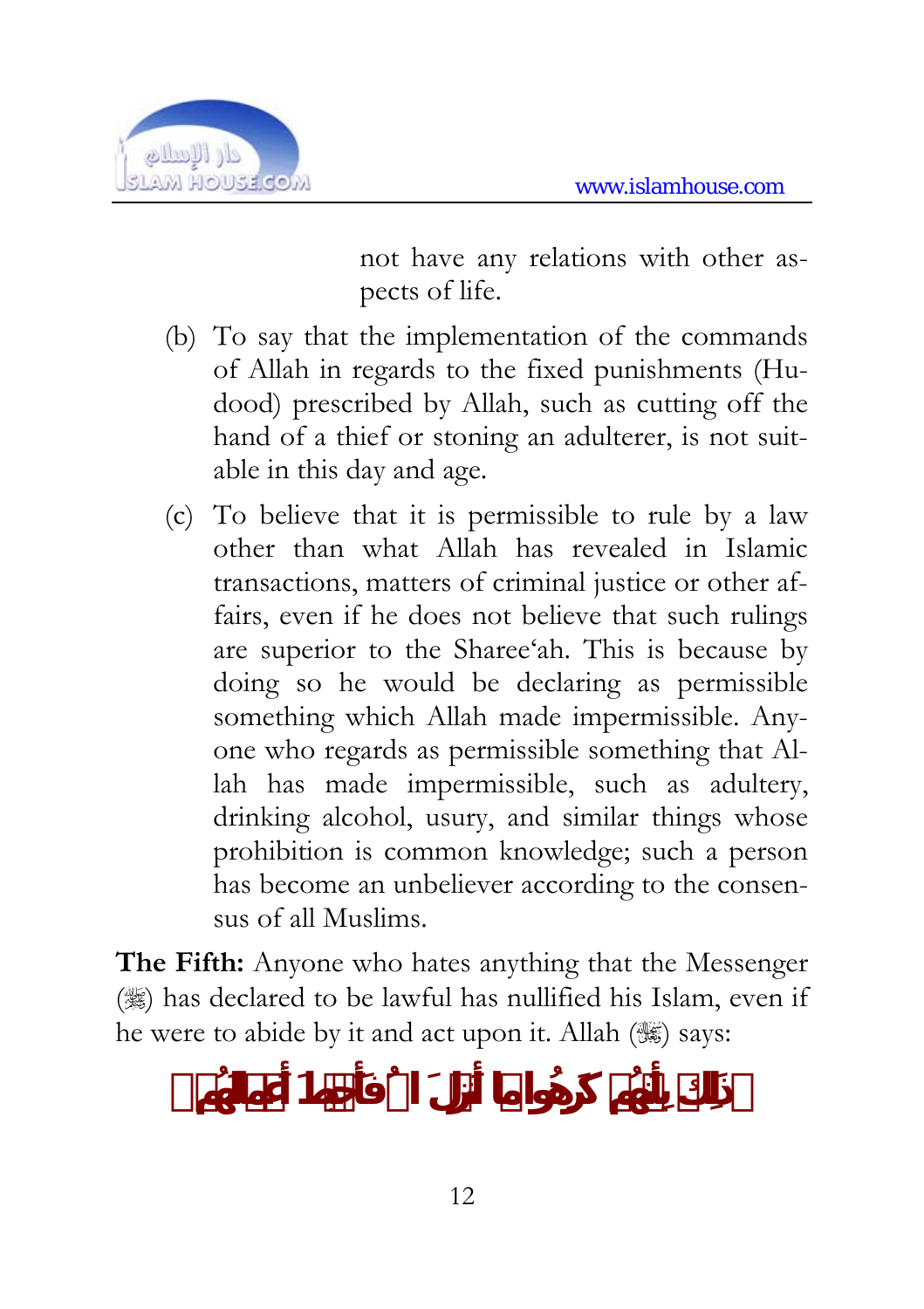

**"This is because they disliked what Allah has revealed, so their deeds are brought to nothing." [Surah Muhammad (47):9]** 

**The Sixth:** Anyone who mocks Allah, His Book, His Messenger  $(\frac{1}{2})$  or any other aspect of Allah's religion has indeed become an unbeliever. Allah (36) says:

 $\mathbf{x}$  **b** 

**"Say: Is it Allah, His Signs and His Messenger that you are mocking. Make no excuse: you have disbelieved after your (profession of) faith." [Surah at-Tawbah (9):65-66]** 

**The Seventh:** The practice of magic, which includes the act of separating between a husband and wife by turning his love for her into hatred, or tempting a person to do things he dislikes through devilish arts. Anyone who engages in such acts or is pleased with it is outside the circle of Islam. Allah, the Most High  $(\frac{1}{100})$  says: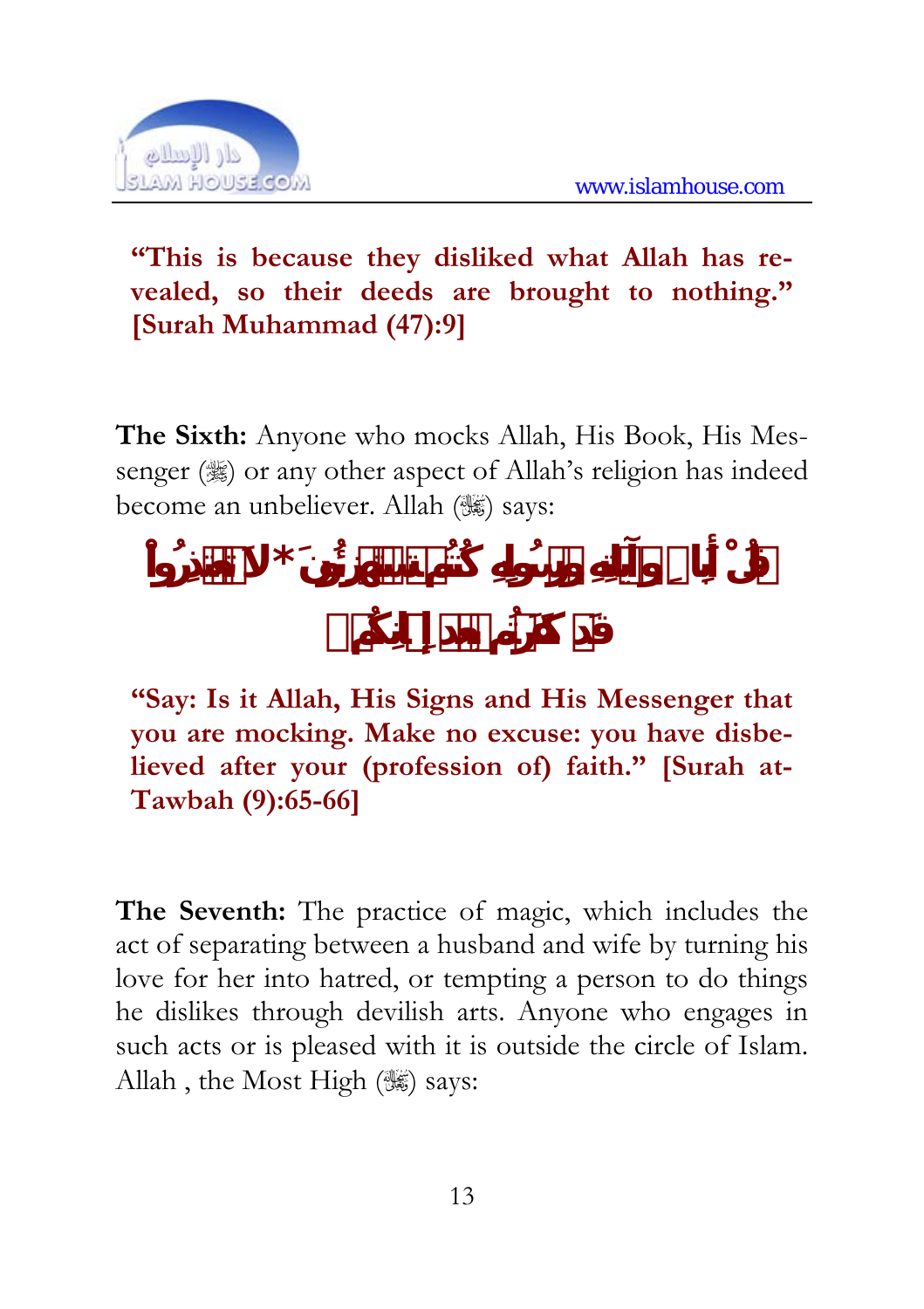

**"The two angels (Haaroot and Maaroot) did not teach anyone (magic) without warning them: 'Indeed, we are a trial, therefore, do not disbelieve.' " [Surah al-Baqarah (2):102]** 

**The Eighth:** Supporting and aiding the polytheists against the Muslims. Allah (,) says:

**"He among you who supports them becomes one of them. Truly, Allah does not guide the people who do wrong." [Surah al-Maa`idah (5):51]** 

**The Ninth:** Anyone who believes that some people are permitted to deviate from the Sharee'ah of Muhammad ( $\gg$ ) is an unbeliever, due to the saying of Allah  $(\frac{1}{2})$ :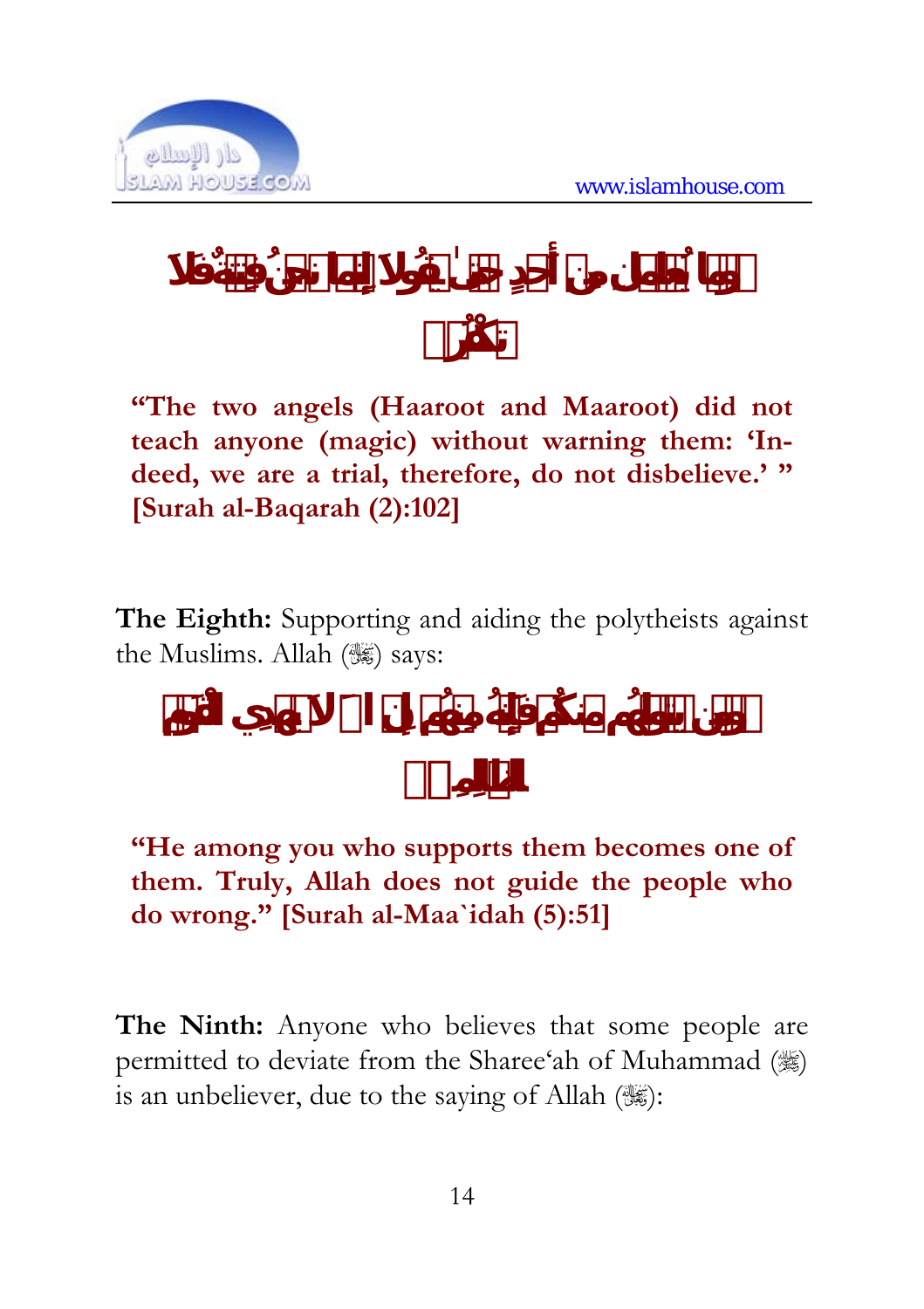

**"Anyone who seeks a religion other than Islam, it will not be accepted from him, and in the hereafter he will be among the losers." [Surah Aali 'Imraan (3):85]** 

**The Tenth:** To turn away from the religion of Allah, or those aspects which are necessary in order to remain within its fold, neither learning its precepts nor acting upon it. Allah (,) says:

#### **"But those who disbelieve turn away from that of which they are warned." [Surah al-Ahqaaf (46):3]**

It makes no difference whether such violations are committed jokingly, seriously, or out of fear, except if they are done under a state of compulsion.

We seek refuge in Allah from those deeds that entail His wrath and severe punishment.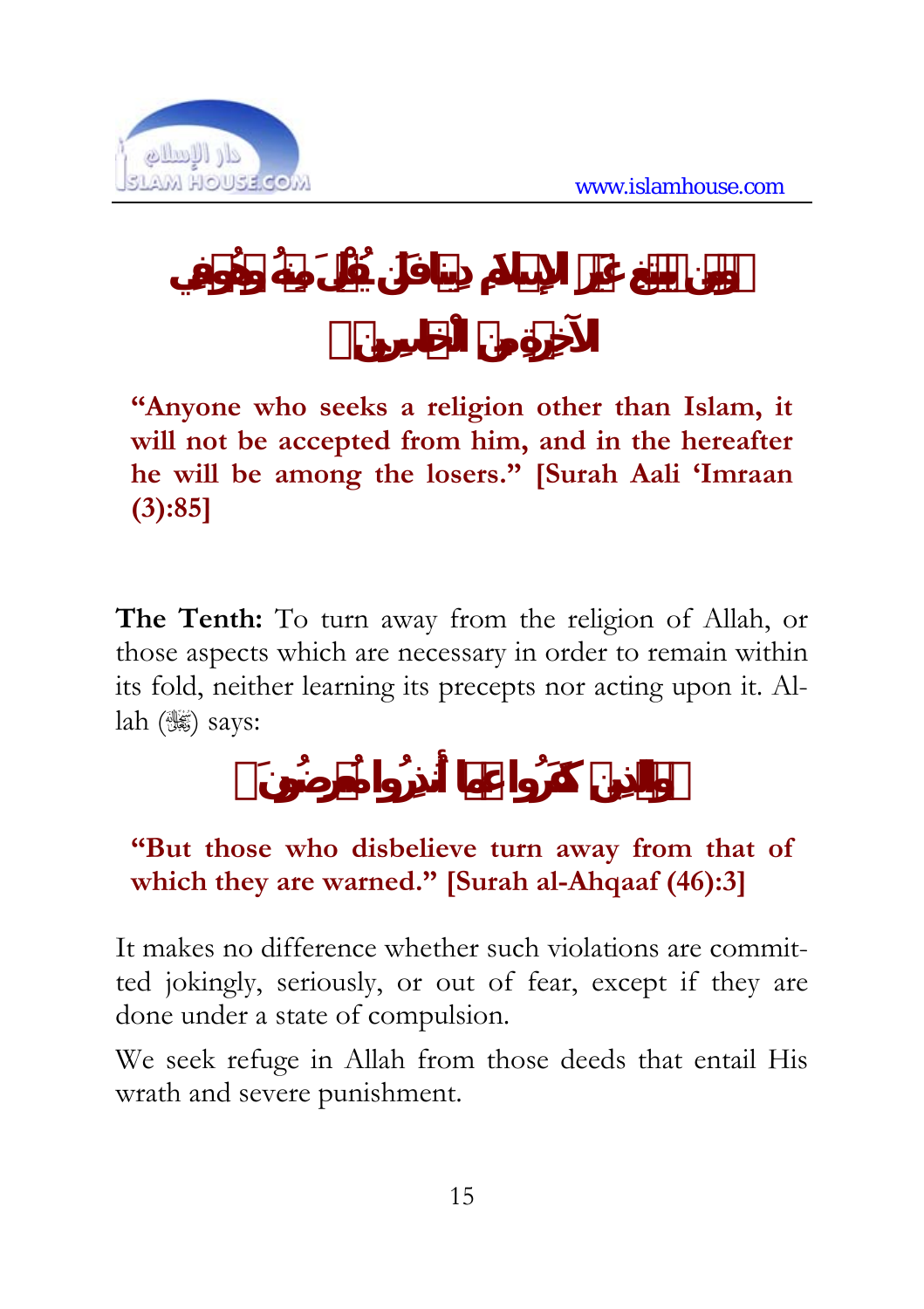

## How to Perform Hajj, 'Umrah, and Visit the Prophet's Masjid

Dear Brothers and sisters!

There are three ways of performing the Hajj:

- 1) Hajj at-Tamattu' (interrupted)
- 2) Hajj al-Qiraan (combined)
- 3) Hajj al-Ifraad (single)

### Haji at Tamattu'

This means entering into Ihraam for the 'Umrah during the months of Hajj (i.e. from the first of the month of Shawwal to the break of dawn on the tenth day of the month of Dhul-Hijjah), then to take off Ihraam after performing the 'Umrah, and then again to enter into a state of Ihraam for the Hajj, which should be done from Makkah or anywhere near to it on the 8th day of Dhul-Hijjah during the same year in which the 'Umrah was performed.

### Hajj al-Qiraan

This denotes entering into Ihraam for both the 'Umrah and the Hajj at the same time during the months of Hajj, and not taking off the Ihraam until the Day of Sacrifice (the 10<sup>th</sup>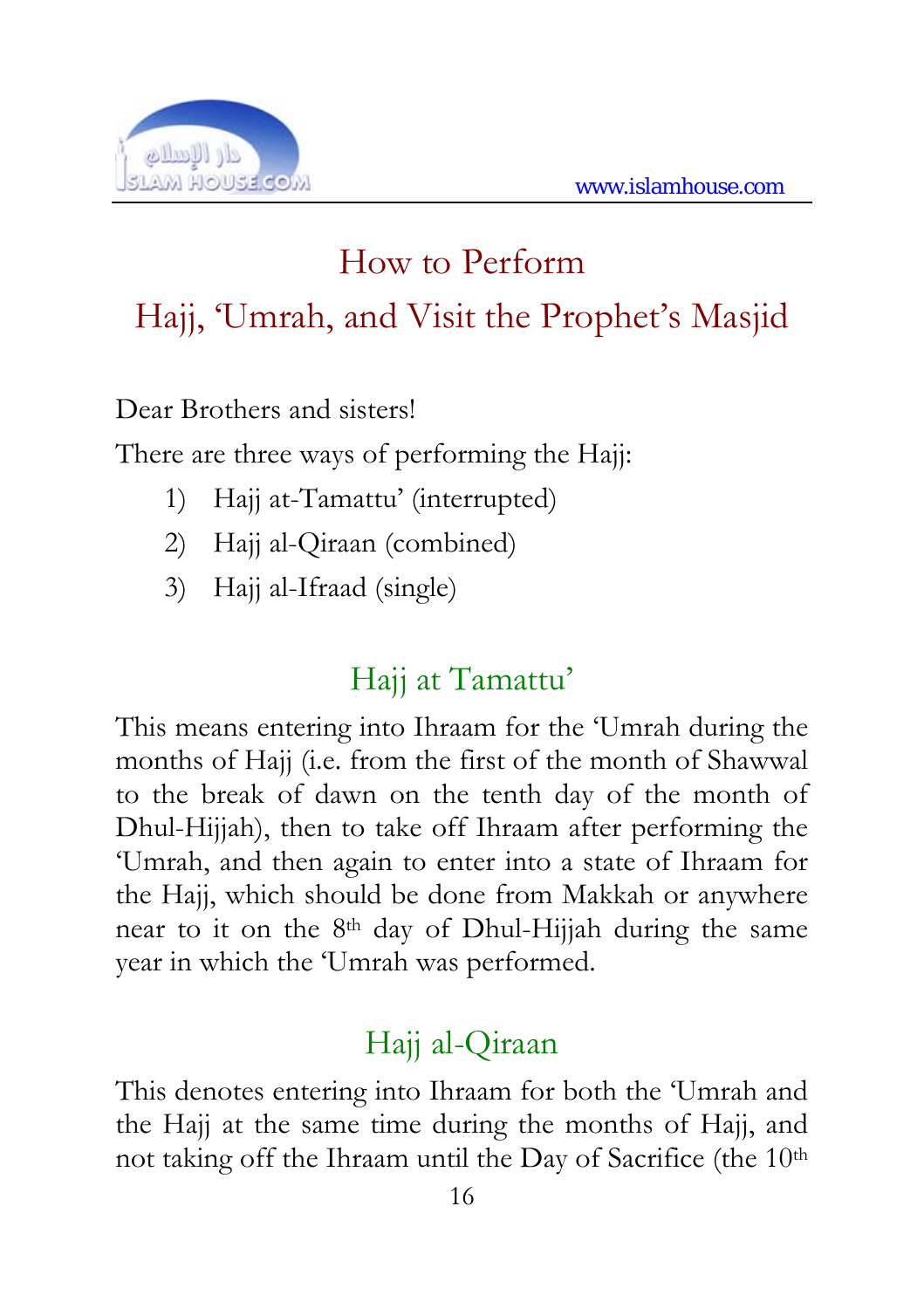

day of Dhul-Hijjah), or first entering into Ihraam for the 'Umrah only during the months of Hajj, and making the intention of Ihraam for the Hajj before beginning the Tawaaf of the 'Umrah.

### Haji al-Ifraad

This signifies making Ihraam for the Hajj during the months of Hajj from the prescribed station of Ihraam (al-Meeqaat), from his house if it is located between Makkah and the Meeqaat, or from Makkah if he resides there, and to remain in Ihraam until the Day of Sacrifice, if one has brought with them a sacrificial animal. If one has not brought an animal for sacrifice, they are permitted to come out of Ihraam after performing the 'Umrah, and thus become one performing the Hajj of Tamattu'; that is, he makes the Tawaaf around the Ka'bah, performs the Sa'y (the running between Safaa and Marwah), cuts some of his hair, then comes out of Ihraam, wears his usual clothing and resumes his normal state. This is what the Prophet  $(\mathcal{E})$ prescribed for those people who entered into Ihraam for the Hajj without bringing a sacrificial animal. The same applies to a person who is performing the Hajj of Qiraan if he has not brought with him an animal to sacrifice; that is, it is permissible for him to come out of Ihraam after the 'Umrah as described above.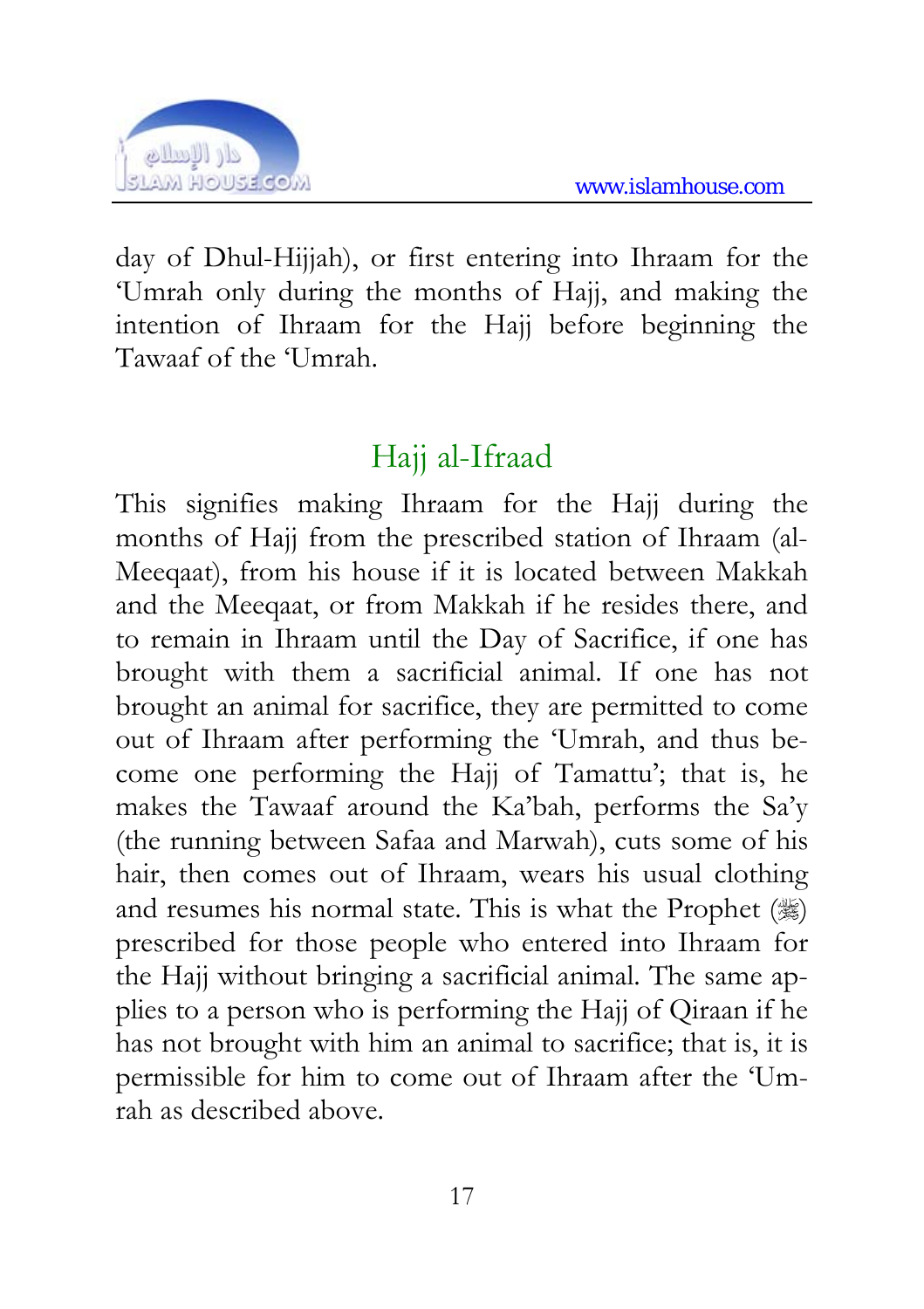

## The Performance of the 'Umrah

1. When you reach the prescribed station (Meeqaat), the Sunnah is that you clean yourself, wash the whole of your body, and apply some perfume to your body but not your garments of Ihraam. Males should then put on the twopiece garment of Ihraam<sup>6</sup> which should preferably be of white cloth. As for a woman, she may wear any clothes she likes as long as they do not display her adornments, nor make her resemble men, or resemble the clothes of unbelieving women. Then make your intention to perform 'Umrah by saying:

### $\ll$   $\gg$

#### **"Labbayka 'Umrah."**

#### **"I answer your call with 'Umrah"**

And then say the Talbiyah:

<sup>6</sup> The garments of Ihraam constitute an izaar, which is a cloth wrapped around the lower part of the body, and a ridaa', a cloth which is wrapped around the upper part of the body.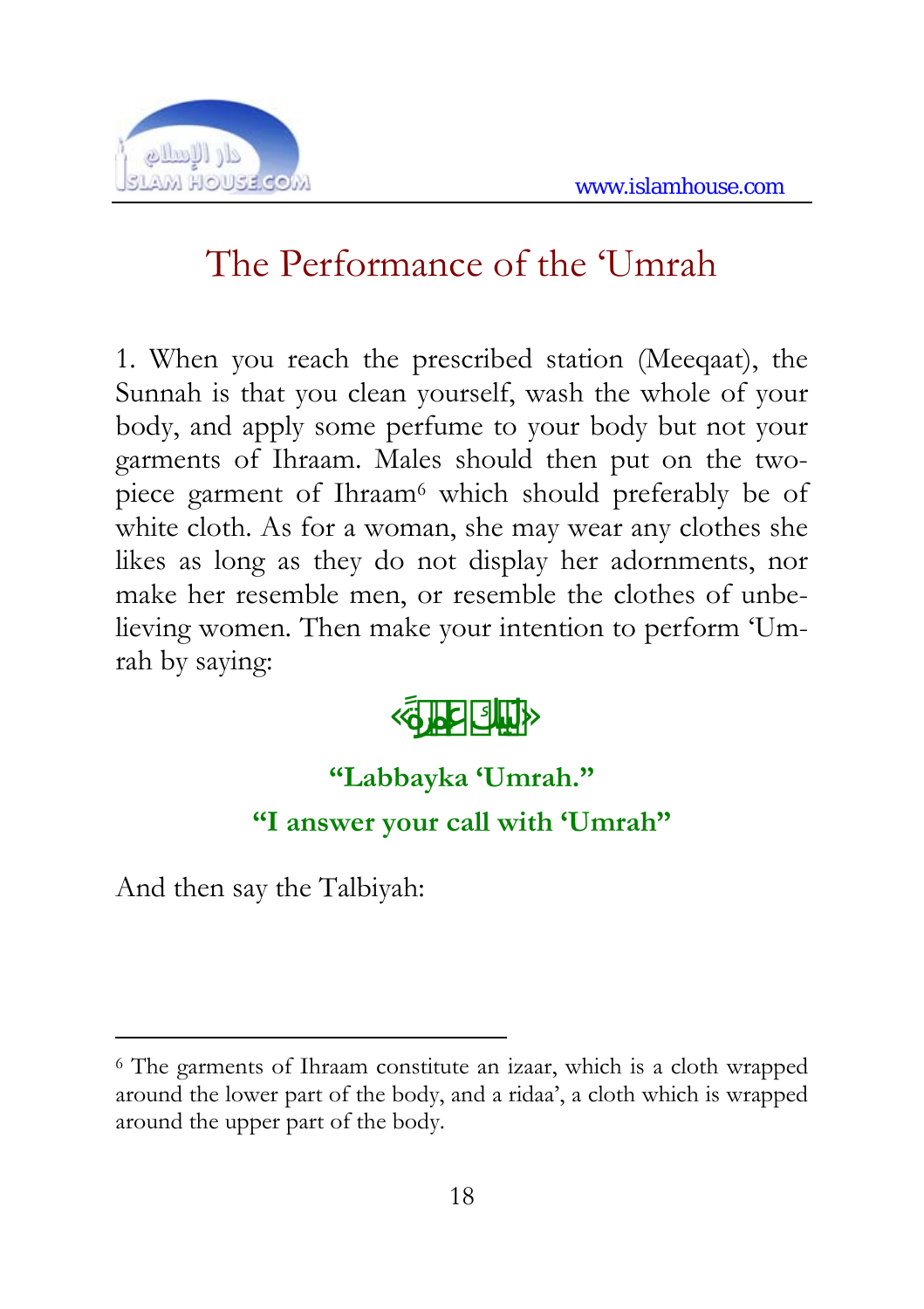

 $\gg$ 

### $\mathbf{K}$ .

**"Labbayk Allahumma labbayk. Labbayk la shareeka laka labbayk. Innal hamda wan ni'mata laka wal mulk. La shareeka lak."** 

**"Here I am at Your service O Lord, here I am. Here I am. There is no partner to You. Here I am. Truly, all praise and favour is Yours, as well as all Dominion. There is no partner to You."7**

Men should utter this aloud, while women should say it quietly. Repeat this talbiyah frequently, and engage in the praise of Allah and in supplications for forgiveness.

2. When you reach Makkah, make the seven circuits (Tawaaf) around the Ka'bah, beginning at the Black Stone with Takbeer (utterance of **Allahu Akbar**)8, and ending each circuit at the same place. While making your Tawaaf, invoke Allah much and make supplications to Him in any words you please as long as they are acceptable in the shari'ah. It is Sunnah when you reach the place between the Yamani Corner and the Black Stone in each circuit to say:

<sup>7</sup> Bukhari.

<sup>8</sup> Bukhari.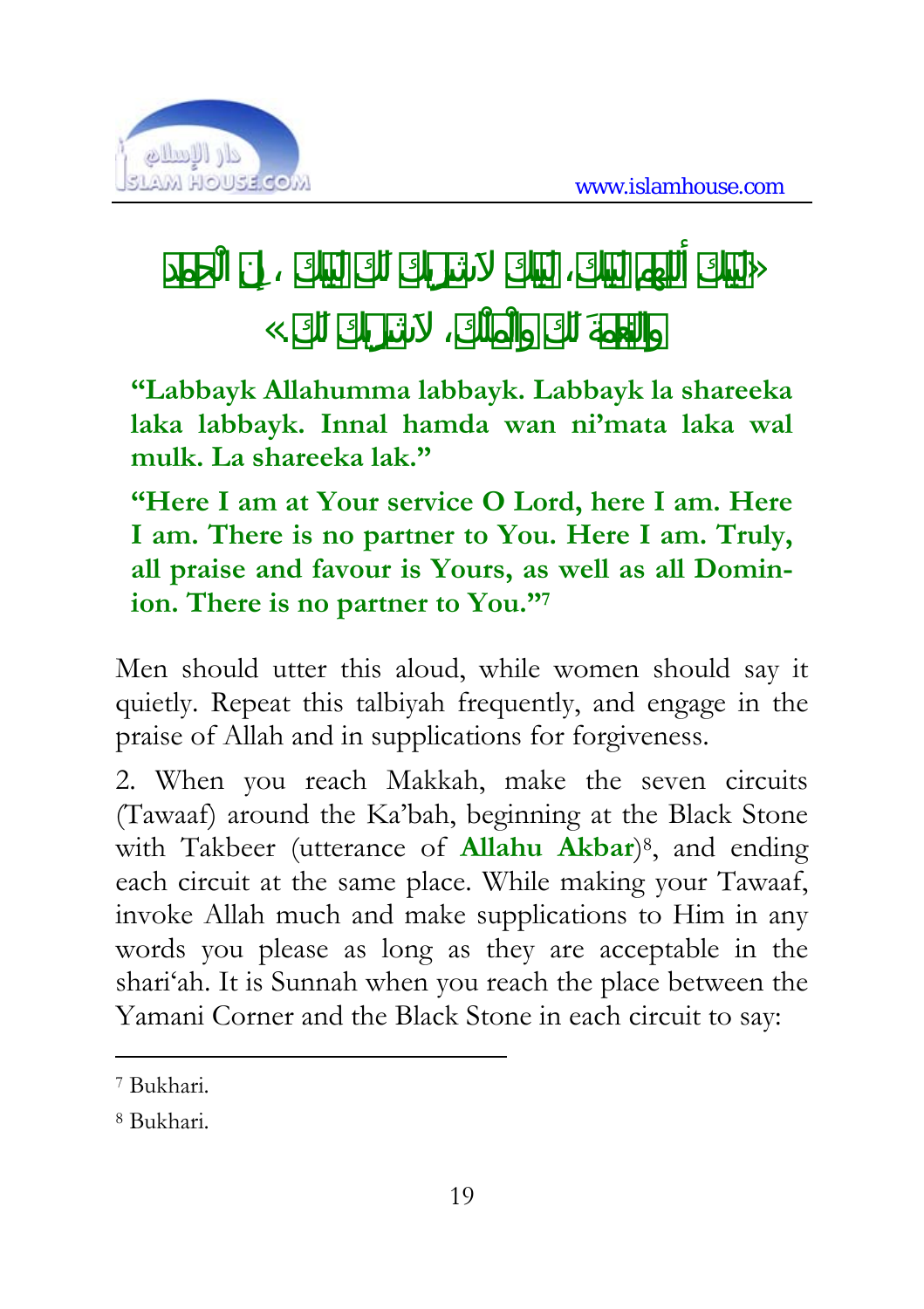

**"Rabanaa aatinaa fid-dunyaa hasanatah, wa fil-Aakhirati hasanah, wa qinaa 'athaab**9 **an-Naar."** 

#### **"Our Lord give us good in this world, and good in the Hereafter, and save us from the torment of the Fire." [Surah al-Baqarah (2):201]**<sup>10</sup>

After completing the seventh circuit, pray two rak'ahs behind the Station of Ibraheem (Maqaam Ibraheem) if it is possible, even if you are a little far away from it. Otherwise pray at any other place within the Sacred Masjid.

In doing this Tawaaf, it is Sunnah for a man to expose his right shoulder, that is, to put the middle of the upper garment of his Ihraam underneath his right arm and their two ends on his left shoulder.11 It is also Sunnah for him to

<sup>9</sup> The 'th' in the word 'a*th*aab is pronounced hard like the 'th' in the word 'the' or 'there'.

<sup>10</sup> Abu Dawud.

<sup>&</sup>lt;sup>11</sup> This is called al-Idtibaa'  $($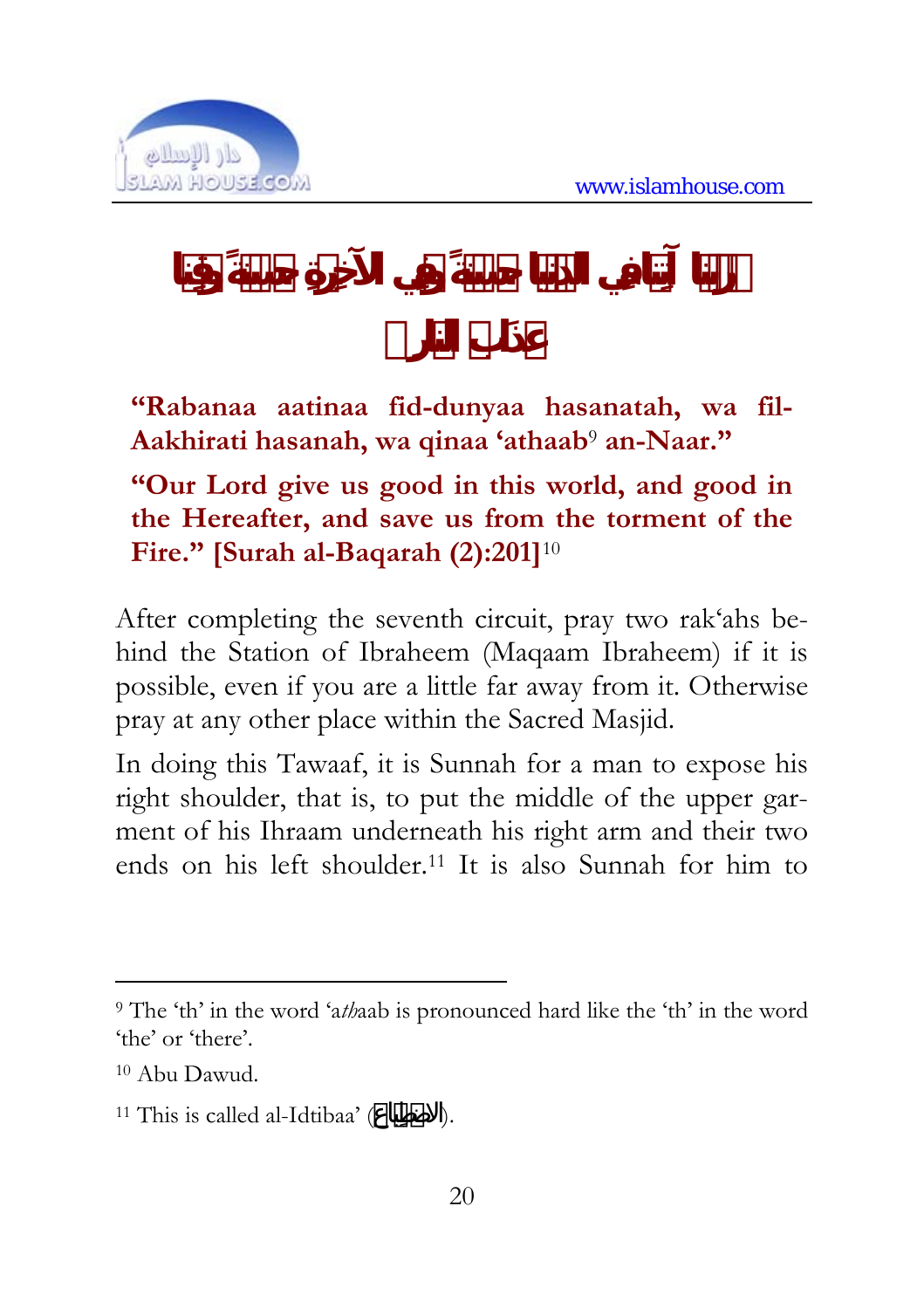

walk in quick and short paces during the first three circuits of this Tawaaf.12

3. You should then proceed to the mount of Safaa and ascend it13, reciting the saying of Allah:

**"Surely, the Safaa and Marwah are among the Symbols of Allah. So he who performs the Hajj to the House of Allah, or the 'Umrah, it is no sin on him to make the walk between them. And whoever does good voluntarily, then certainly Allah is Thankful, Knowing." [Surah al-Baqarah (2):158]**<sup>14</sup>

Then you should face the Ka'bah, praise Allah, raising your hand in the way done when making du'aa, and then say the takbeer (Allahu Akbar) three times. Then make supplication

<sup>&</sup>lt;sup>12</sup> This is called ar-raml  $($ ).

<sup>13</sup> One need not climb the actual rocky part. It is sufficient to simply ascend the paved slope.

<sup>14</sup> Muslim.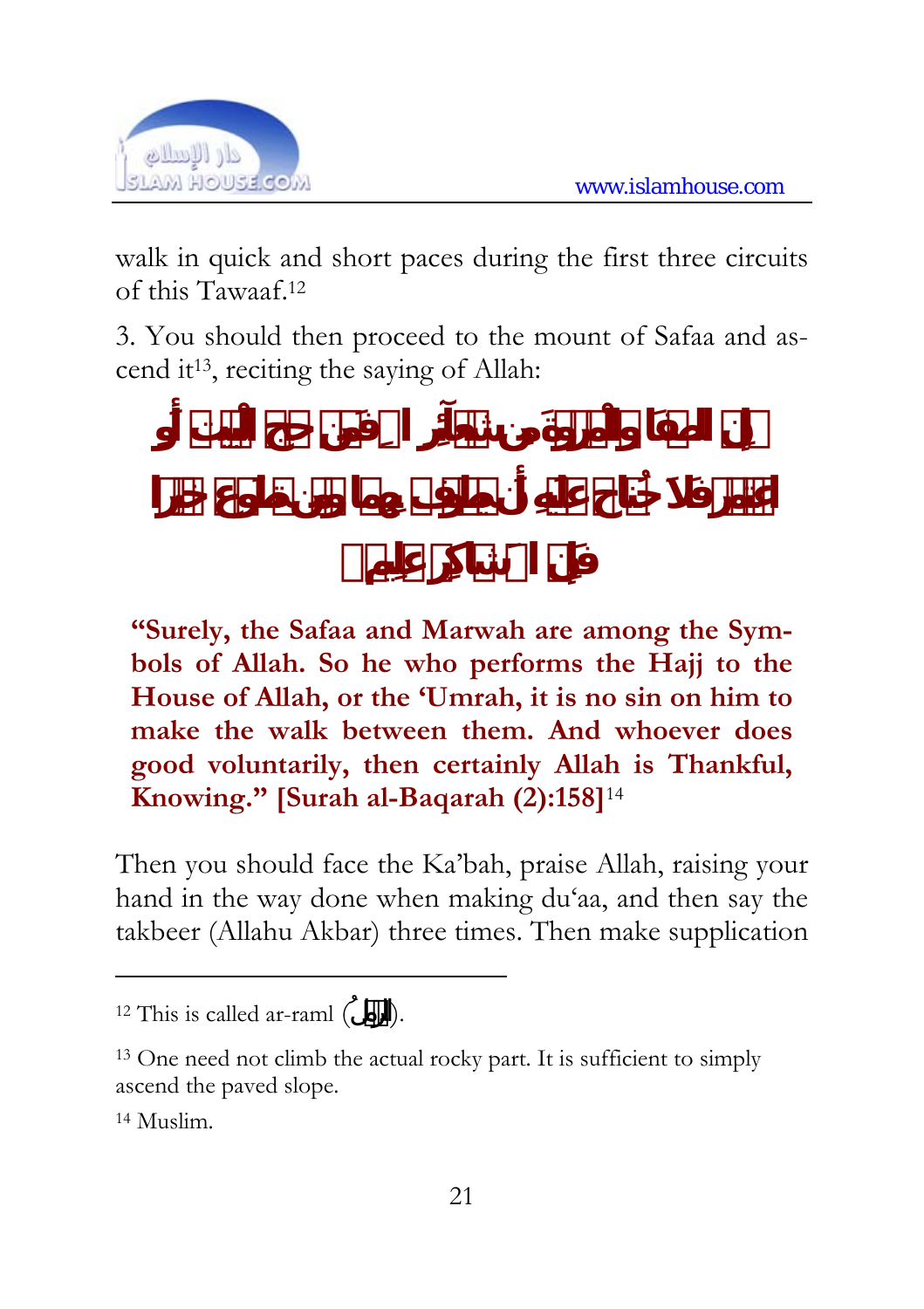

to Allah, repeating your supplication three times, as is the Sunnah. Then say:

الحَمـد لَو دِءٍ . إِل االله وحده أَنجز

**«** إِلاَ له االله وحـده شـرِيك المُلْـك

 $\ll$ 

**"Laa ilaaha ill-Allah, wahdahu la shareeka lah. Lahul mulk wa lahul hamd, wa Huwa 'alaa kulli shay`in qadeer. Laa ilaaha ill-Allahu wahdah, anjaza wa'dah, wa nasara 'abdah, wa hazam al-ahzaaba wahdah."** 

**"There is no god worthy of worship except Allah, Who is without partner. His is all Dominion and His is all Praise, and He has Power over everything. There is no god worthy of worship except alone. He fulfilled His promise, supported His slave, and defeated the parties (of the unbelievers) alone."**<sup>15</sup>

It is preferable to utter this supplication three times, but there is no harm in saying it less than that.

<sup>15</sup> Muslim.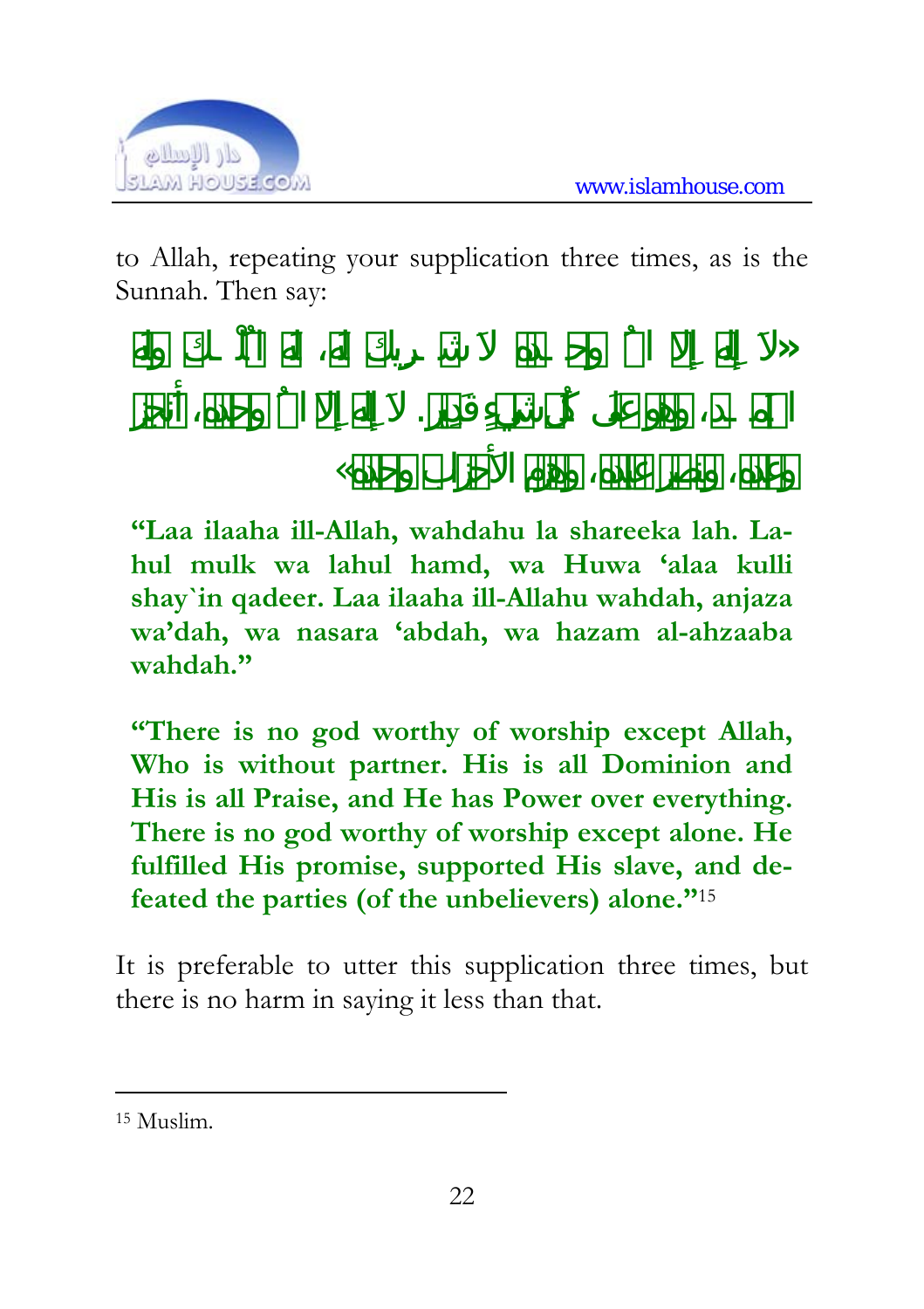

You then descend from Safaa and do the Sa'y of the 'Umrah seven times. Increase your pace between the two green posts, but otherwise walk at a normal pace before and after them. Then you climb Marwah, praise Allah, and do as you did at Safaa.

There are no required specific formulas or supplications for the Tawaaf and Sa'y The worshipper may praise Allah, or supplicate Him in his own words, or he may recite portions of the Qur`an, paying special attention to the supplications that the Prophet  $(\frac{1}{2})$  recited at specific places when performing these rites.

4. After the Sa'y, end your 'Umrah by shaving or shortening your hair. After this, the prohibitions pertaining to the state of Ihraam are lifted, and you may now resume your normal activities.

If you are doing Hajj al-Tamattu', then it is preferable to shorten your hair, so that you leave the shaving of the hair for the act of going out of the rites of Hajj.

If you are doing Hajj al-Tamattu' or Qiraan, the sacrifice of a sheep, one-seventh of a camel, or one-seventh of a cow is obligatory on you. You should slaughter it on the day of Sacrifice (the 10<sup>th</sup> of Dhul-Hijjah). If you cannot afford this sacrifice, it is obligatory on you to fast ten days: three days during the Hajj and seven after returning home.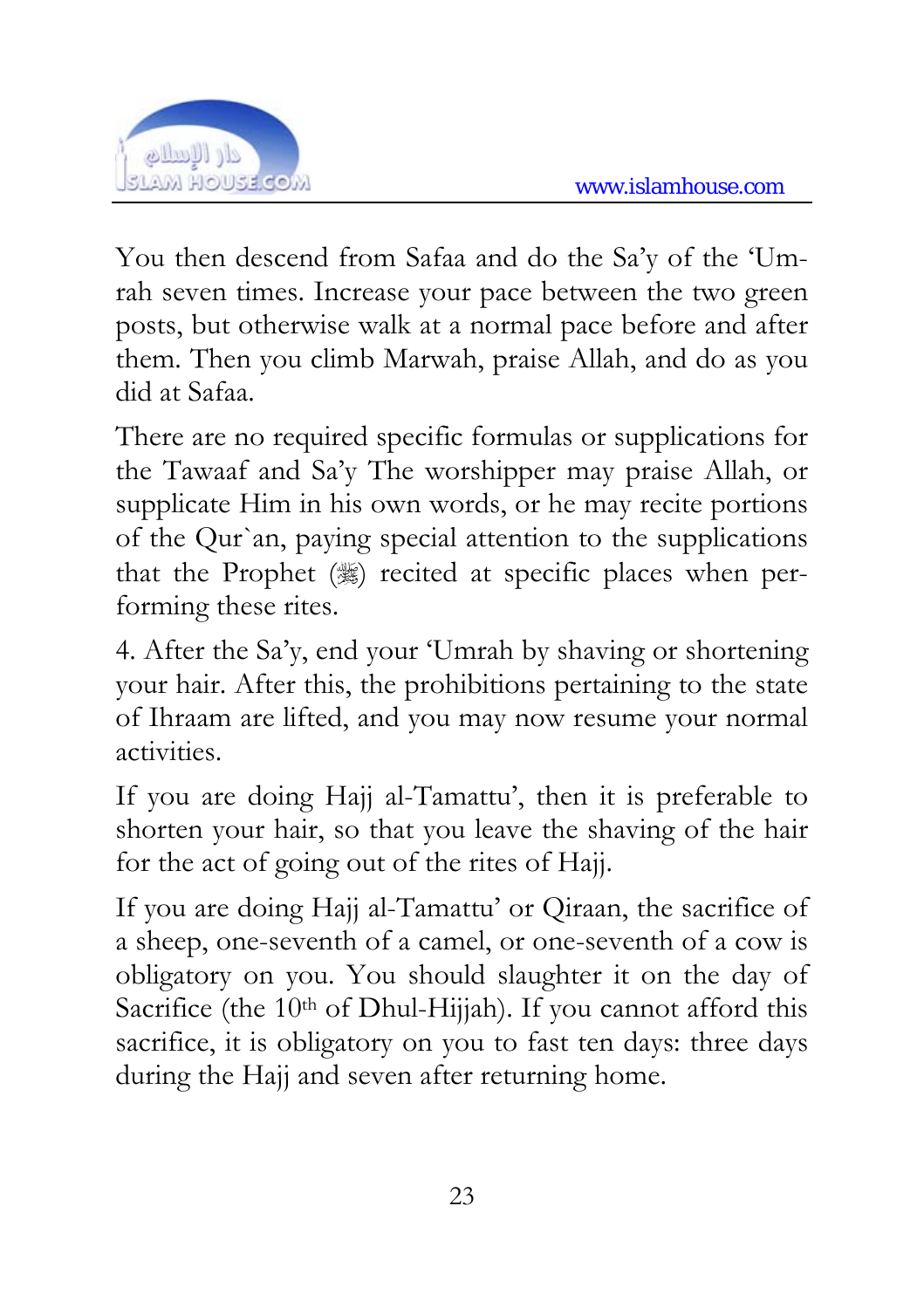



It is preferable to fast the three days before the day of 'Arafaat (the 9<sup>th</sup> of Dhul-Hijjah). However there is nothing wrong if you fast the three days after the day of the Eid.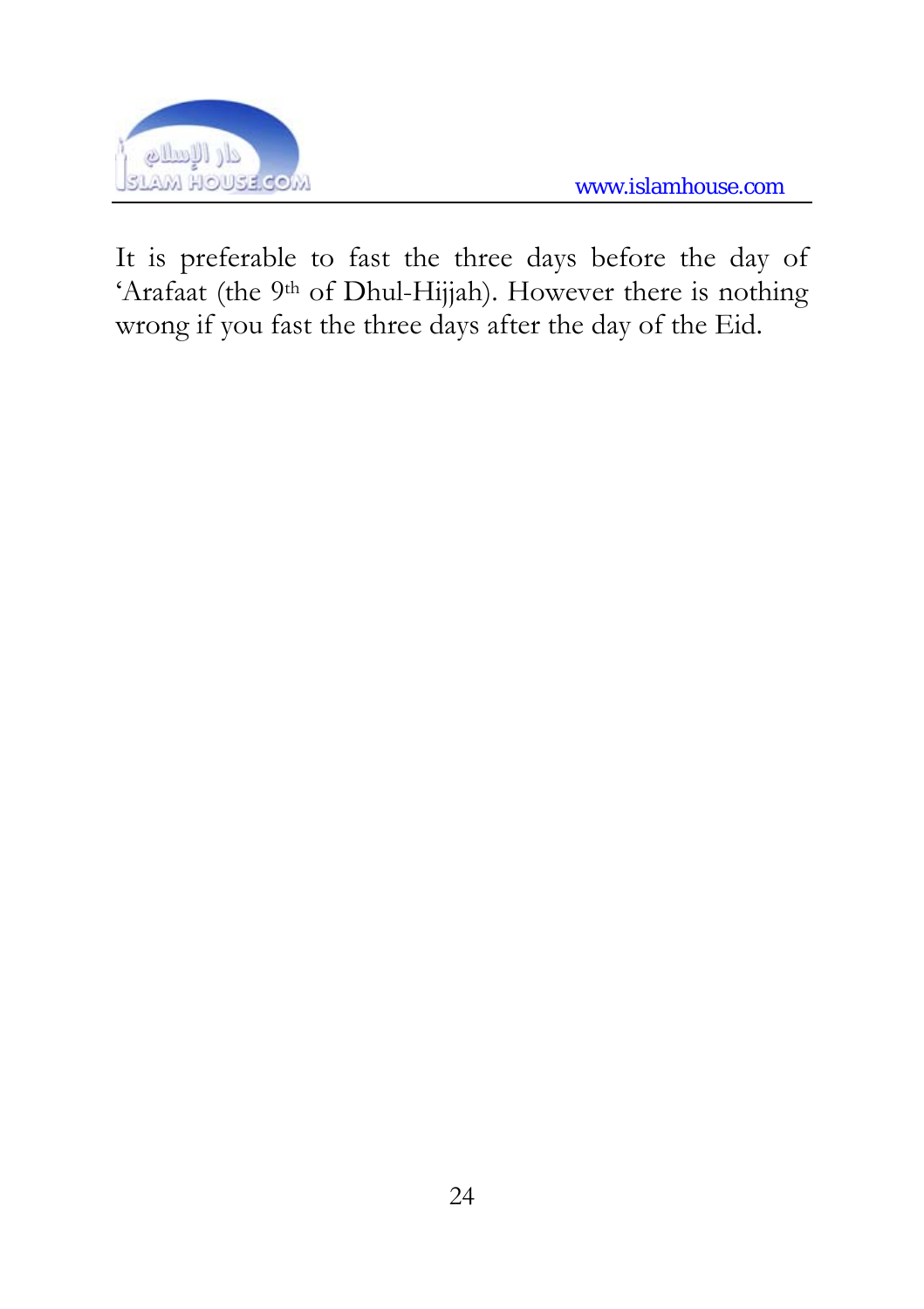

 $\overline{a}$ 

## The Performance of the Hajj

1. If you are performing Hajj al-Ifraad or Hajj al-Qiraan (that is a Hajj that is combined with 'Umrah), you should enter into Ihraam at the station of Ihraam (i.e. the Meeqaat) that lies on your way to Makkah. However, if you live in a place that lies between the Meeqaat and Makkah, then you should enter into your Ihraam for the type of Hajj you intend from your place of residence.

If you are performing Hajj at-Tamattu', you should make Ihraam for 'Umrah from the Meeqaat through which you come to Makkah, then you should make the Ihraam for Hajj from your residence in Makkah on the Day of Tarwiyah, which is the 8<sup>th</sup> of Dhul-Hijjah. Perform ghusl<sup>16</sup>, perfume yourself, if possible, and put on the two garments of Ihraam. After putting on Ihraam, make your niyyah (intention) by saying:

« حجا»

#### **"Labbayka Hajjan." "I answer your call with Hajj."**

<sup>16</sup> A complete bath of purification, as one would take after sexual intercourse.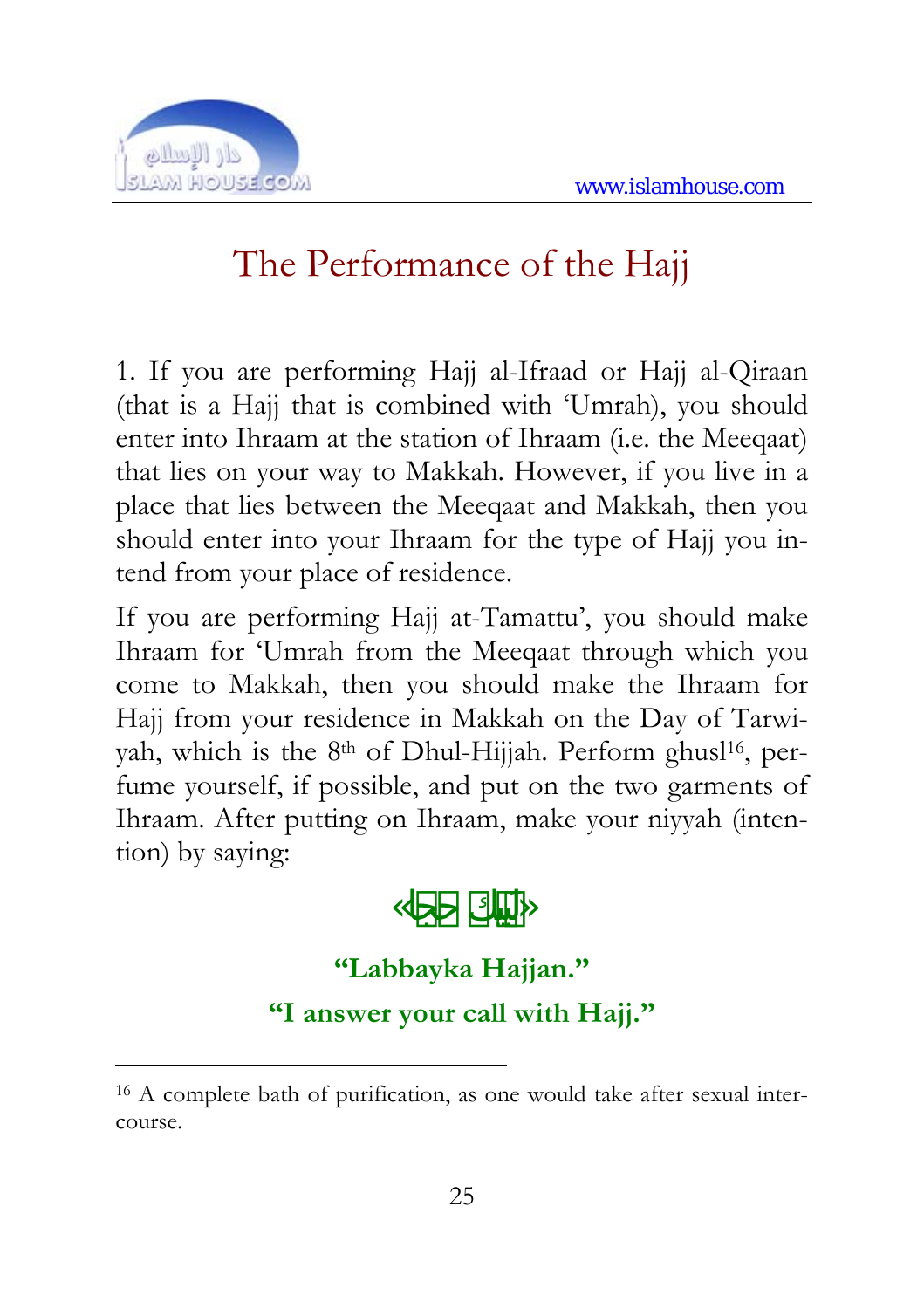

 $\gg$ 



**"Labbayk Allahumma labbayk. Labbayk la shareeka laka labbayk. Innal hamda wan ni'mata laka wal mulk. La shareeka lak."** 

**"Here I am at Your service O Lord, here I am. Here I am. There is no partner to You. Here I am. Truly, all praise and favour is Yours, as well as all dominion. There is no partner to You."17**

2. Then you should go to Mina, where you pray the Dhuhr, 'Asr, Maghrib, 'Isha and Fajr prayers at their specific times, shortening those prayers which are four rak'ahs to two, but without combining them.

3. When the sun rises on the  $9<sup>th</sup>$  of Dhul-Hijjah, proceed toward 'Arafaat in a dignified manner and without harming your fellow pilgrims. At 'Arafaat, pray the Dhuhr and 'Asr prayers, shortening them as well as combining them during the time of Dhuhr, with one athaan and two iqaamahs (one iqamah for each prayer).

<sup>17</sup> Bukhari.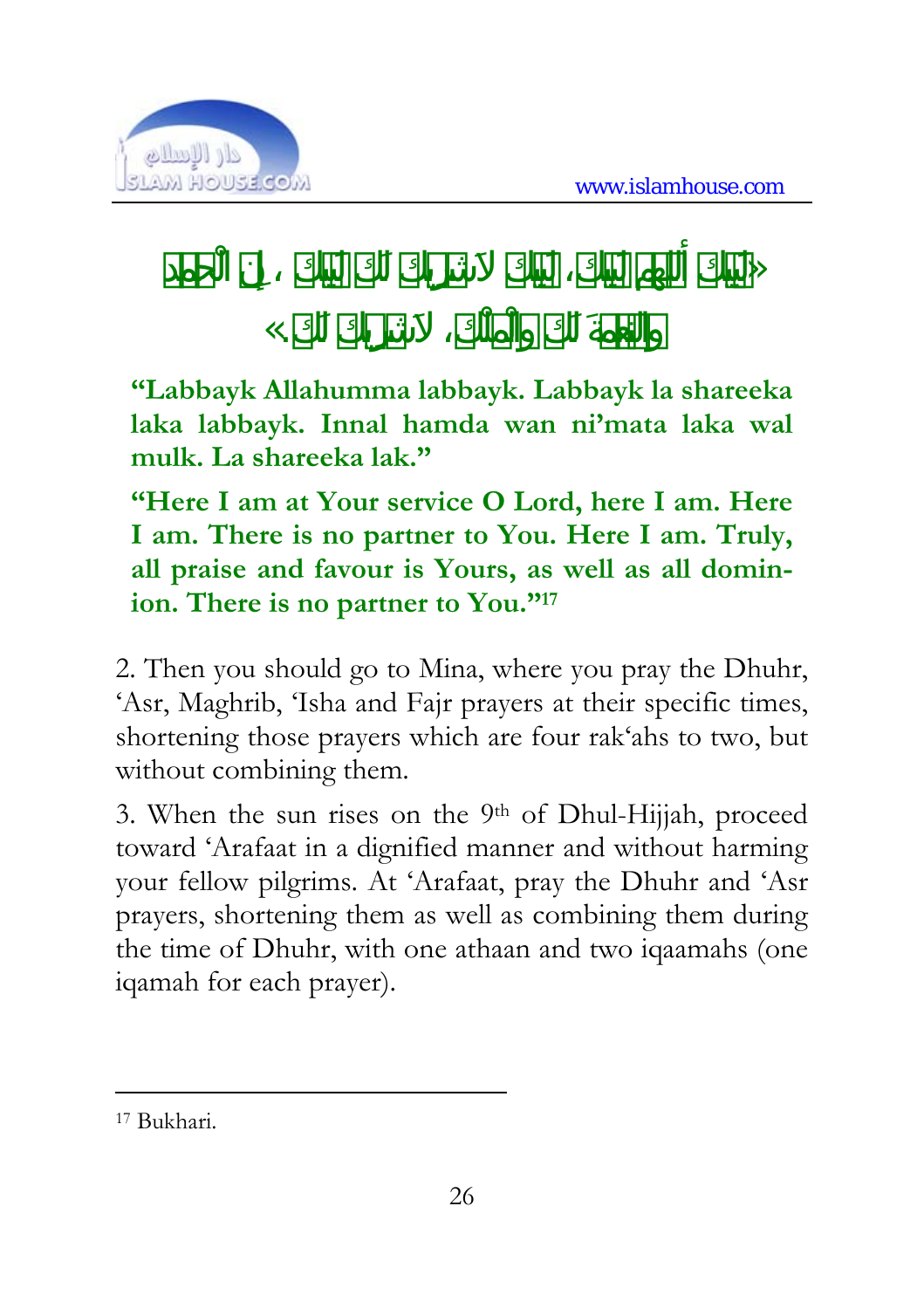

Make sure that you are within the boundaries of 'Arafaat. Recite the praise of Allah and offer supplications to Him facing the Qiblah with your hands raised, following the practice of the Prophet Muhammad (.). This act of standing may be done anywhere in 'Arafaat, is the whole plain is designated as place of standing. Remain at 'Arafaat until after sunset.

4. When the sun has set, proceed toward Muzdalifah in a peaceful and dignified manner, reciting the talbiyah. Do not harm or cause any discomfort to your fellow Muslims. When you arrive at Muzdalifah, pray the Maghrib and 'Isha prayers combined, shortening the 'Isha prayer to two rak'ahs. Stay at Muzdalifah until you have prayed the Fajr prayer, and remain there until the brightness of the morning becomes apparent. Mention Allah and supplicate to Him much after the Fajr prayer while facing the Qiblah and raising your hands, following the practice of Prophet Muhammad (ﷺ).

5. Then proceed to Mina before sunrise and continue saying the talbiyah while going. If the pilgrim is among the people with an excuse, such as women or weak individuals, it is permissible for them to proceed to Mina at any time after midnight.

In Muzdalifah, pick up only seven pebbles to throw at the stone pillar (Jamrah) of 'Aqabah. The remaining pebbles can be picked up at Mina. There is no harm even if the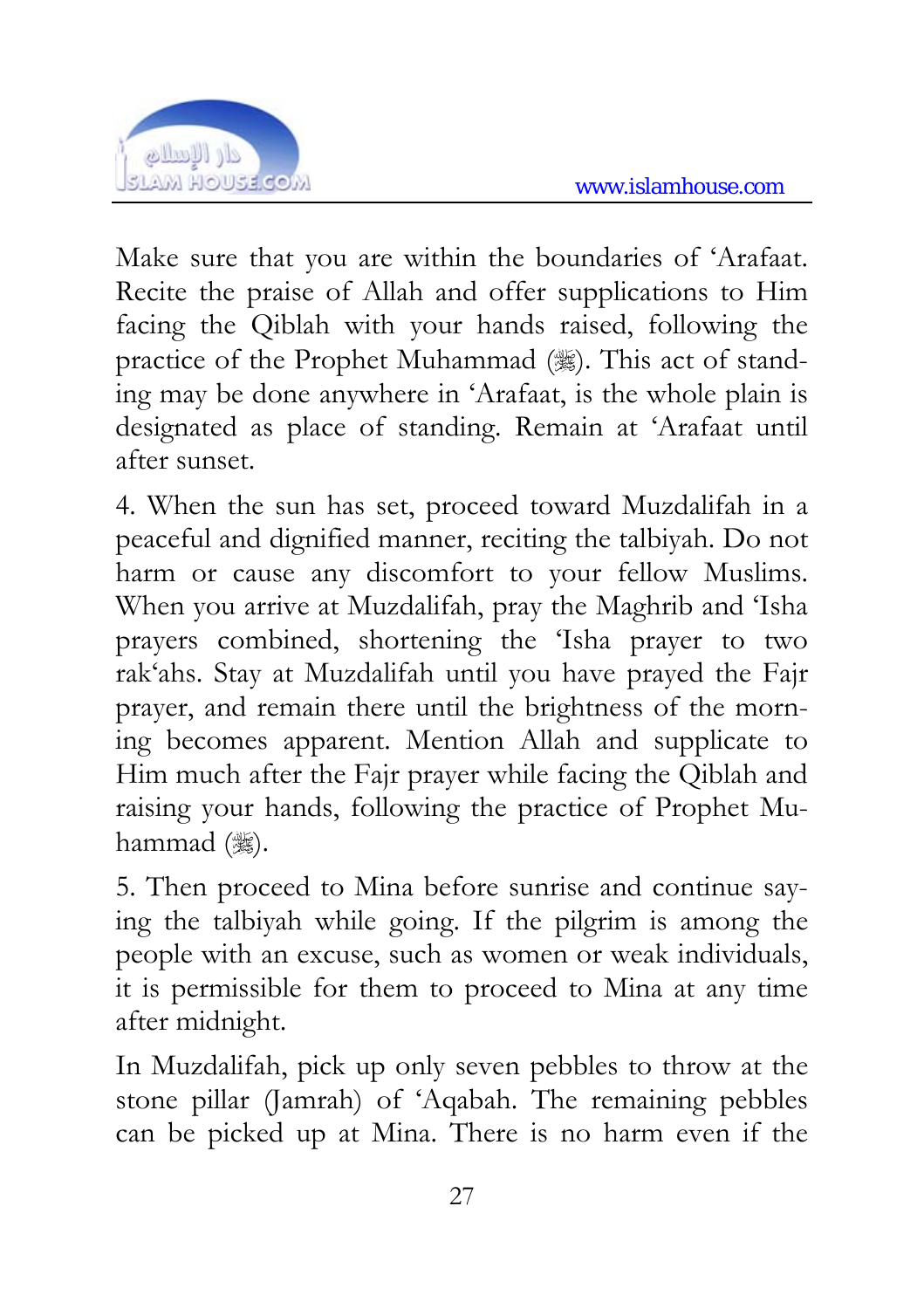

seven pebbles to be thrown at the stone pillar of 'Aqabah are also picked up at Mina.

6. When you arrive at Mina do the following:

(a) Throw the seven pebbles at the stone pillar of 'Aqabah (this is the one nearest to Makkah). Throw the pebbles one after the other, saying: **Allahu Akbar** with each throw.18

(b) If you are required to sacrifice an animal, slaughter your sacrificial animal. You may eat some of the meat and distribute the rest to the needy.

(c) Shave your head or cut some of your hair. Shaving is preferable for men, while for women the length of a fingertip of their hair is to be cut.

The above-mentioned order of doing things is preferred; however, there is no harm if some of them are done before others.

After you have thrown the pebbles and shaved or cut some of your hair, the prohibitions of Ihraam are lifted, except the prohibition of having sexual intercourse with one's spouse. This is the first tahallul (the act of leaving the state of Ihraam and returning to one's normal state). You may now wear your usual clothes.

<sup>18</sup> Bukhari.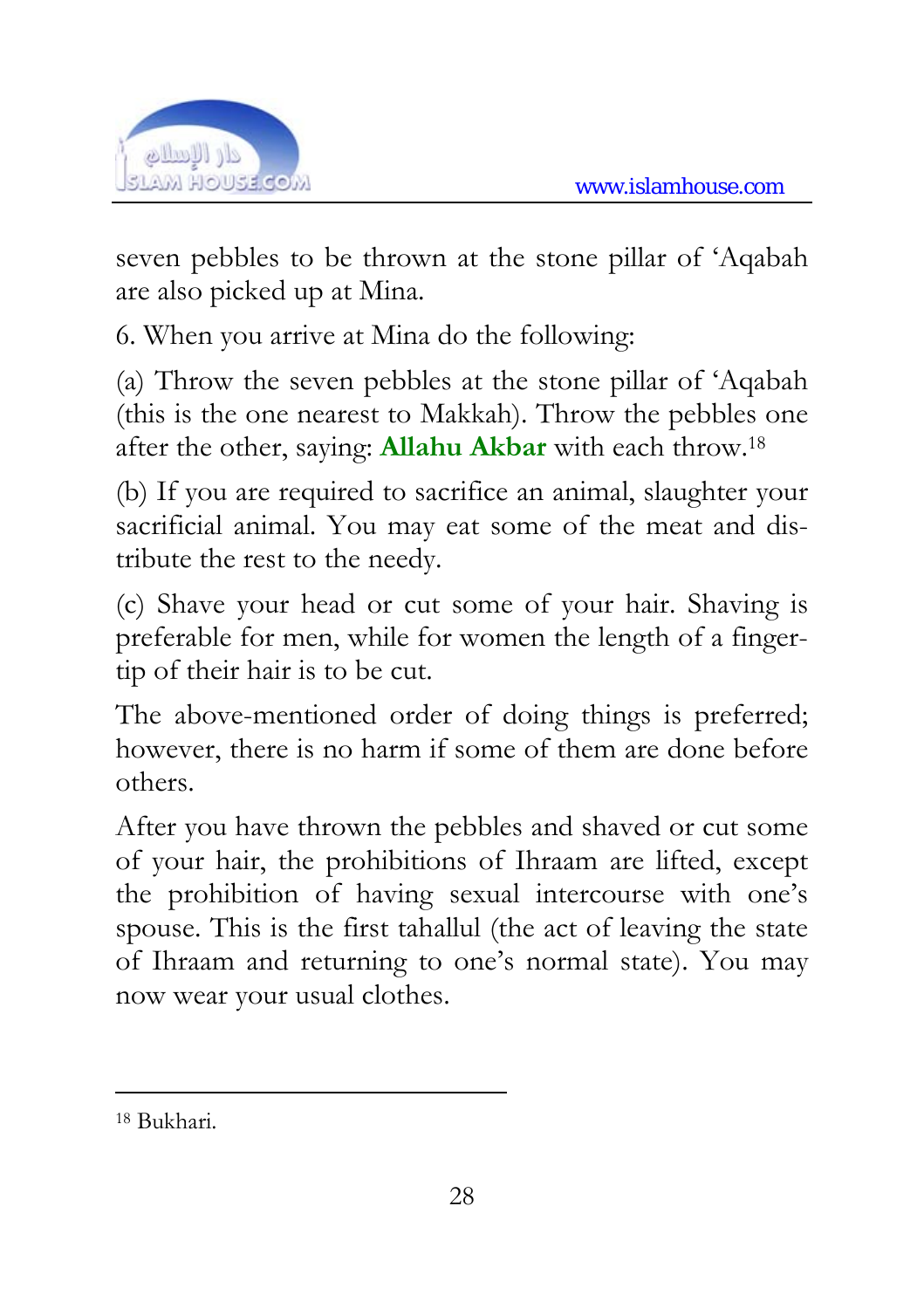

7. You should then proceed to Makkah and perform the Tawaaf al-Ifaadah (the Tawaaf which is one of the essential rites of the Hajj). If you are doing Hajj at-Tamattu', you should also perform the Sa'y. If you are performing the Ifraad or Qiraan and you have performed the Sa'y with Tawaaf al-Qudoom (the Tawaaf of arrival at Makkah), you do not have to make another Sa'y.

After this, all the prohibitions of Ihraam are lifted, including having sexual relations with your spouse.

It is permissible to delay the Tawaaf al-Ifaadah and Sa'y until after the days spent at Mina are over

8. After performing your Tawaaf al-Ifaadah and Sa'y on the day of Sacrifice, return to Mina and spend there the nights preceding the 11th, the 12th and the 13th days of Dhul-Hijjah (the three days following the day of Sacrifice which are known as the Days of Tashreeq). There is no harm if you hasten and leave on the 12th day of Dhul-Hijjah.

9. After the zawaal (midday) in the afternoon of each of the two or three days of your stay in Mina, stone each of the three pillars (Jamaraat) starting with the first pillar (that is the one that is farthest from Makkah), followed by the middle pillar, and lastly the pillar of 'Aqabah. Throw seven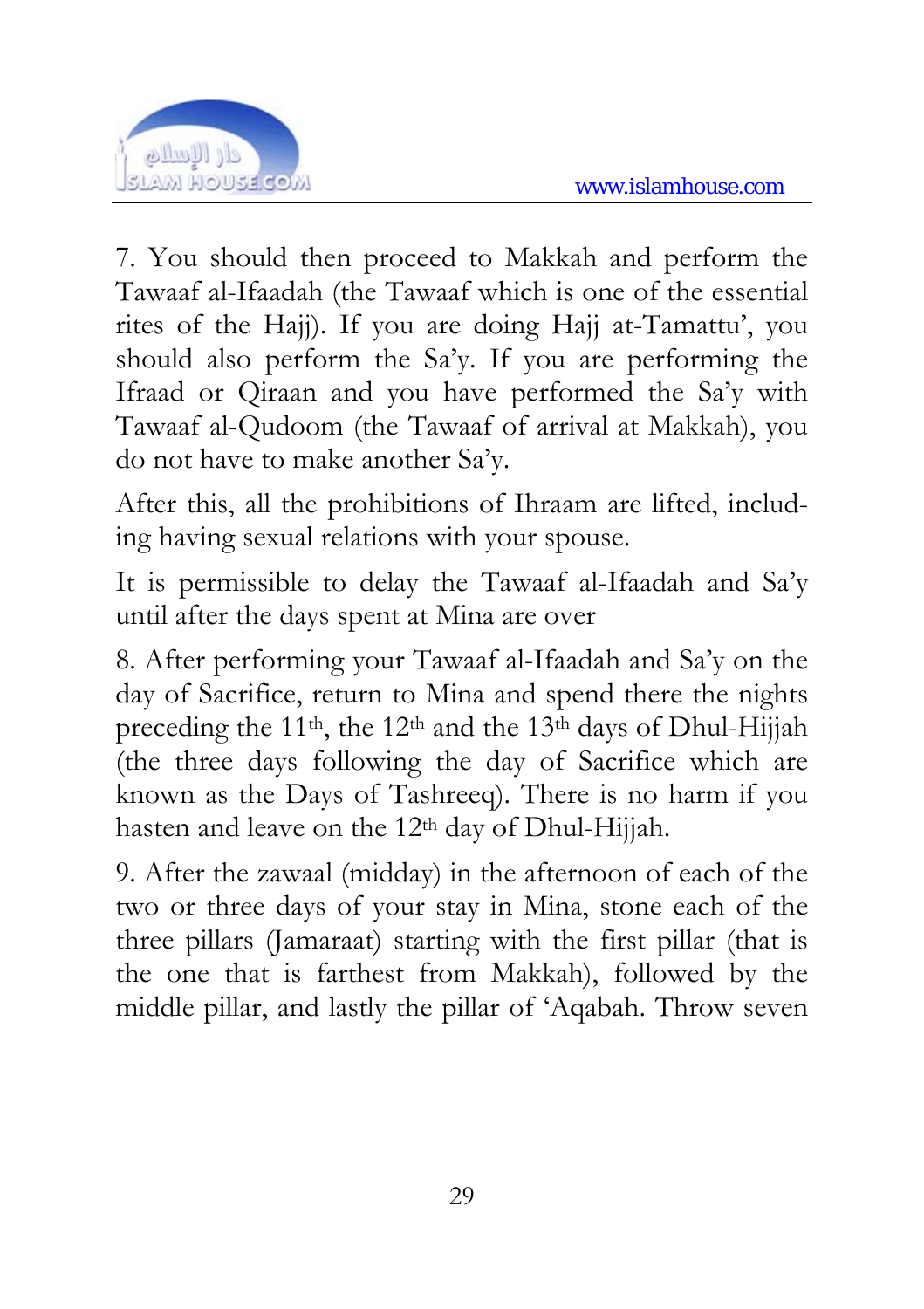

pebbles, one after the other, at each of these pillars saying: "Allahu Akbar" with each throw.<sup>19</sup>

After stoning each of the first and the second pillars, pause for a while and ask Allah whatever you wish while facing the Qiblah and raising your hands. However, do not pause to supplicate after stoning the third Jamrah.

If you stay in Mina for only two days, you must leave Mina before the sun sets on the second day. If the sun should set before you are able to depart from Mina, then you would have to remain in Mina for the third night and throw the pebbles again the next day. In any event, it is preferable to remain in Mina for three nights.

It is permissible for the sick and the weak to assign someone to throw the pebbles for them. The substitute first throws his own pebbles, and then, while at the same pillar, throws the pebbles of the person that assigned him..

10. When you decide to return to your country or home after completing the rites of Hajj, you must perform the farewell Tawaaf (Tawaaf al-Wadaa') before leaving Makkah. None are excused from this except women who are experiencing their menstrual cycle or postpartum bleeding.

<sup>19</sup> Bukhari.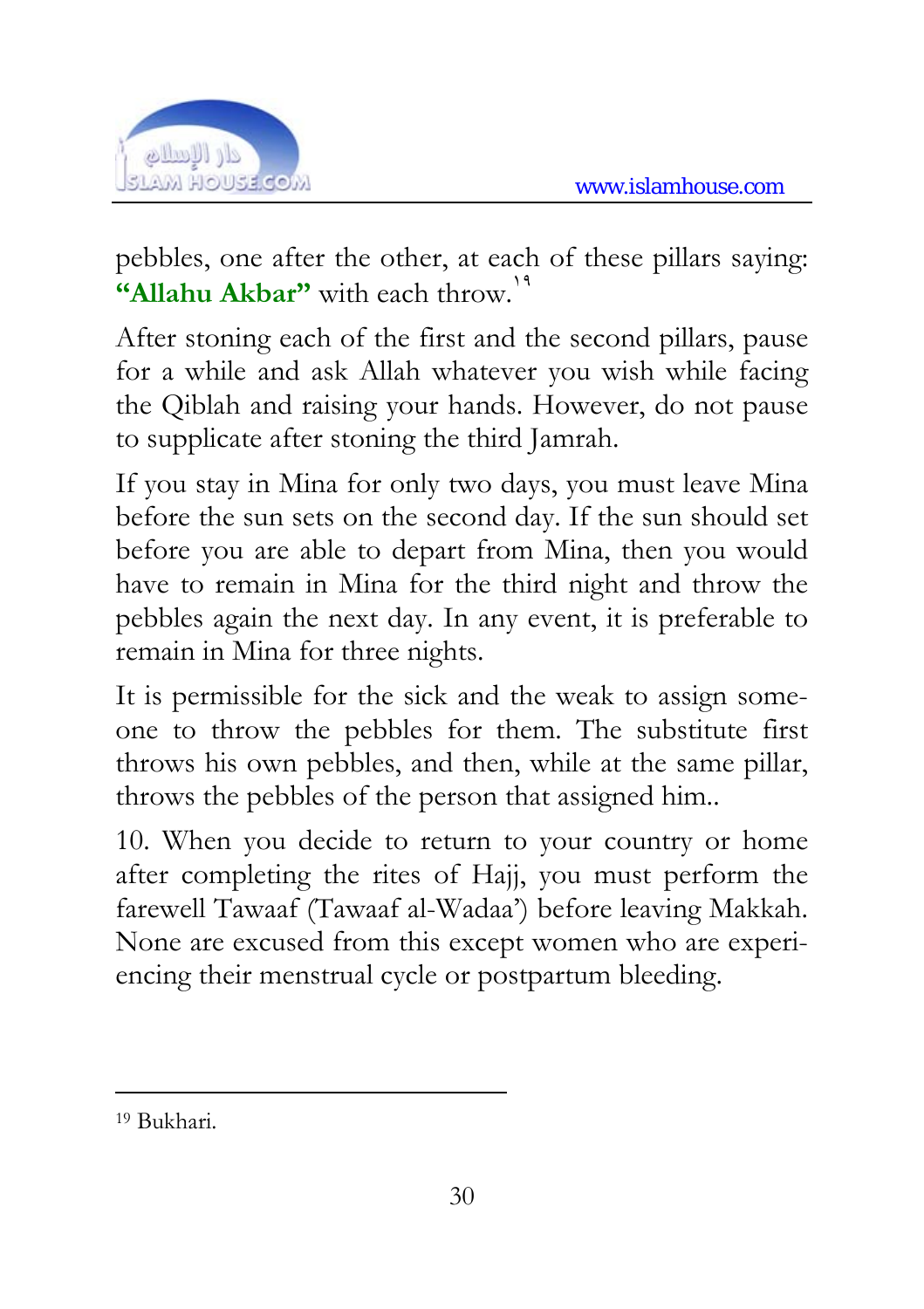

## Obligations During Ihraam

During the state of Ihraam for Hajj and 'Umrah, the following things are obligatory:

1. To faithfully observe all that Allah has made obligatory, such as the daily prayers at their proper times and in congregation.

2. To avoid what Allah has prohibited, such as obscenity, committing sins and quarrelling.

3. To guard against harming or injuring Muslims, whether in speech or in deed.

4. To abstain from what is prohibited during Ihraam, namely:

(a) Do not cut your nails, nor pluck your hair. Though there is no harm if they break or fall off on their own without your intending it.

(b) Do not use scent or perfume, whether on your clothes, your body, in your food or in your drink. There is no harm in the remnants of the effect of the scent applied before entering the state of Ihraam.

(c) Do not kill, frighten or assist in hunting any land game as long as you are in the state of Ihraam.

(d) Do not propose marriage to a woman or contract it, either for yourself or on behalf of others. Sexual inter-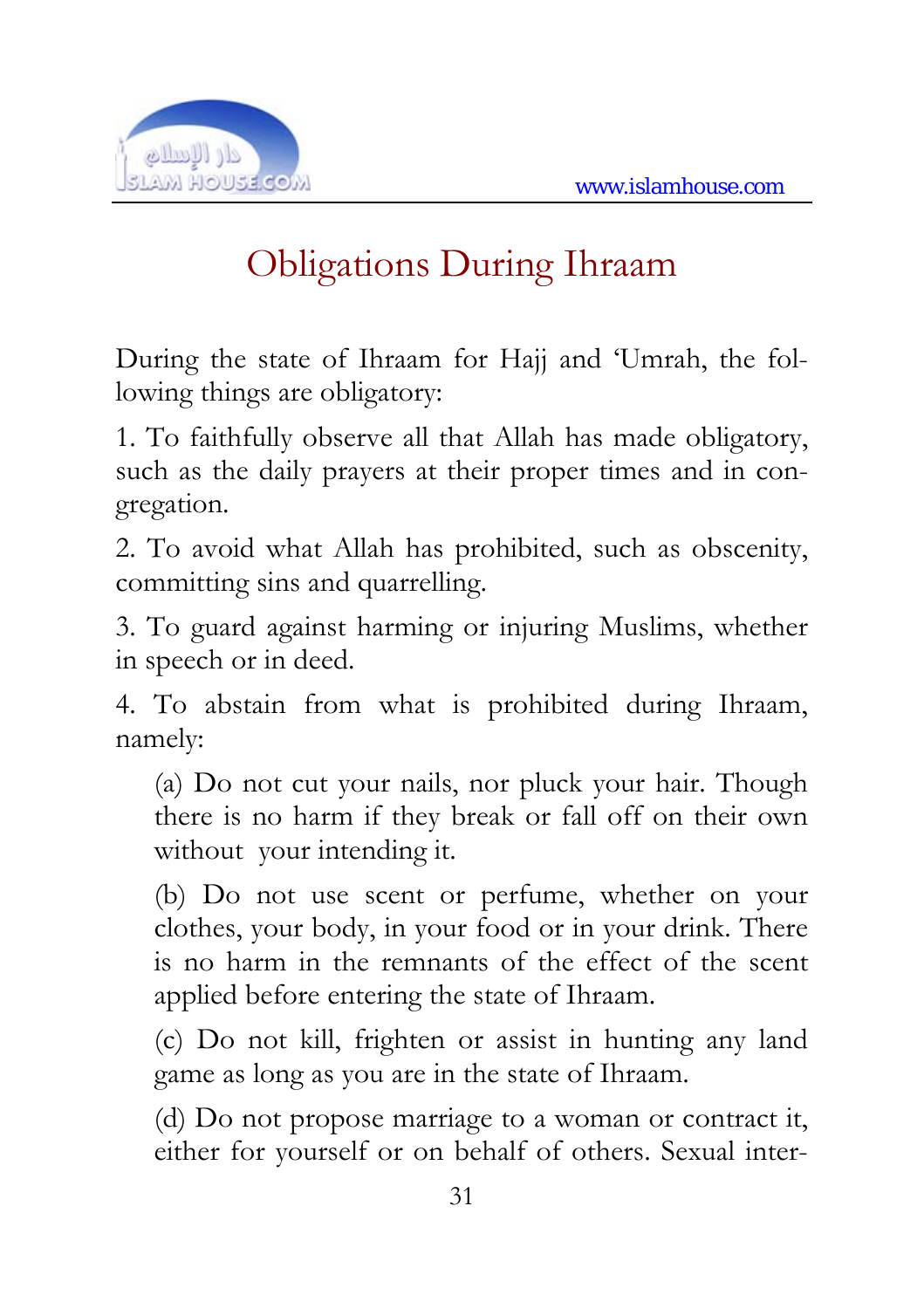

course is also prohibited as well as any sensual physical intimacy, fondling and the like. All these actions are prohibited during the state of Ihraam, and they apply equally to men and women alike.

The following prohibitions apply specifically to men:

(a) A man may not cover his head with an adjoining cover. However, shading oneself with an umbrella, sitting under the roof of a car, carrying something on his head is all permissible.

(b) A man may not wear a shirt, or anything like it, such as a cloth that is made to completely cover the whole body or a part of it. He should also not wear a hooded garment (burnoos), turban, trousers, khuff (short, thin boot which exceeds the ankle in height). However, if an izaar20 is not available, it is permissible to wear trousers, and if sandals are not available, it is permissible to wear khuffs.

• It is forbidden for a woman to wear gloves on her hands or to cover her face with a face-veil<sup>21</sup> during the state of

<sup>20</sup> A cloth to cover the lower part of the body.

<sup>21</sup> What is meant here is what is known as a Niqab or Burqa', which is a type of clothing designed specifically to cover the face, usually with holes for the eyes, or something worn underneath the eyes. As for a piece of cloth tied to the head which drapes over the face, there is no harm in wearing that.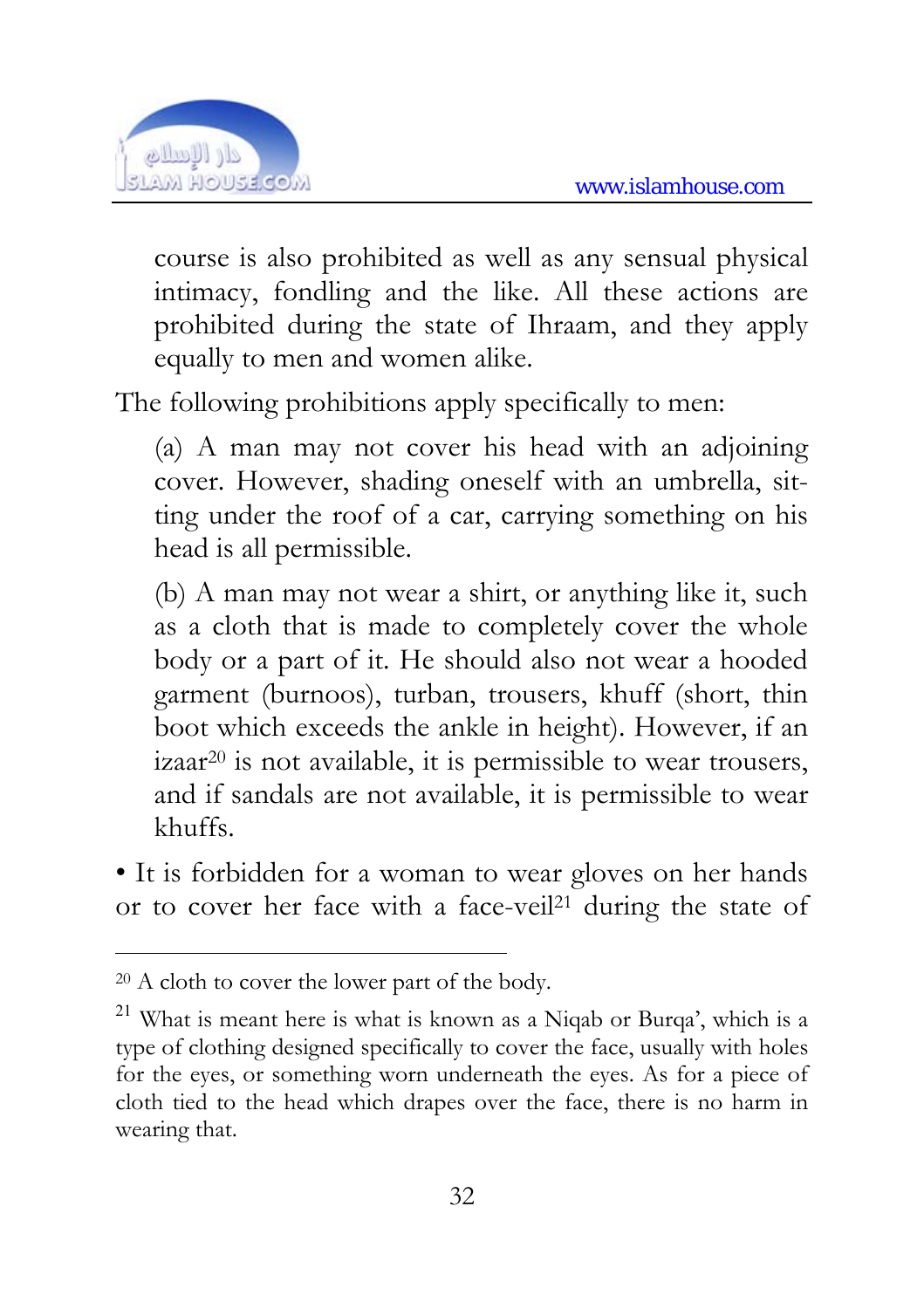

Ihraam. However, if she is in the presence of male strangers who are not related to her (i.e. not her mahrams) she should conceal her face with her head-covering or something similar, just as she must when not in the state of Ihraam.

• If a person in the state of Ihraam wears a sewn garment, covers his head (for men), uses perfume, pulls out some hairs, or cuts his nails due to forgetfulness or ignorance of the matter, there is no fidyah (expiation) upon him. He must abstain from the action as soon as he remembers or is reminded by someone.

• It is permissible to wear sandals, a ring, a pair of glasses, a hearing aid, a wristwatch, a belt, or a girdle that protects one's money or documents.

• It is also permissible to change one's clothes and to wash them, as well as to wash one's hair and body, and there is no harm if some hair inadvertently falls off while doing so.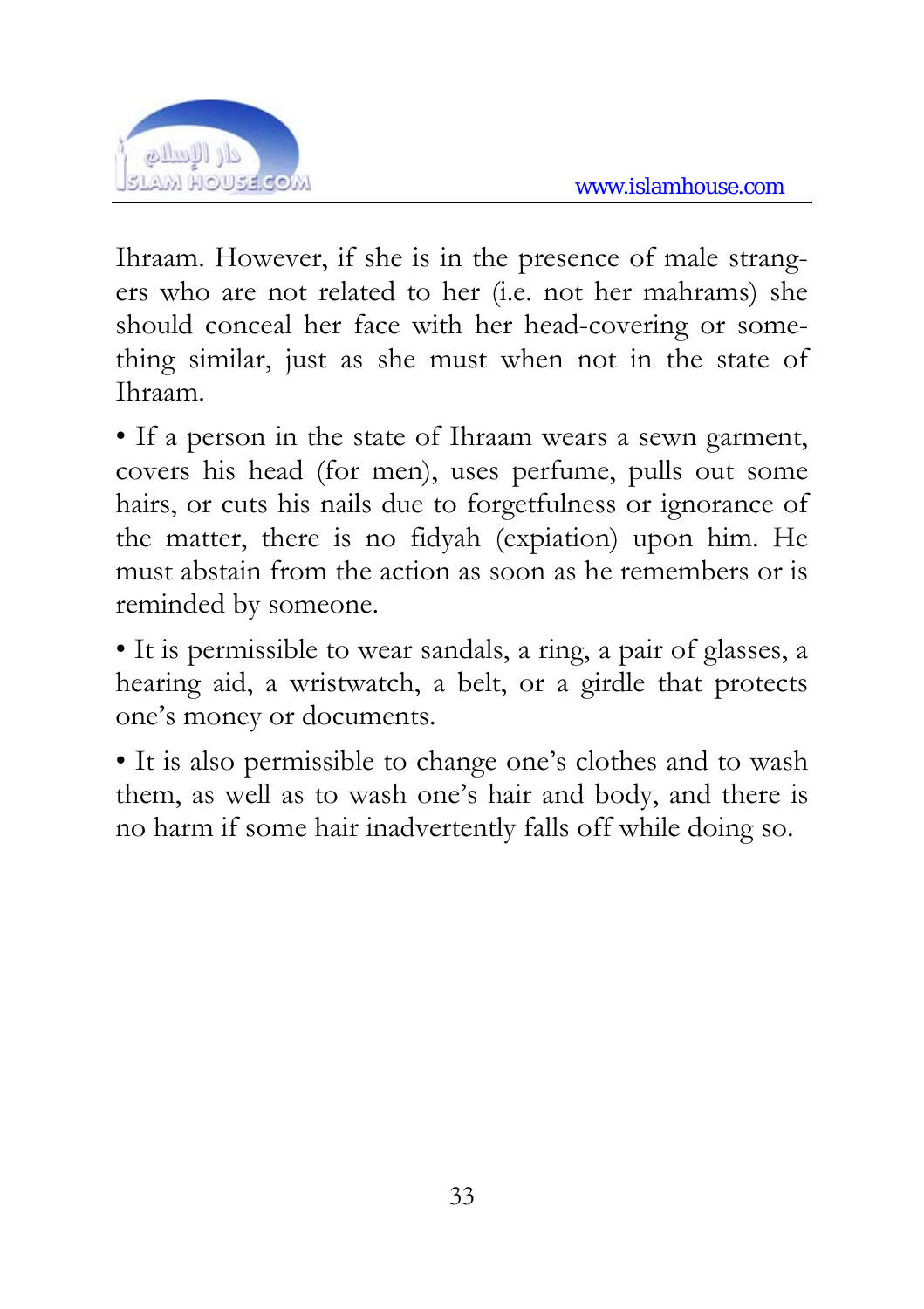

## Visiting the Prophet's Masjid

1. Going to Madinah at any time of year with the intention of visiting the Prophet's Masjid and performing Salaah there is Sunnah. One Salaah performed in the Prophet's Masjid is better than a thousand in any other masjid, except the Sacred Masjid (Masjid al-Haram) in Makkah.

2. There is no Ihraam or talbiyah for visiting the Prophet's Masjid, and there is no connection whatsoever between the visit and the Hajj.

3. When you enter the Prophet's Masjid, enter with your right foot first, saying: **"Bismillah (in the name of Allah)**"<sup>22</sup>, and invoke blessings on His Prophet ( $\ddot{\text{m}}$ ),<sup>23</sup> and ask Allah to open the gates of His mercy for you.24 Then you should say as you would do upon entering any masjid:

 $\overline{a}$ 

رابو كتِم «

**"Bismillah,, was-Salaatu was-Salaamu 'alaa Rasool-illah. Allaahumma-ftah li abwaaba Rahmatik."** 

<sup>22</sup> Ibn-us-Sunni.

<sup>23</sup> Abu Dawud.

<sup>24</sup> One should say: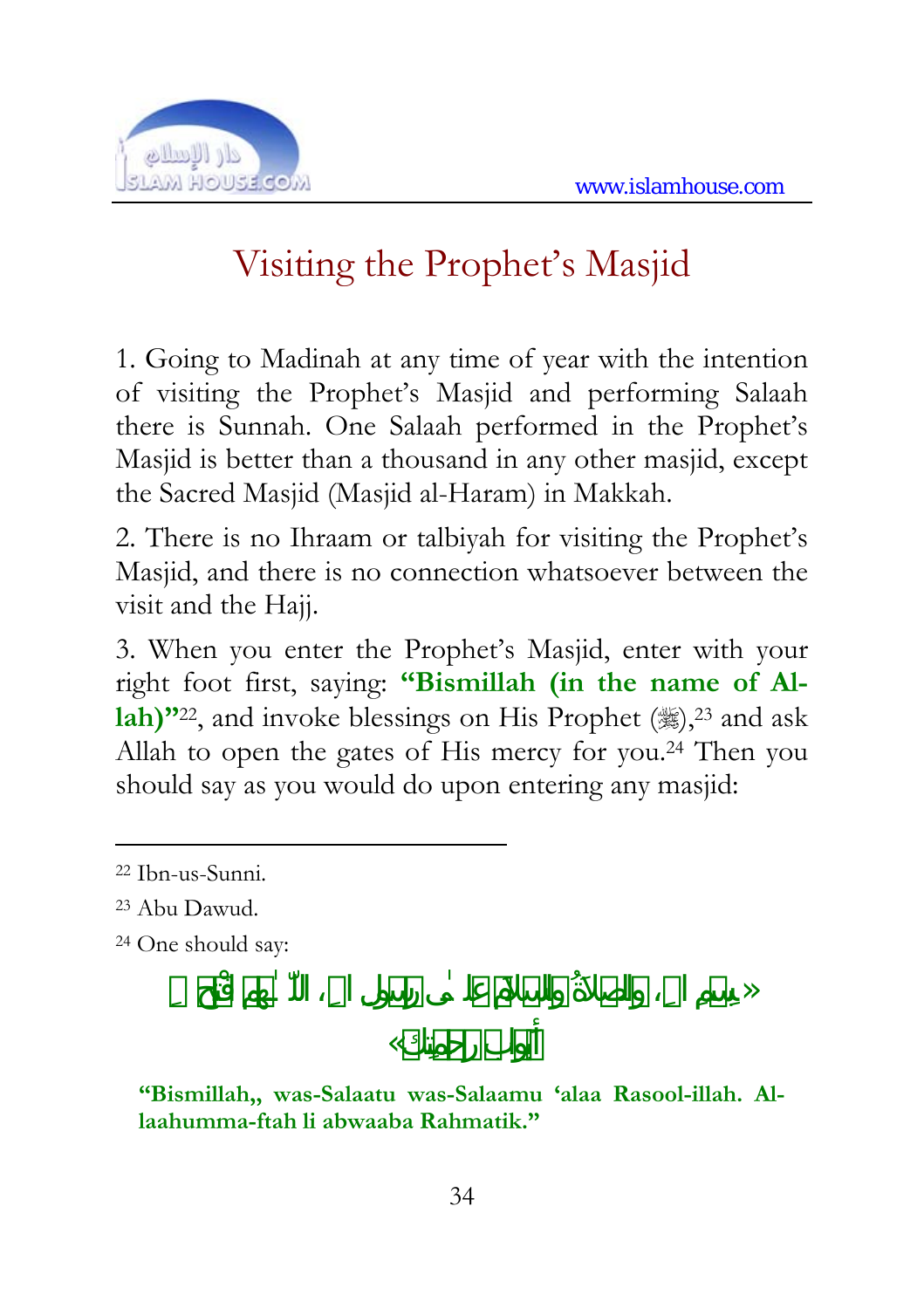

 $\gg$ 

## $\mathbb{K}$ .

**"A'oothu billaah-il-Atheem**25**, wa Wajhih-il-Kareem wa Sultaanih-il-Qadeem min ash-Shaytaan irrajeem. Allaahumma-ftah lee abwaaba Rahmatik."**

**"I seek refuge in Allah, the Almighty, in His Noble Face, and His Eternal Power from the accursed Satan. O Allah! Open for me the doors of Your Mercy"**<sup>26</sup>

4. Perform the two rak'ahs of salutation to the masjid after entering the Masjid, preferably in the Rawdah<sup>27</sup>, otherwise you may do so anywhere else in the Masjid.

5. Proceed to the grave of the Prophet  $(\frac{1}{2})$  and while standing in front of it and facing it, say with all respect and in a lowered voice:

 $\ll$ 

 $\overline{a}$ <sup>25</sup> The '*th*' in the word 'A'oothu and 'Atheem is pronounced hard like the '*th*' in the word 'the' or 'there'.

<sup>26</sup> Abu Dawud.

<sup>&</sup>lt;sup>27</sup> The Area between the house of the Prophet  $(\frac{1}{2})$  and his pulpit (minbar).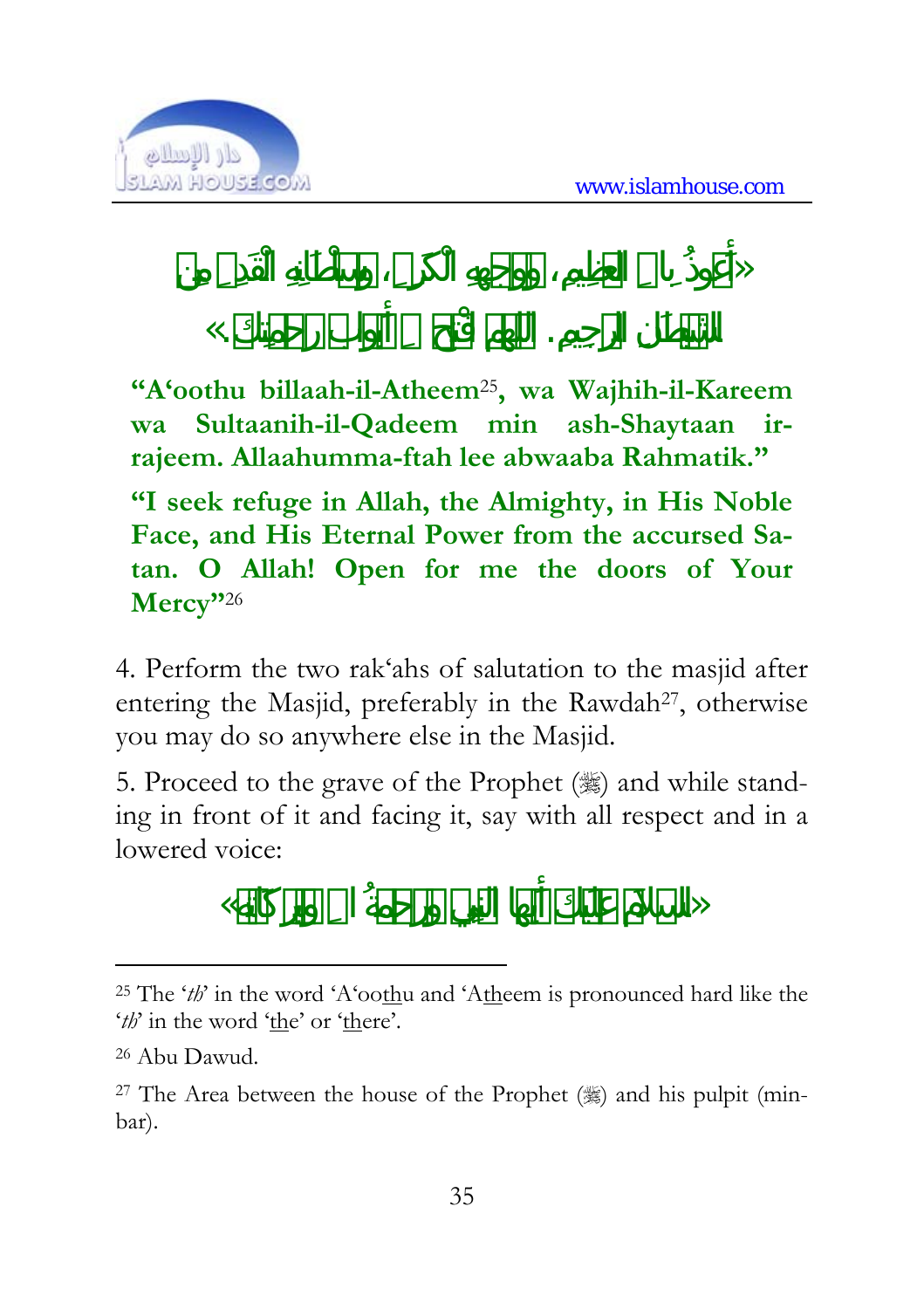

#### **"Assalamu 'alaika ayyuhan-Nabiy, wa Rahmatullahi wa Barakaatuh."**

#### **"Peace be on you, O Prophet, and the Mercy and Blessings of Allah."**

And then say the Salat an-Nabiy (that is, ask Allah's blessings on him).28

There is no harm if you add the following:

 $\overline{a}$ 

**"Allaahumma salli 'alaa Muhammad, wa-'alaa Aali Muhammad, kama sallayta 'alaa Ibraheema wa-'alaa Aali Ibraheem, innaka Hameedun Majeed. Allaahumma baarik 'alaa Muhammad, wa-'alaa Aali Muhammad, kamaa baarakta 'alaa Ibraheema wa-'alaa Aali Ibraheem, innaka Hameedun Majeed."** 

"اللّهـم صلِّ علـى محمـد، وعلـى آلِ محمد، كَمـا صلَّيـت علـى إبراهـيم

محمد، كَمـا بارْكْت عليه وعليه وعليه وعليه وعليه وعليه وعليه وعليه وعليه وعليه وعليه وعليه وعليه وعليه وعليه و<br>وحمد البراهيم الإبراهيم، إِنك حميد البراهيم، إِنك حميد مجموعة الإبراهيم، إِنك حميد مجموعة الإبراهيم، وحميد الب

**"O Allah, send prayers upon Muhammad and the followers of Muhammad, just as You sent prayers upon Ibraheem and upon the followers of Ibraheem. Verily, You are full of praise and majesty. O Allah, send blessings upon Mohammad and upon the family of Muhammad, just as You sent blessings upon Ibraheem and upon the family of Ibraheem. Verily, You are full of praise and majesty." (Bukhari)**

<sup>28</sup> One should say the following: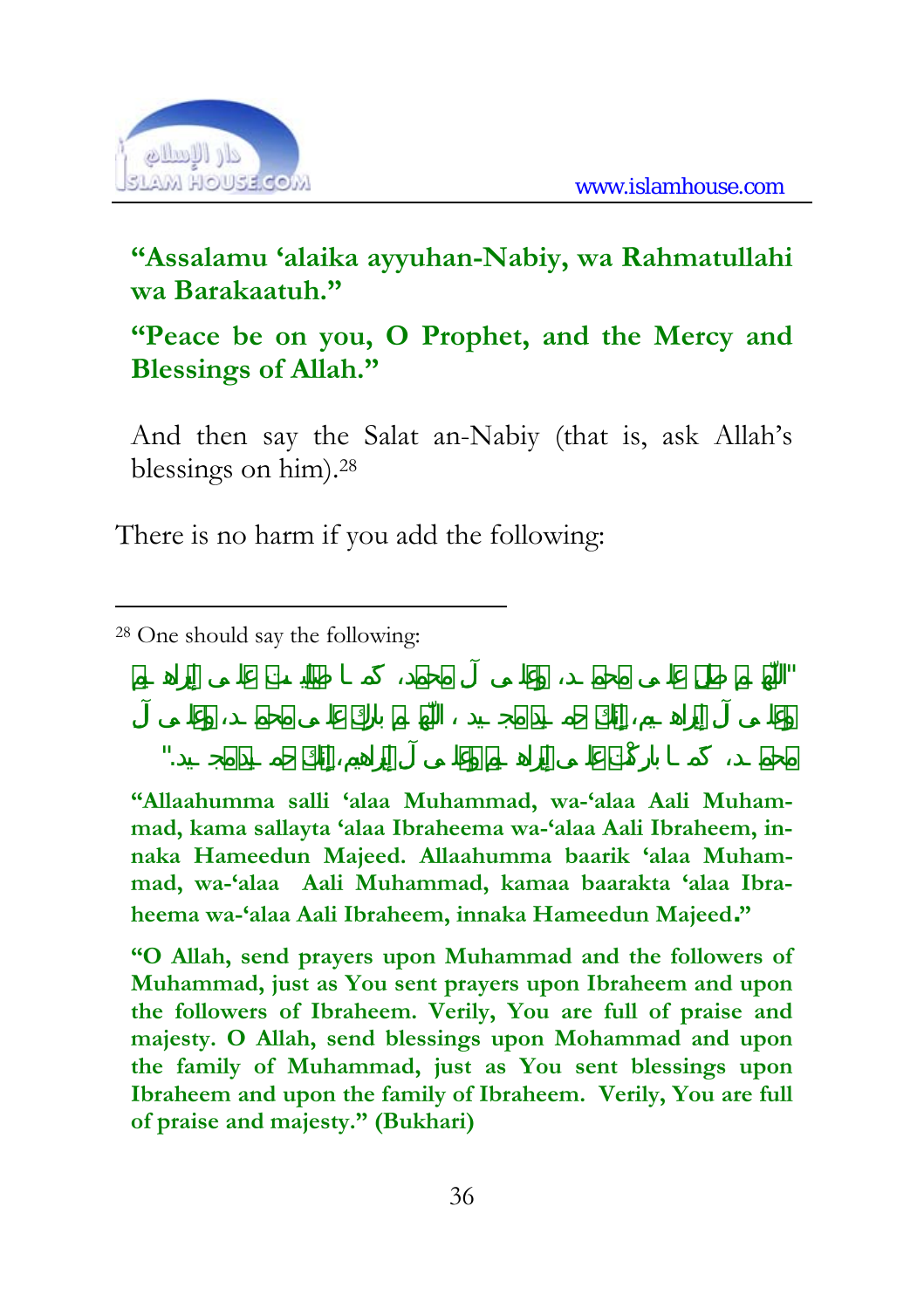

 $\gg$ 

 $\langle \langle \cdot, \cdot \rangle \rangle$ 

 $\overline{a}$ 

**"Allahumma aatih-il-waseelata wal fadeelata wab- 'ath-hul maqaam al-mahmood allathee**29 **wa'adtah. Allahumma-jzihee 'an ummatihee afdalal-jaza´."**

**"O Allah! Give him the station of waseelah (special nearness to Allah, or intercession) and the favour, and raise him to the praiseworthy station that You promised him. O Allah! Reward him on behalf of his Ummah (Nation) with the best of rewards.'**

Then move a little to the right to stand before the grave of Abu Bakr ( $\gg$ ). Greet him and ask Allah to bestow His Mercy, Forgiveness and Pleasure on him.

Again move a little to the right to stand before the grave of Umar ( $\qquad$ ) and greet him and ask Allah to bestow His Mercy, Forgiveness and Pleasure on him.30

<sup>29</sup>The '*th*' in the word 'allathee is pronounced hard like the '*th*' in the word 'the' or 'there'.

<sup>30</sup> This has been taken from a report narrated by al-Bayhaqi and Abdur-Razzaaq, that when ibn 'Umar would return from a journey, he would go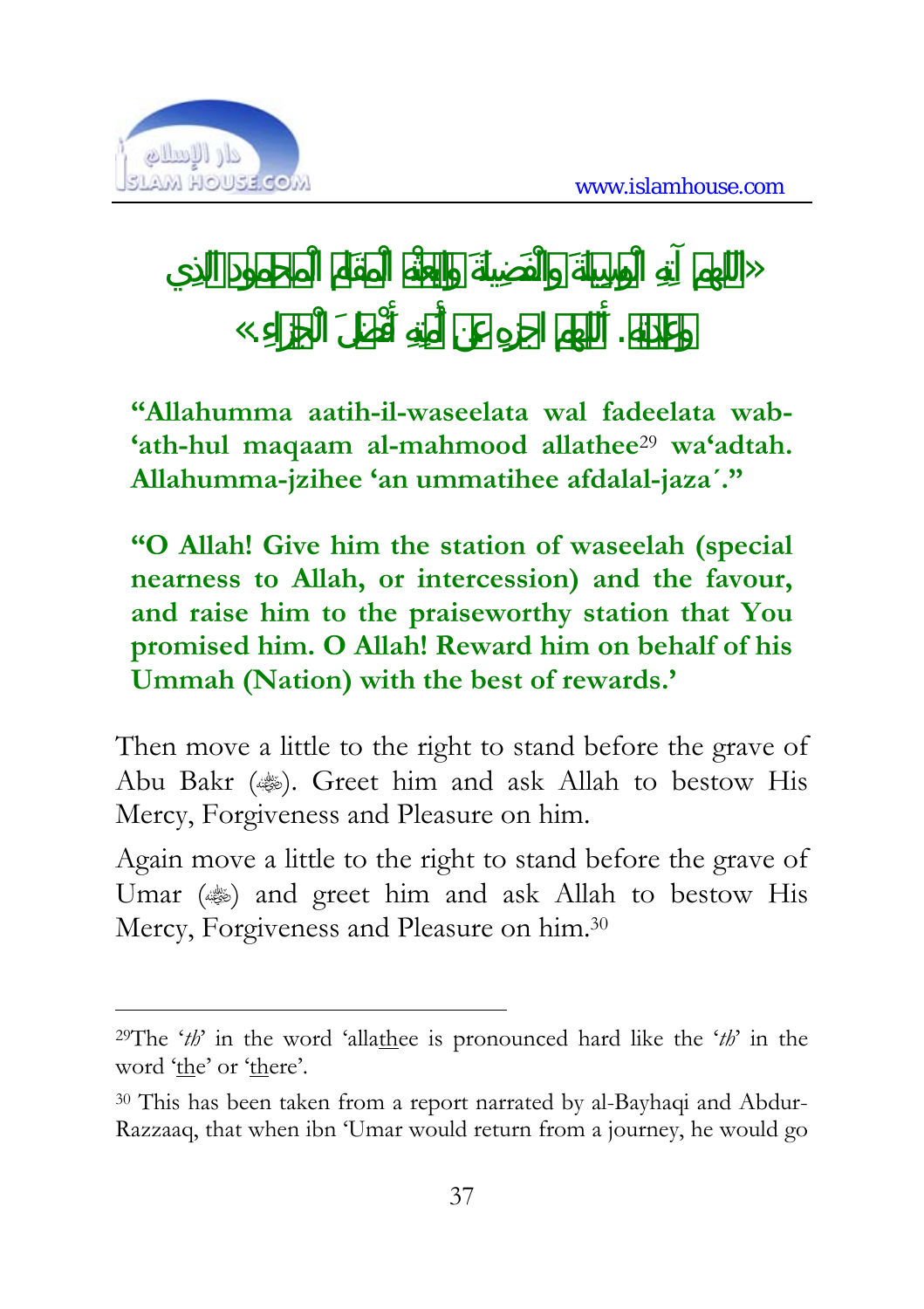

6. It is Sunnah to purify oneself (with wudoo´) and visit the Masjid of Quba and offer Salaah in it, as the Prophet () prayed there and encouraged others to do the same.

7. It is Sunnah to visit the Baqee' cemetery, wherein is the grave of 'Uthman ( $\gg$ ); and also visit the martyrs of Uhud, among whom is Hamzah ( $\gg$ ). You should greet them and pray for the mercy of Allah upon them. The Prophet  $(\frac{1}{2})$ , used to visit all these graves to pray for those buried there. He taught his companions when visiting graves to say:

 $\gg$ 

 $\ll$ .

 $\overline{a}$ 

**"As-Salamu 'alaykum ahlal diyaar min al-Mu´mineen wal-Muslimeen, wa innaa in shaa Allahu bikum laahiqoon. Nas`al-ul laha lanaa wa lakum al-'aafiyah.** 

**"Peace be on you, O dwellers of this place from among the believers and the Muslims, and by the will of Allah we will certainly join you. We ask Allah** 

to the graves of the Prophet (3), Abu Bakr and his father 'Umar and give send his greetings to them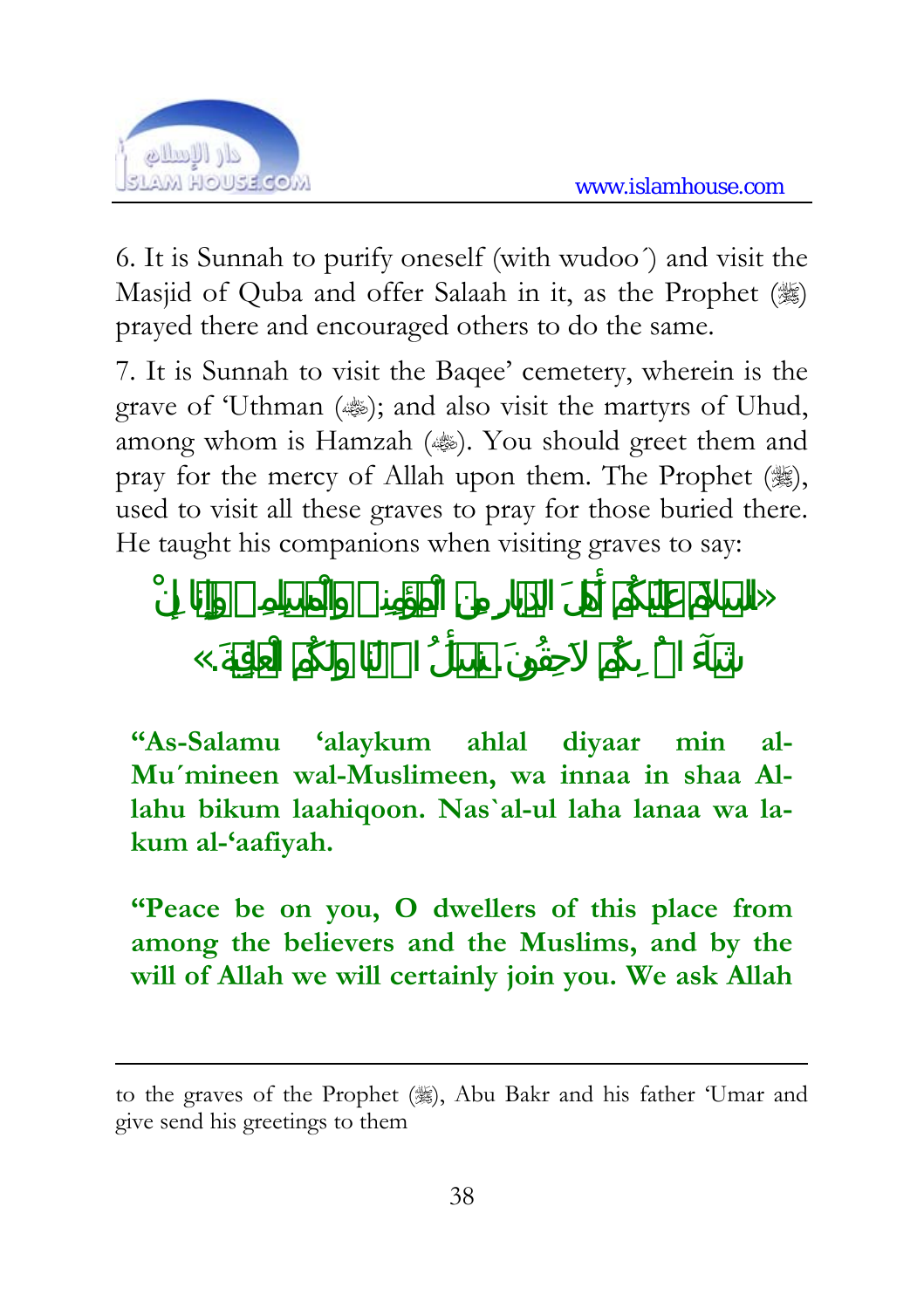

#### **'aafiyah (security from the fire of Hell and from all tribulations) for ourselves and for you."**<sup>31</sup>

According to the teachings of the Sharee'ah, besides the masjids and other places mentioned above, there are no other masjids or places in Madeenah that are to be visited. Therefore, do not burden yourself by visiting places for which there is no reward, or for which in fact there might be sin for doing so (by adding to the religion what is not from it). And Allah is the Source of all guidance.

<sup>31</sup> Muslim.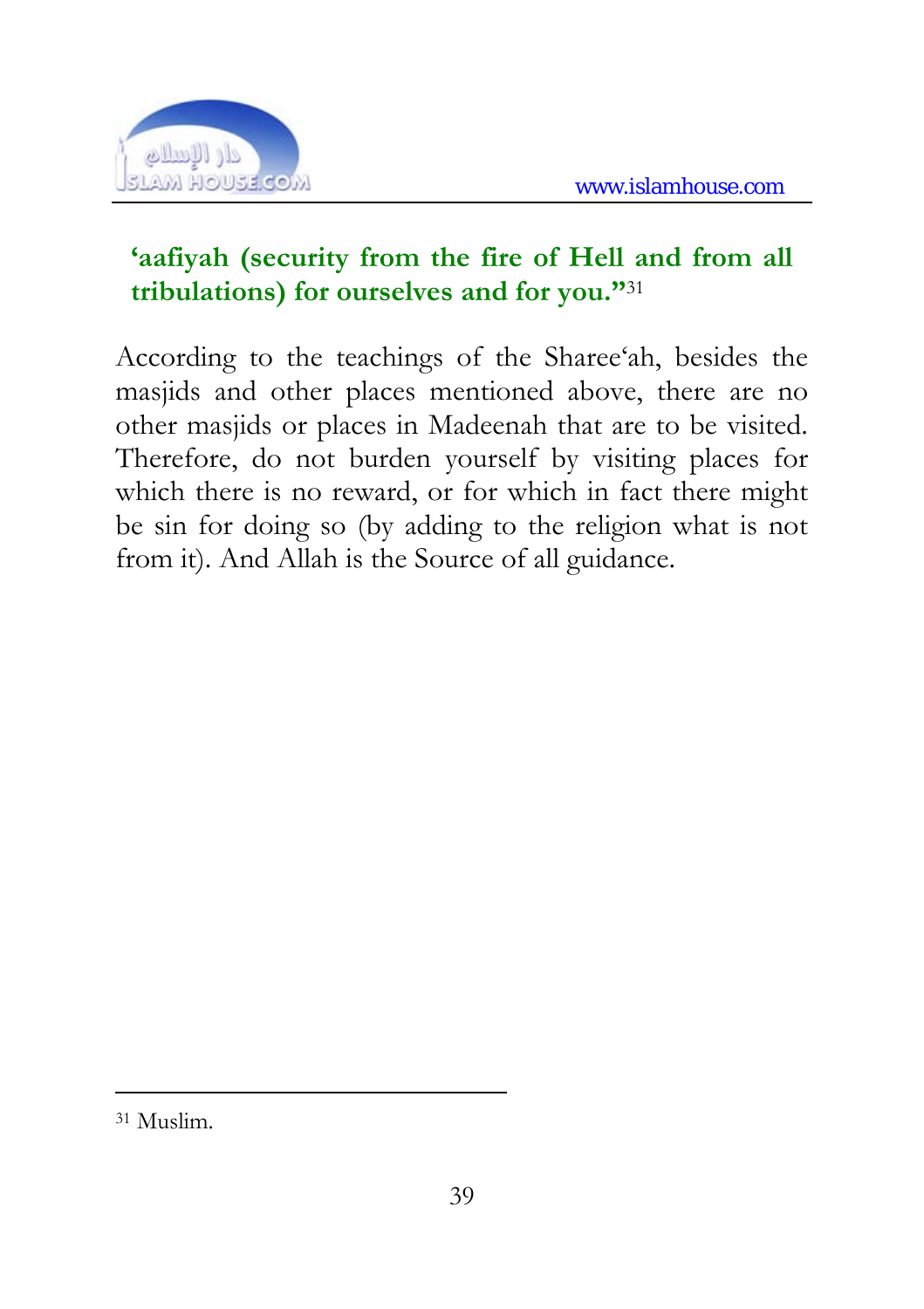

## Errors often Committed by Pilgrims

#### **First: Errors Related to Ihraam**

Some pilgrims cross the designated stations of Ihraam (Meeqaat) on their route without or entering into a state of Ihraam there. They wait until they reach Jeddah or some other place that is after the Meeqaat at which they enter into Ihraam. This is against the command of the Messenger of Allah  $(\frac{1}{2})$  which stipulates that every pilgrim enter the state of Ihraam at the particular station of Ihraam that lies on his route.

The one who crosses the Meeqaat without going into Ihraam must go back to the Meeqaat that lies on his route, and enter into Ihraam there. Otherwise he must make expiation by sacrificing a sheep in Makkah and feeding all its meat to the poor. This applies to all pilgrims, regardless of whether one passes the station of Ihraam by air, by sea, or by land.

If one's route does not pass through one of the five designated stations of Ihraam, he should enter into Ihraam at a point that is nearest to the station of Ihraam on his route.

#### **Second: Errors Related to Tawaaf**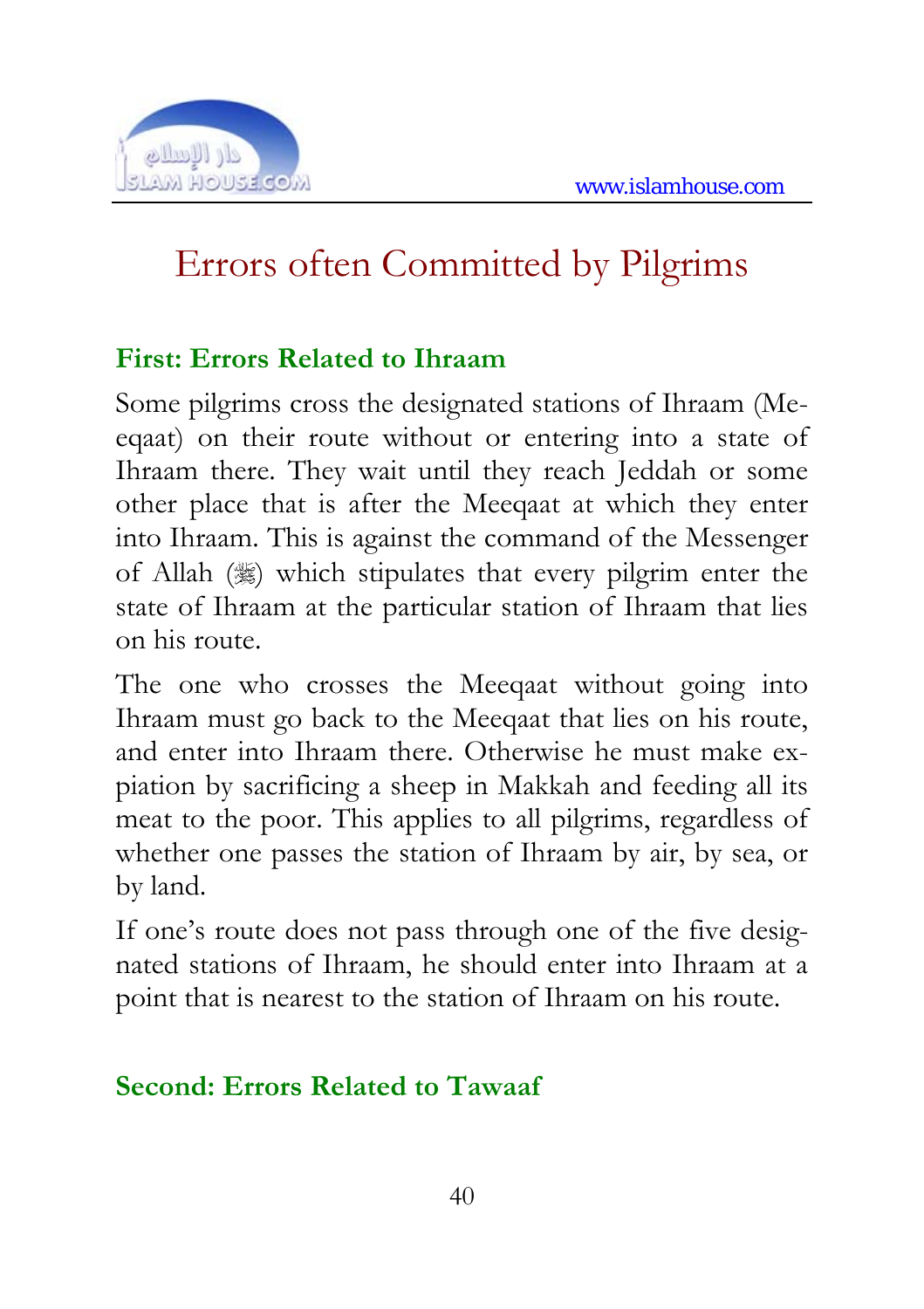

1. Starting the Tawaaf before the Black Stone. It is, in fact, obligatory to *begin* Tawaaf from the Black Stone.

2. Doing the Tawaaf inside the Hijr, which means circuiting only a portion of the Ka'bah rather than the whole of it, since the Hijr is a part of the Ka'bah. The circuit of the Tawaaf in which one performs passing through the Hijr is invalid.

3. Doing raml (taking quick short steps) during all the circuits. Raml is to be done only during the first three circuits of the Tawaaf al-Qudoom.

4. Struggling violently to kiss the Black Stone, and sometimes even hitting or abusing people. Such acts which are injurious to Muslims are not permissible. It is not permissible to abuse or hit one's Muslim brother without a just cause.

It should be noted that the Tawaaf remains perfectly valid without kissing the Black Stone. If one does not or cannot kiss the Black Stone, it is sufficient to simply point to it, saying **"Allahu Akbar"** when he comes parallel to it, even if he be a good distance away.

5. Touching the Black Stone with the intention of seeking blessings (barakah) from it is an innovation (bid'ah) with no basis in the Sharee'ah of Islam. The Sunnah is to touch it or kiss it as an act of obedience to Allah (,).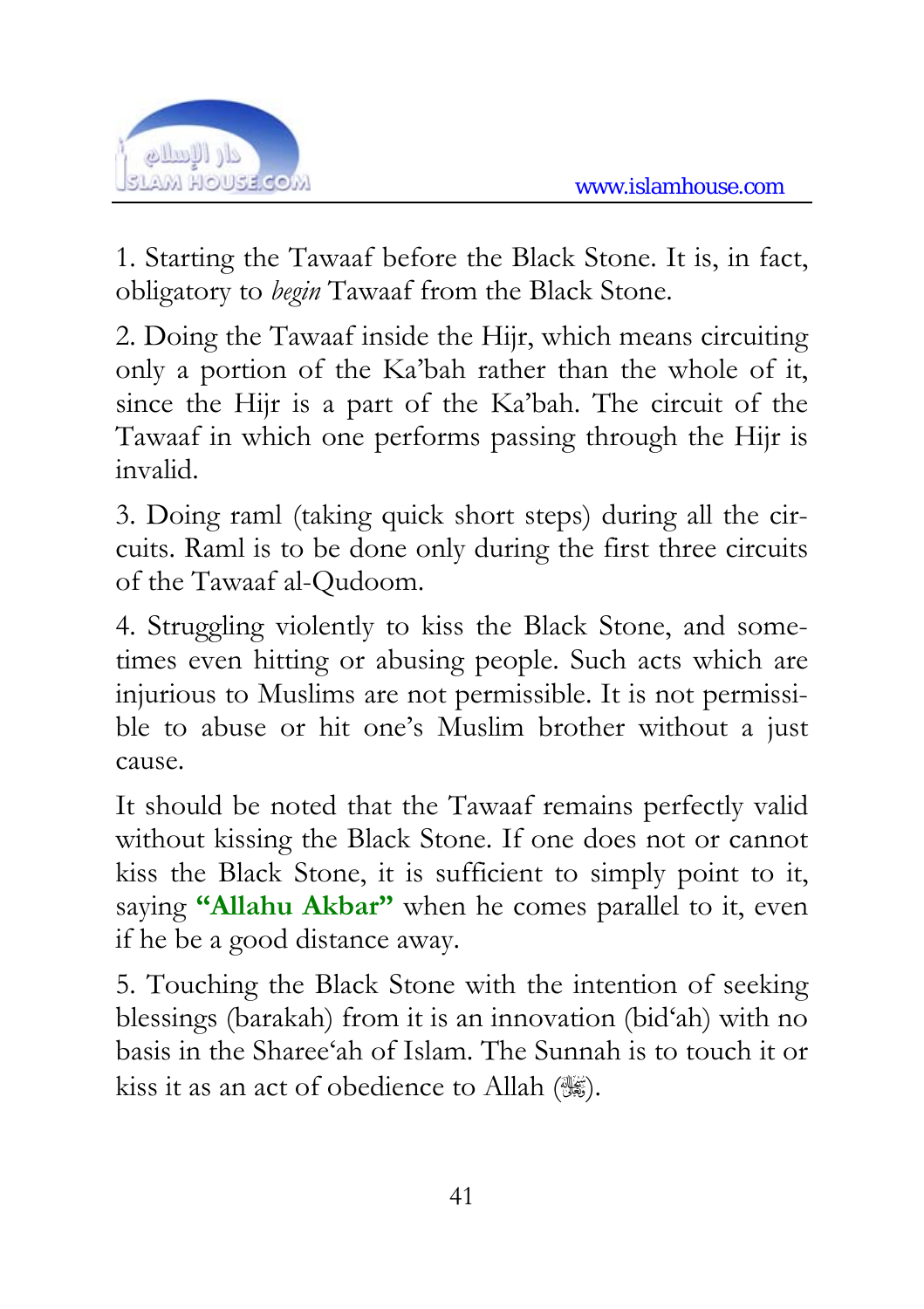

6. Touching the four corners of the Ka'bah or its walls, and wiping the face with the hands. The Prophet  $(\frac{16}{2})$  did not touch any part of the Ka'bah except the Black Stone and the Yamani Corner.

7. Saying specific supplications for each circuit. The Prophet (3) did not specify any supplications except the saying of **Allahu Akbar** when he reached the Black Stone, and at the end of each circuit between the Yamani Comer and the Black Stone he used to say:

 **"Rabanaa aatinaa fid-dunyaa hasanatah, wa fil-Aakhirati hasanah, wa qinaa 'athaab**32 **an-Naar."** 

**"Our Lord give us good in this world, and good in the Hereafter, and save us from the torment of the Fire." [Surah al-Baqarah:201]**<sup>33</sup>

<sup>32</sup> The 'th' in the word 'a*th*aab is pronounced hard like the 'th' in the word 'the' or 'there'.

<sup>33</sup> Abu Dawud.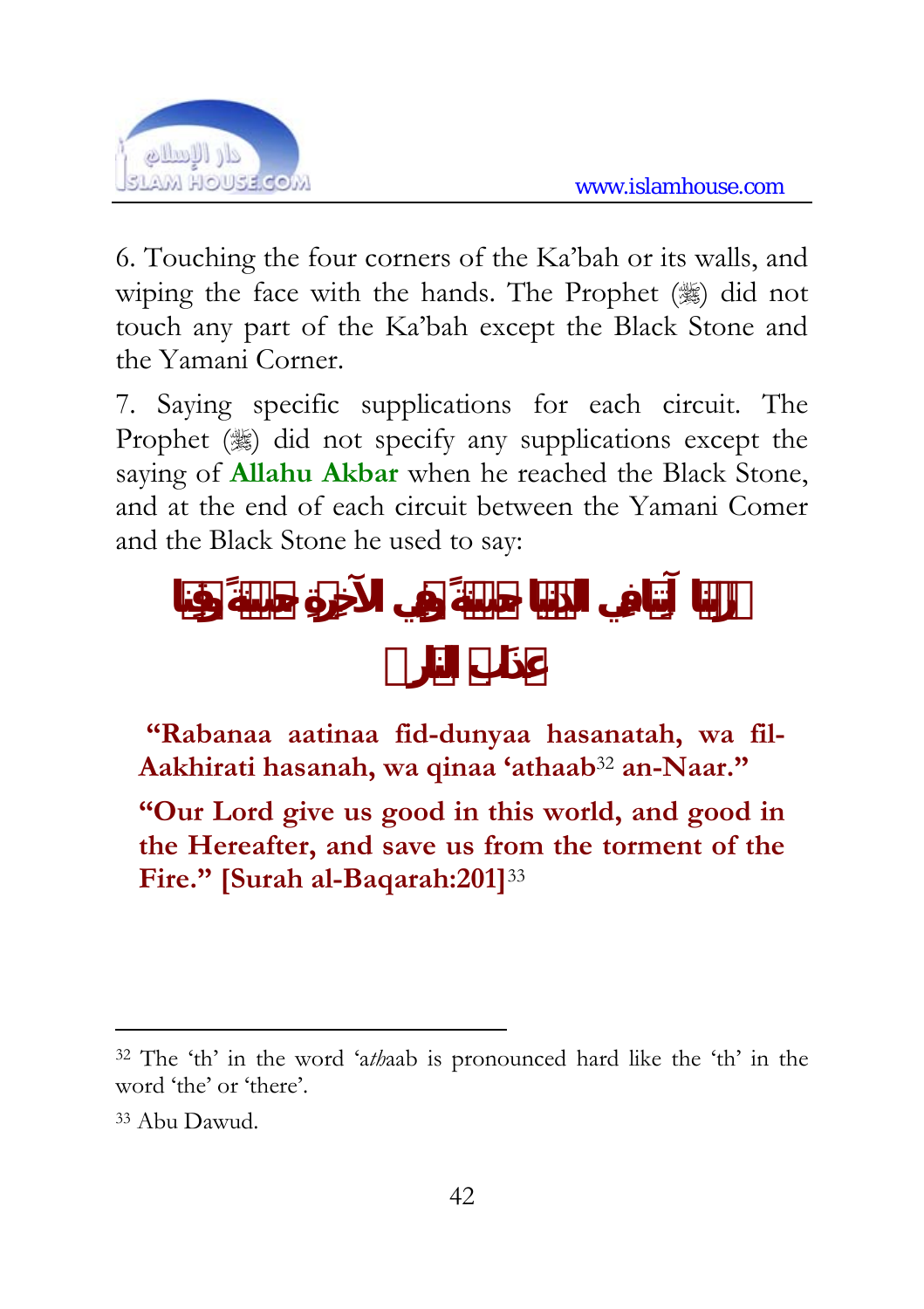

8. Raising one's voice above the voices of others, which is done by some of the people doing Tawaaf or leading others in Tawaaf, as it causes confusion to the worshippers.

9. Struggling to pray at the station of Ibraheem. This is contrary to the Sunnah, besides being injurious to other worshippers. It is sufficient to pray the two rak'ahs of Tawaaf after completing one's Tawaaf anywhere within the Sacred Masjid.

#### **Third: Errors Related to Sa'y**

1. When climbing upon the mounts of Safaa and Marwah, some pilgrims face the Ka'bah pointing towards it with their hands while saying **Allahu Akbar** as if they were saying the takbeer for Salaah. The Sunnah is to raise the hands in the way you do when making du'a.

2. Quickening one's pace throughout the entire distance between the two hills. The Sunnah is to quicken one's pace only between the two green posts, and walk at a normal pace for the remainder of the way.

#### **Fourth: Errors Related to 'Arafaat**

1. Some pilgrims camp outside the boundaries of Arafaat, and remain there until the sun has set, then they depart for Muzdalifah without actually standing at Arafaat. This is a serious error, which invalidates their Hajj since standing in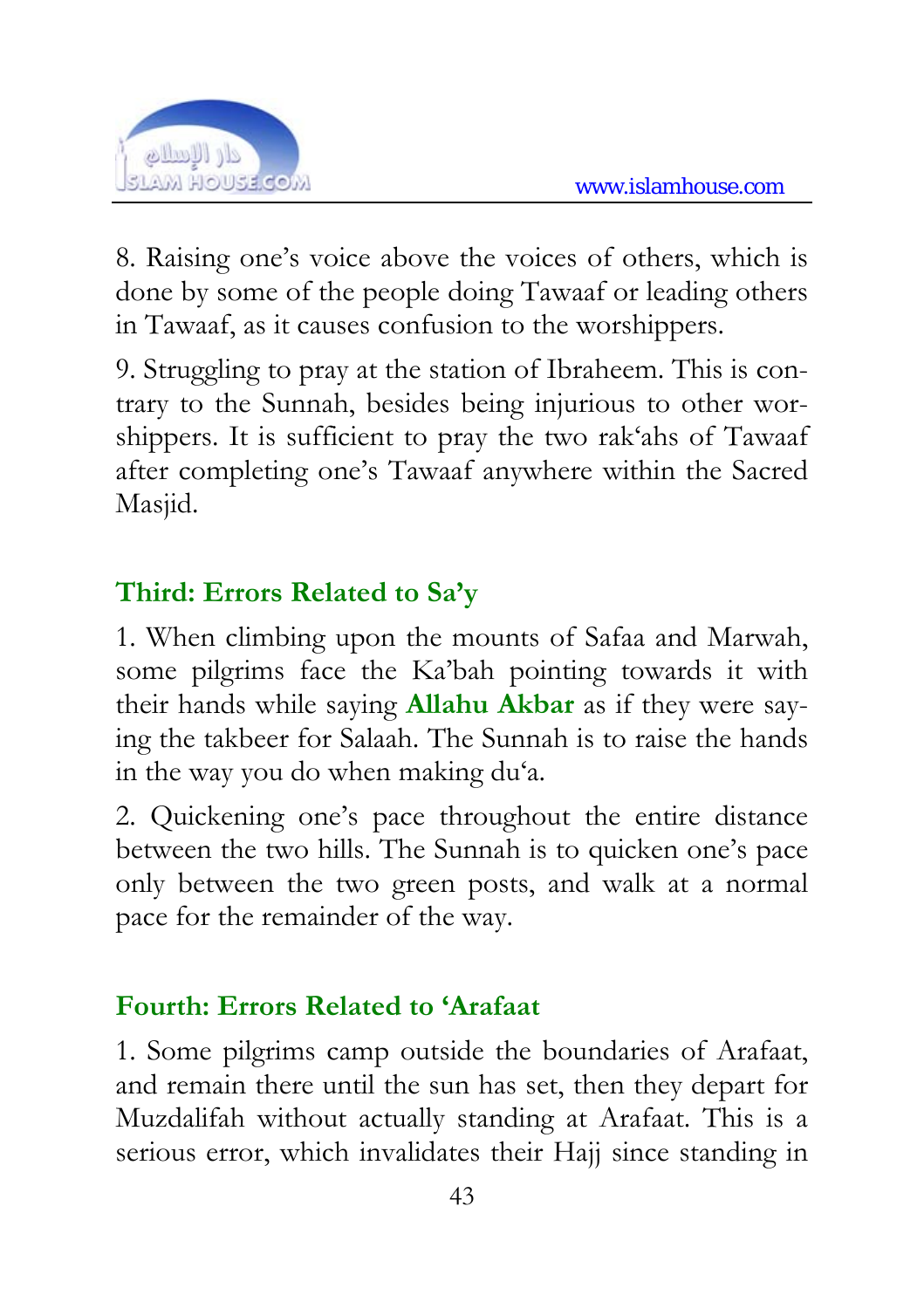

Arafaat is the essence of Hajj, and it is obligatory to be within its boundaries and not outside. If it is not easy to do that, they may enter before sunset and remain there until sunset. It is also acceptable to enter Arafaat during the night preceding the Day of Sacrifice.

2. Departing from Arafaat before the sun has set is not permissible, because the Messenger of Allah () stayed at Arafaat until the sun had set completely.

3. Struggling through crowds in order to climb Mount Arafaat is not permissible, because it causes much harm and injury to others. The entire plain of Arafaat is a place of standing, and neither climbing Mount Arafaat, nor making Salaah on it is recommended.

4. Making supplications facing Mount Arafaat is incorrect, because the Sunnah is to face the Qiblah while making supplication.

5. Making heaps of earth or pebbles during the day of 'Arafaat at particular places has no basis in the Sharee'ah of Allah.

#### **Fifth: Errors Related to Muzdalifah**

Some pilgrims start collecting pebbles to throw at the stone pillars (the Jamaraat) as soon as they arrive in Muzdalifah prior to even praying their Maghrib and 'Isha prayers. This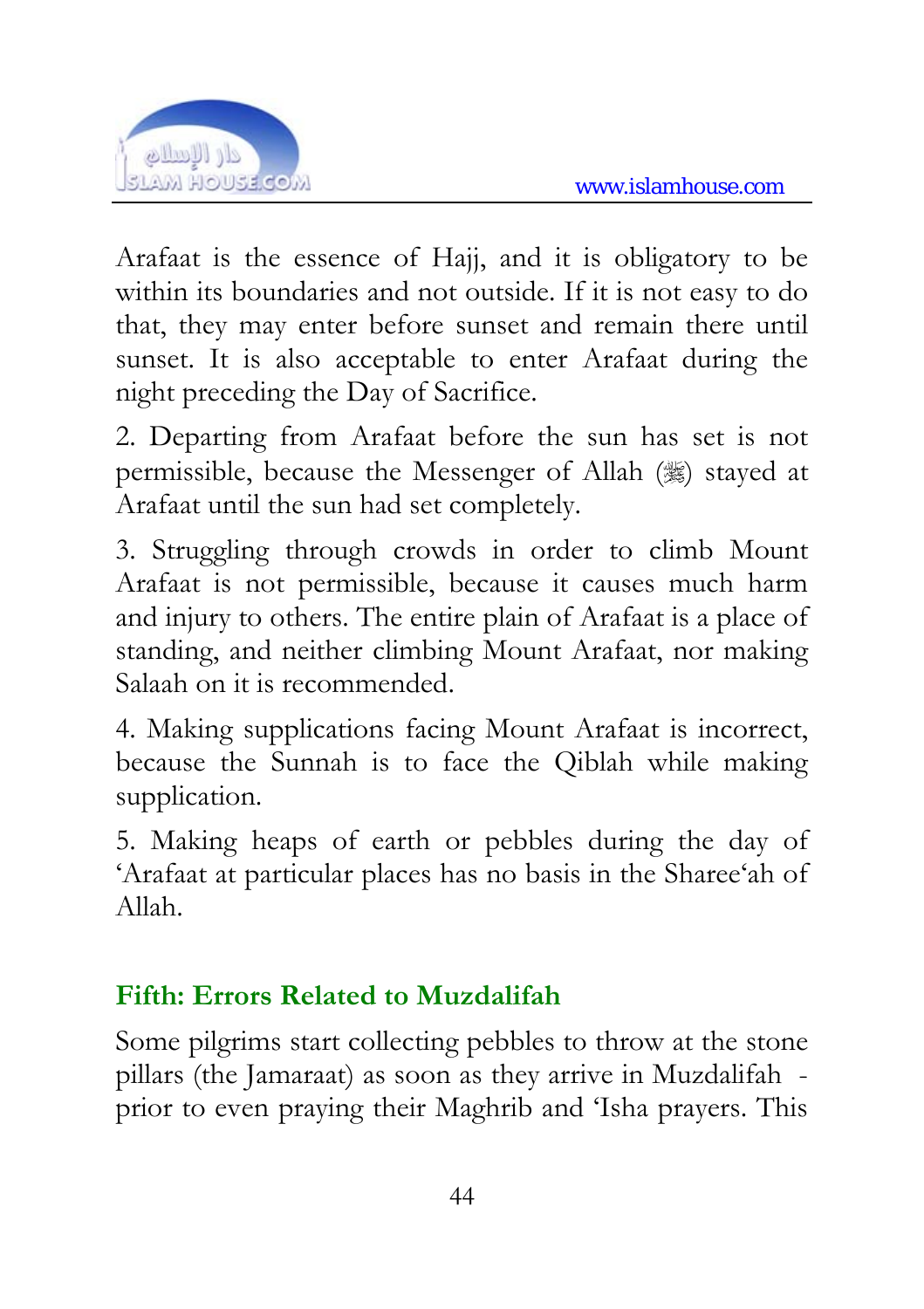

is incorrect. It is also incorrect to hold the belief that the pebbles must be collected at Muzdalifah.

The correct thing is that the pebbles can be collected anywhere within the boundaries of al-Haram (the Sacred precincts of Makkah). It is known that the Prophet  $(\frac{1}{2})$  did not ask that the pebbles for throwing at the Jamratul-'Aqabah be picked for him from Muzdalifah. They were picked up for him in the morning after leaving Muzdalifah, and on entering Mina. In addition, the remaining pebbles were picked up for him from Mina.

Some pilgrims wash the pebbles, but this is not something prescribed in the Sharee'ah.

#### **Errors Related to Throwing the Pebbles**

1. Some pilgrims are under the impression that when they are throwing pebbles at the stone pillars, they are actually throwing the Satans (devils), hence they hurl them with rage and a shower of curses and abuses. No! The throwing of the pebbles was only prescribed for the remembrance of Allah (3).

2. Some people throw big stones, shoes or pieces of wood. This is extremism in matters of religion which the Prophet  $(\%)$  prohibited, and doing such will not suffice for the throwing.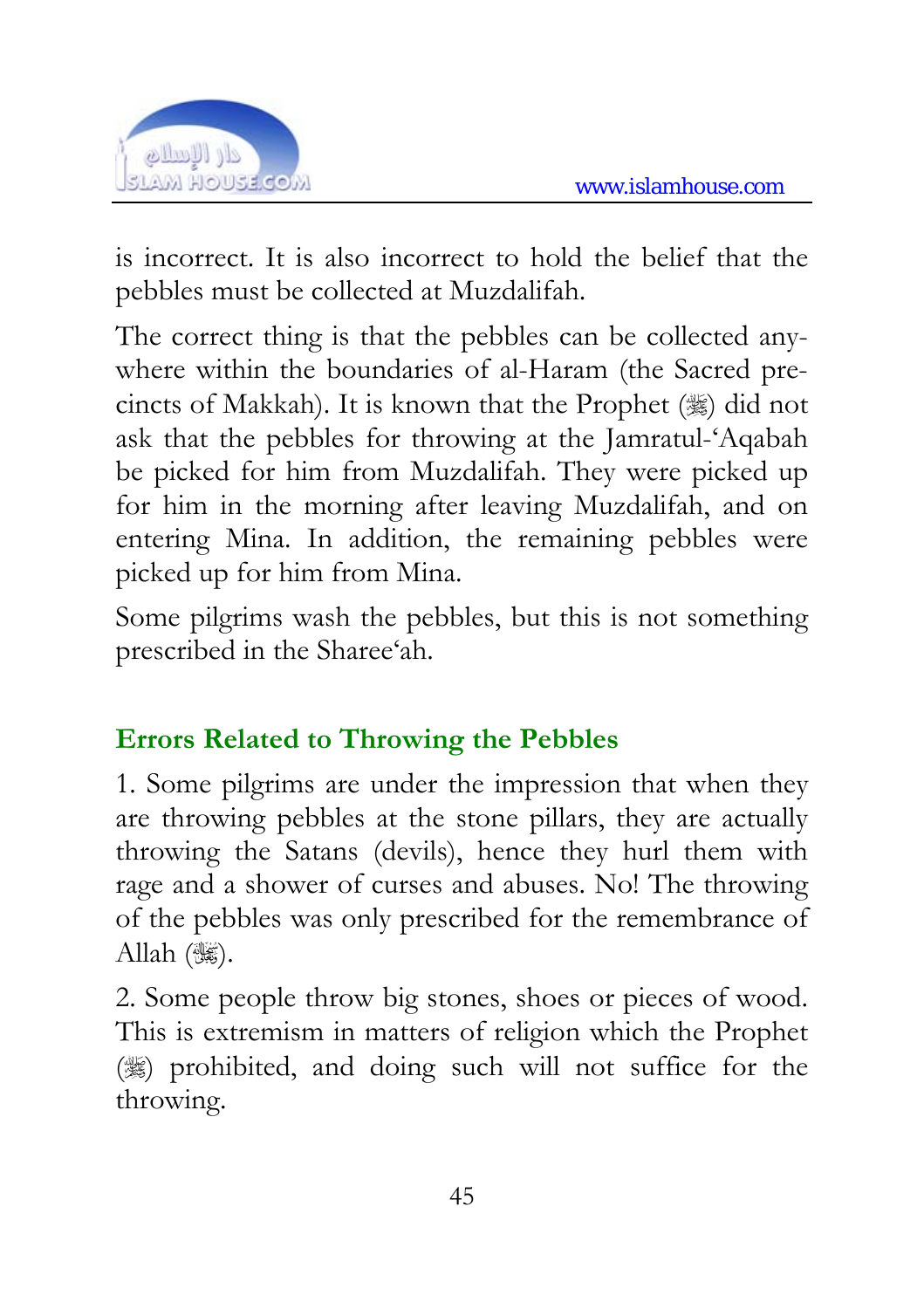

3. Jostling and fighting with others at the pillars while throwing the pebbles is not permissible. What is prescribed is to be gentle and to throw the pebbles without hurting anyone as much as possible.

4. Throwing all the pebbles at one time is an error. The scholars have said that this would be counted as only one throw. The Sharee'ah prescribes that the throwing of the pebbles be done one pebble after another, saying **Allahu Akbar** with each throw.

5. Delegating someone to throw the pebbles simply due to fear of the crowds or of hardship, while one is capable of doing it him or herself. Only the sick, or weak individuals are permitted to delegate someone to do the throwing for them.

#### **Seventh: Errors Related to the Farewell Tawaaf**

1. On the day of their departure some pilgrims go to Makkah to perform their Farewell Tawaaf before throwing the pebbles at the Jamaraat, and then they return to Mina to throw the pebbles and depart from Mina for their respective countries. Thus their final rite becomes that of throwing the pebbles at the Jamaraat, and not of the Tawaaf round the Ka'bah. This is an error as the Prophet  $(\frac{1}{2})$  said:

 $\ll$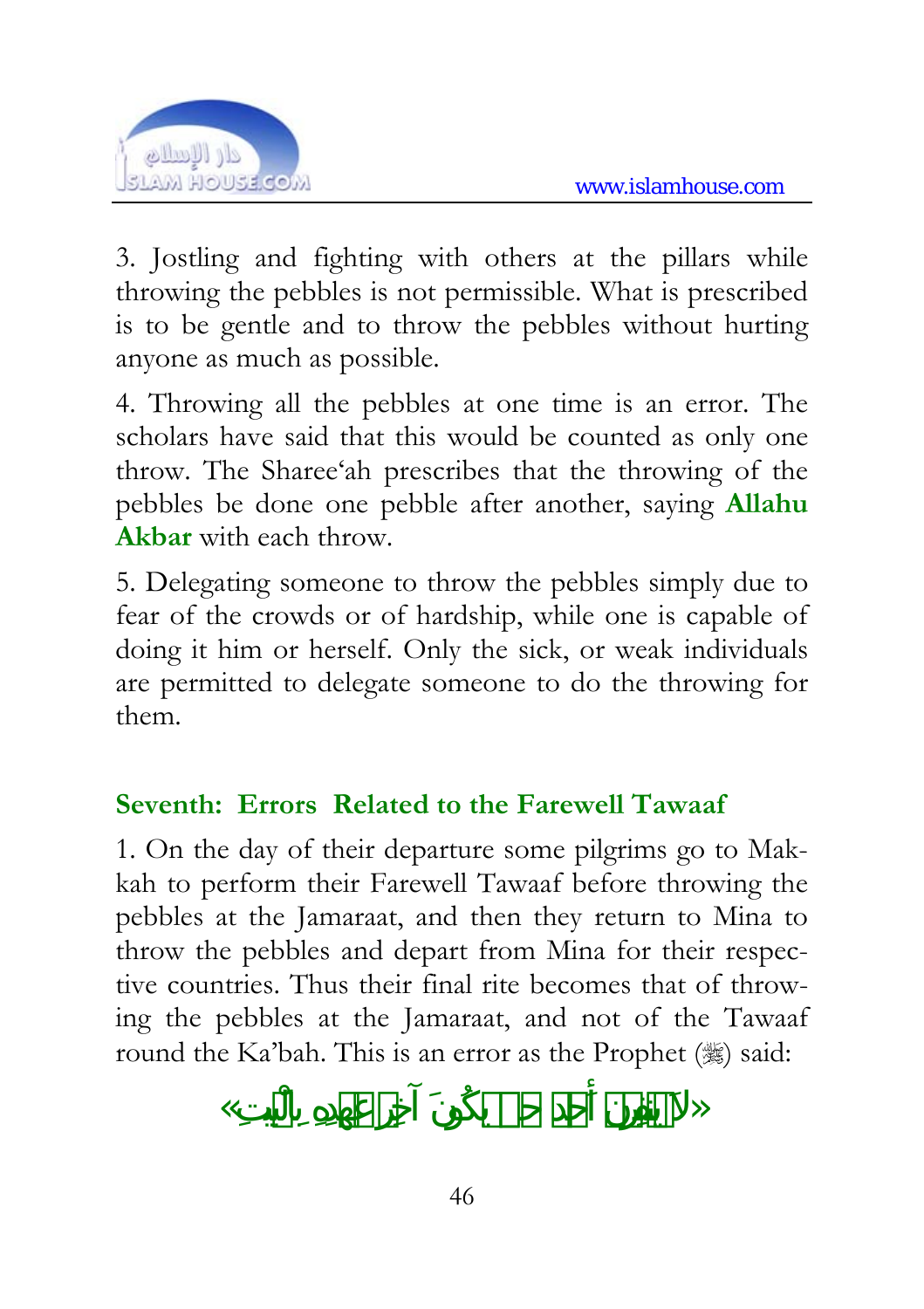

#### **"No one should depart without his last visit being to the House (the Ka'bah)." (Muslim)**

Accordingly, the Farewell Tawaaf must be done after one has completed all the rites of Hajj (and before starting his journey home). After this Tawaaf, one should not stay in Makkah except for the time it takes to prepare departure.

2. After finishing the Farewell Tawaaf some people walk backwards, facing the Ka'bah when going out of the Sacred Masjid, with the impression that this is a veneration of the Ka'bah. This act is an innovation (bid'ah) in the religion and has no basis.

3. After finishing the Farewell Tawaaf, some pilgrims stop at the door of the Sacred Masjid to make supplications. This is also an innovation with no basis in the Sharee'ah of Islam.

#### **Eighth: Errors Related to the visit to the Prophet's Masjid**

1. Rubbing one's hands on the walls and the iron grills, or tying threads and other acts of this sort while visiting the grave of the Prophet  $(\frac{16}{26})$ , intending by such acts to receive blessings (barakah). All these are innovations (bid'ah). Blessings come from following what Allah and His Messenger  $(\frac{1}{2})$  have prescribed, and not from following innovations.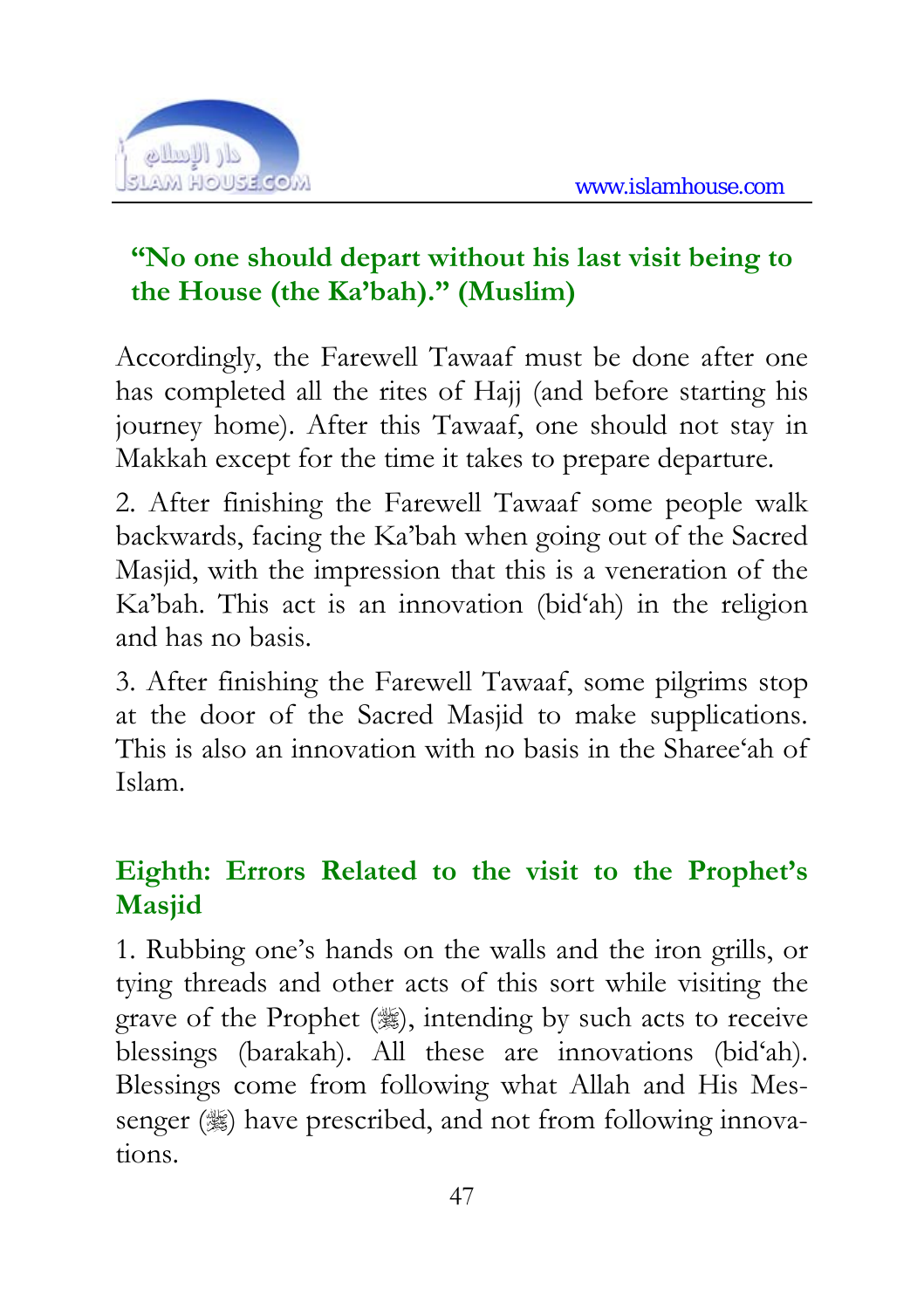

2. Going to the caves of Mount Uhud or to the caves of Hira or Thawr near Makkah and hanging pieces of cloth, making supplications which Allah did not prescribe there, bearing unnecessary hardships in all of that. These are all innovations in the religion and have no basis in the Sharee'ah.

3. Likewise, visiting certain sites under the impression that they constitute relics of the Prophet  $(\frac{1}{2})$ , such as the place where his camel knelt (when he first arrived at Madinah), the well of Uthman, or the well of the ring and taking the soil of these places to obtain blessings.

4. Calling upon the dead while visiting the graves at the Baqi' cemetery, or the graves of the martyrs of Uhud, and throwing coins in order to seek the blessings of the place or from the people buried there is a grievous error. In fact, it is shirk (ascribing partners to Allah ), as has been pointed out by scholars and is also clear from the Book of Allah and the Sunnah of His Messenger (.). This is because all forms of worship are due to Allah alone, and it is not permissible to direct worship to other than Allah in any of them; such as invoking another besides Allah, offering sacrifices, giving vows. Allah ( $\gg$ ) says: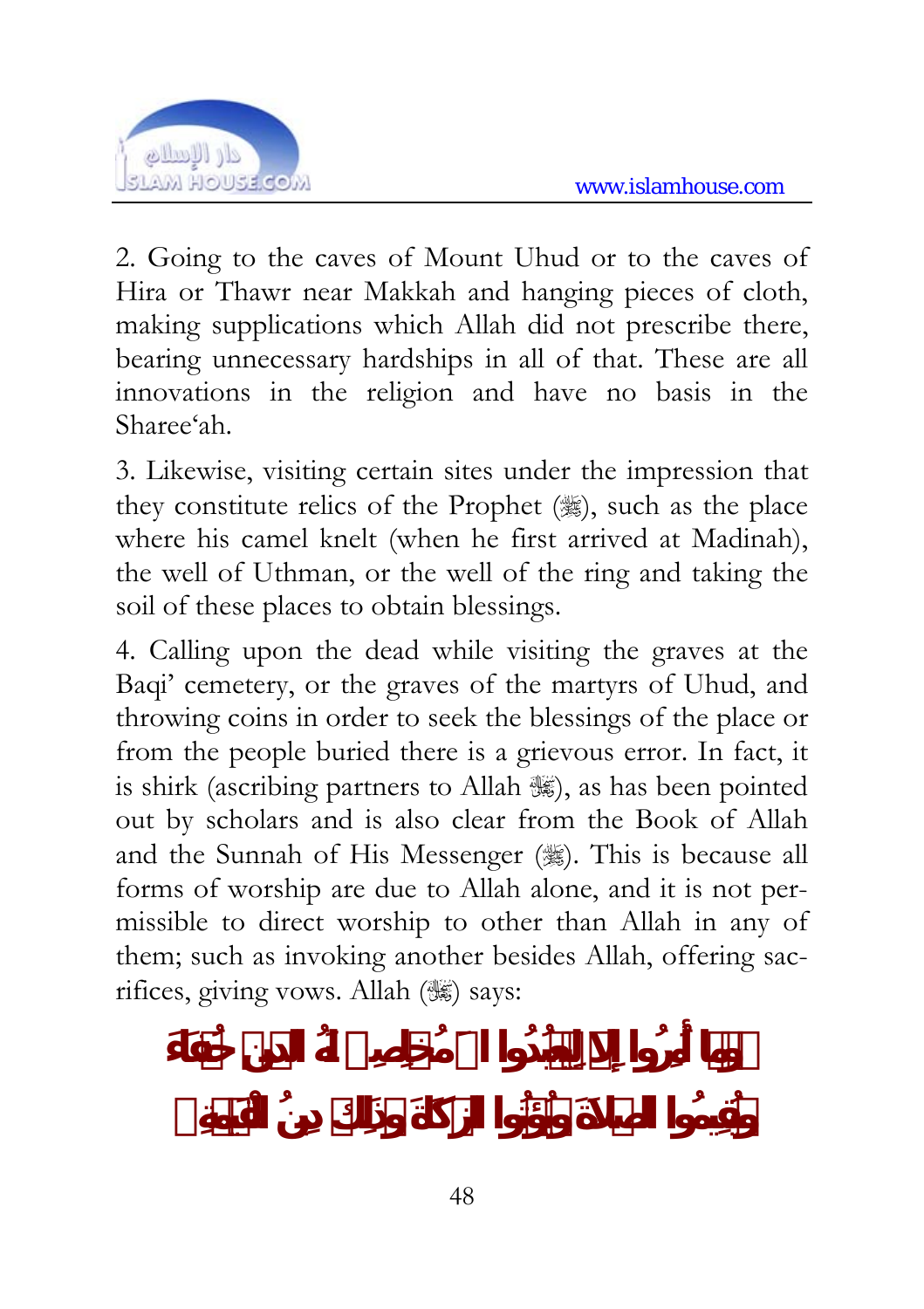

#### **"And they were commanded nothing except to worship Allah (only) purifying the religion for Him alone." [Surah al-Bayyinah (98):5]**

And He also says:

#### **"Verily, the places of worship are for Allah (alone), so do not invoke anyone along with Allah." [Surah al-Jinn (72):18]**

We ask Allah, the Most High to improve the condition of the Muslims, to give them understanding of the religion, and to turn all of us away from errors and deviations. Indeed, He is the Hearing, the Responding.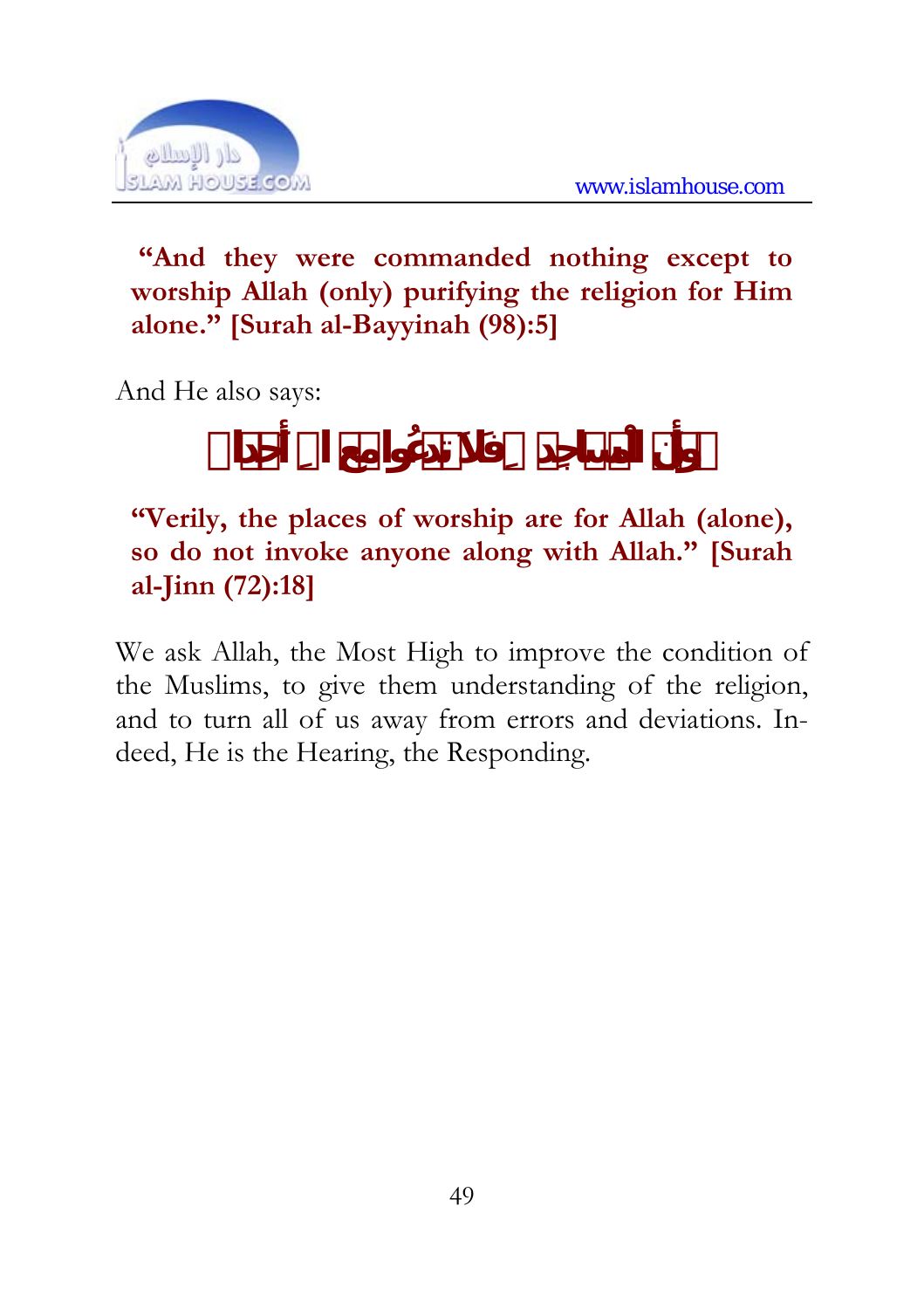

## What is Required of the Pilgrims

1. To repent sincerely from all sins, and to spend on the Hajj and 'Umrah out of his lawful earnings.

2. To guard one's tongue from lying, backbiting and slandering.

3. To purify one's intention when perform Hajj or 'Umrah, making it solely for the pleasure of Allah (3).

4. To learn the actions that are prescribed by the Sharee'ah on Hajj and 'Umrah – those that constitute the actions of the limbs and the pronouncement of the tongue, and in the event of any problem, to ask those who know.

5. When the pilgrim arrives at the Meeqaat (station of Ihraam), he is free to choose one of the three types of Hajj (Ifraad, Qiraan or Tamattu'). Tamattu' is preferable for the person who has not brought a sacrificial animal with him, while Qiraan is preferable for one who has his sacrificial animal with him.

6. If the person entering Ihraam is afraid he may not be able to complete all the rites because sickness or insecurity, he should make a condition thus:

 $\ll$   $\gg$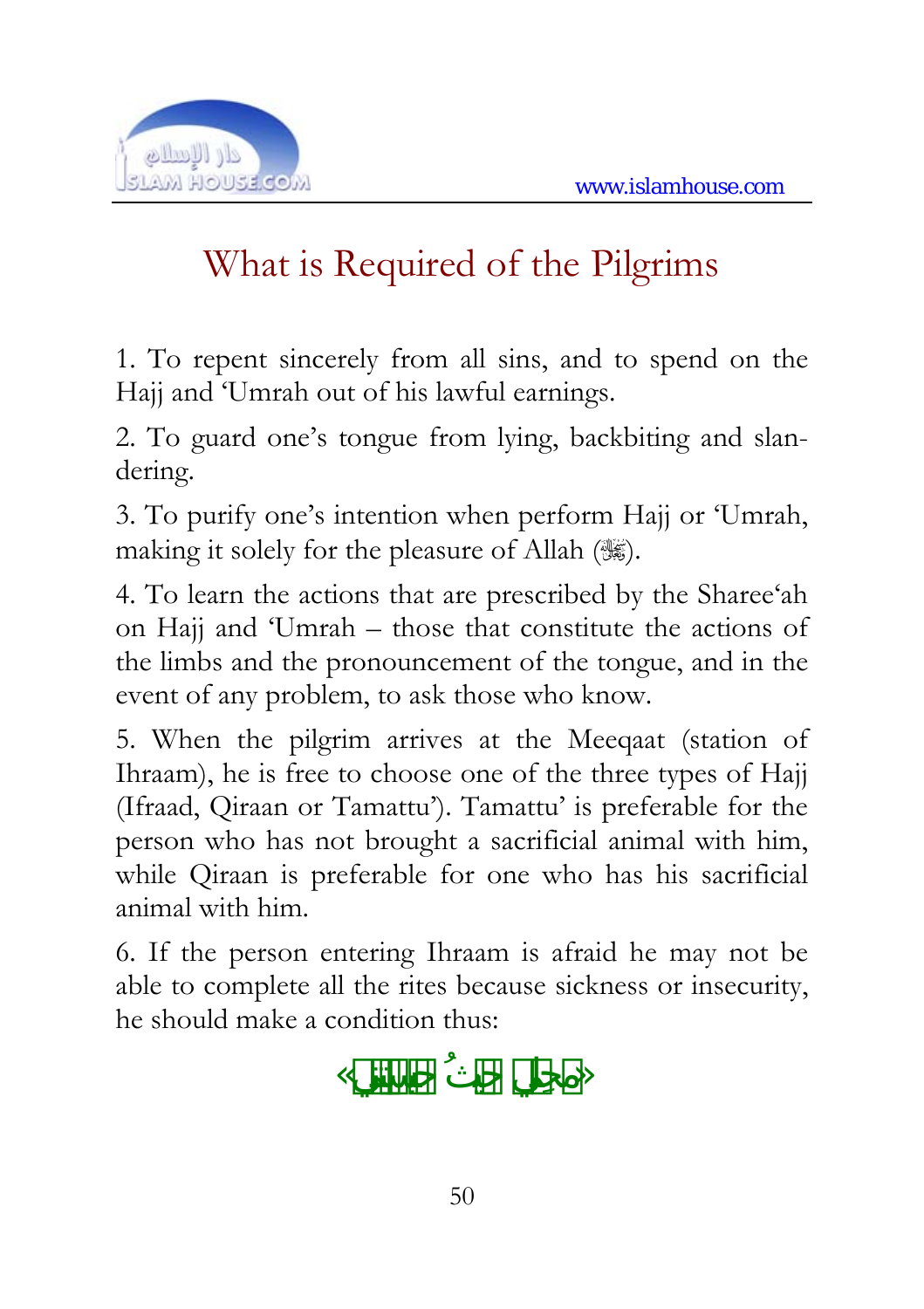

#### **"I will return to the normal state wherever I am obstructed (from proceeding with my rites)." (Bukhari and Muslim)**

7. The Hajj of children is valid, but it does not absolve them from performing the obligatory Hajj that is binding on them [as adults].

8. During the state of Ihraam one may take a bath, wash his head, or scratch it if need be.

9. A woman may veil her face with her head-covering if she fears that men who are not mahram (related) to her will be looking at her.

10. Many women wear a headband under the veil to keep it away from the face. This action has no basis in the Sharee'ah.

11. It is permissible to wash the Ihraam garments and to wear them again, or to change into other Ihraam garments.

12. If during the state of Ihraam one should wear a sewn garment, cover his head, or use scent due to forgetfulness or ignorance, no expiation (penalty or redemption) is required of him.

13. If one is performing Hajj al-Tamattu' or 'Umrah, he should stop reciting talbiyah upon arriving at the Ka'bah before beginning his Tawaaf.

14. Walking with quick, short steps (raml) and uncovering the right shoulder (idtibaa') are not permissible except dur-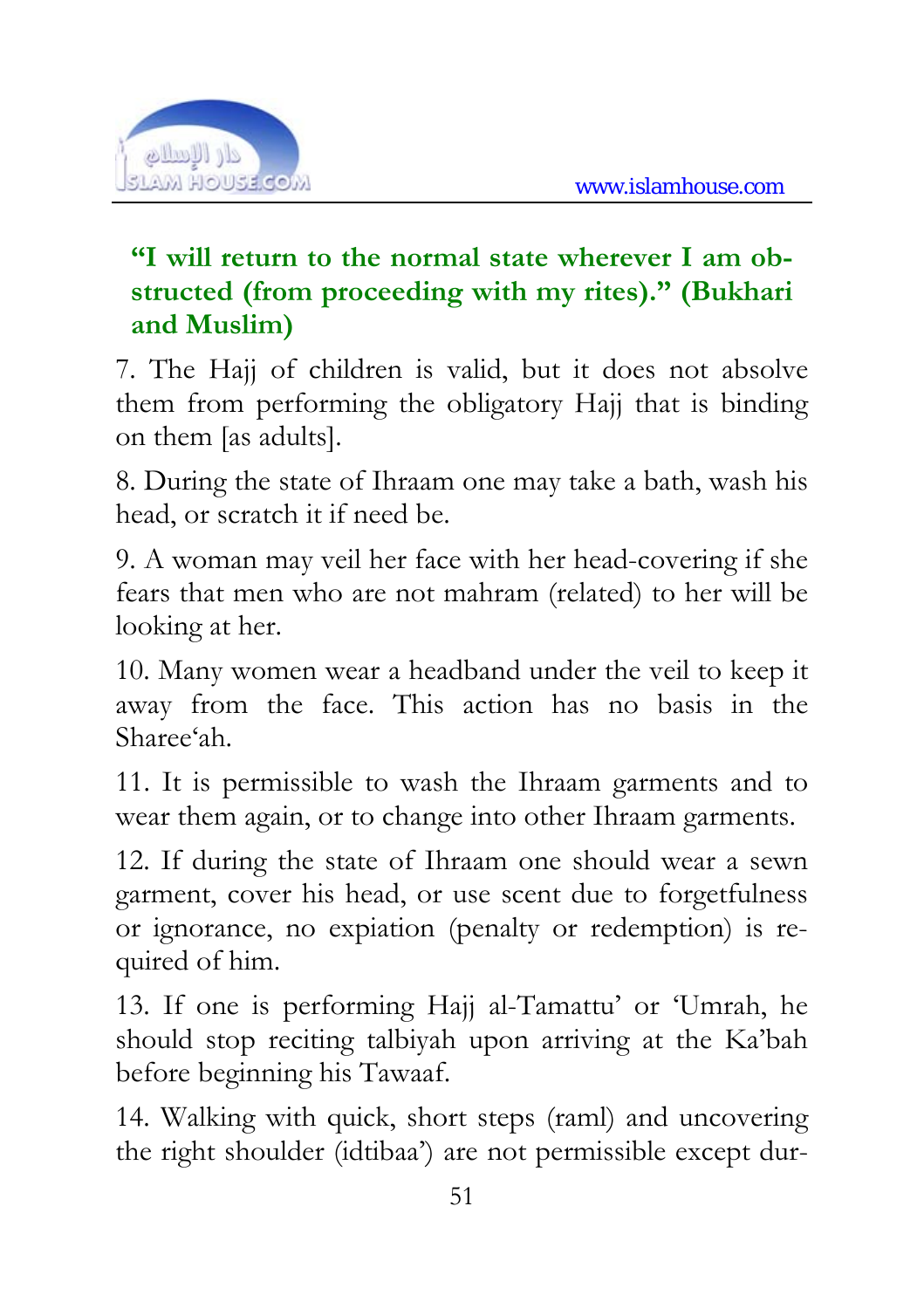

ing the Tawaaf of arrival (Tawaaf al-Qudoom), and they apply to men only. And this type of walk (raml) is prescribed only during the first three circuits of this Tawaaf.

15. If the pilgrim forgets how many circuits he has performed, i.e. whether three or four, he should regard them as three (that is, the lesser of the two numbers). The same procedure applies to the Sa'y.

16. In case of large crowds, there is no harm in performing the circuits beyond the station of Ibraheem or even further beyond, as the whole of the Sacred Masjid is the place of Tawaaf, whether on the ground floor or on the upper floors of the Masjid.

17. It is among the evil actions for a woman to make Tawaaf showing her adornments, using perfume, or not covering herself properly.

18. If a woman's menses begins, or she gives birth after entering into Ihraam, it is not permissible for her to make Tawaaf until the flow of blood ceases and she cleans herself.

19. A woman may wear any dress for Ihraam as long as it does not resemble the clothing of men, show her adornments, or cause temptation in men.

20. To pronounce the intentions for the acts of worship other than the Hajj or 'Umrah is an innovation (bid'ah), and to utter it aloud is even more incorrect.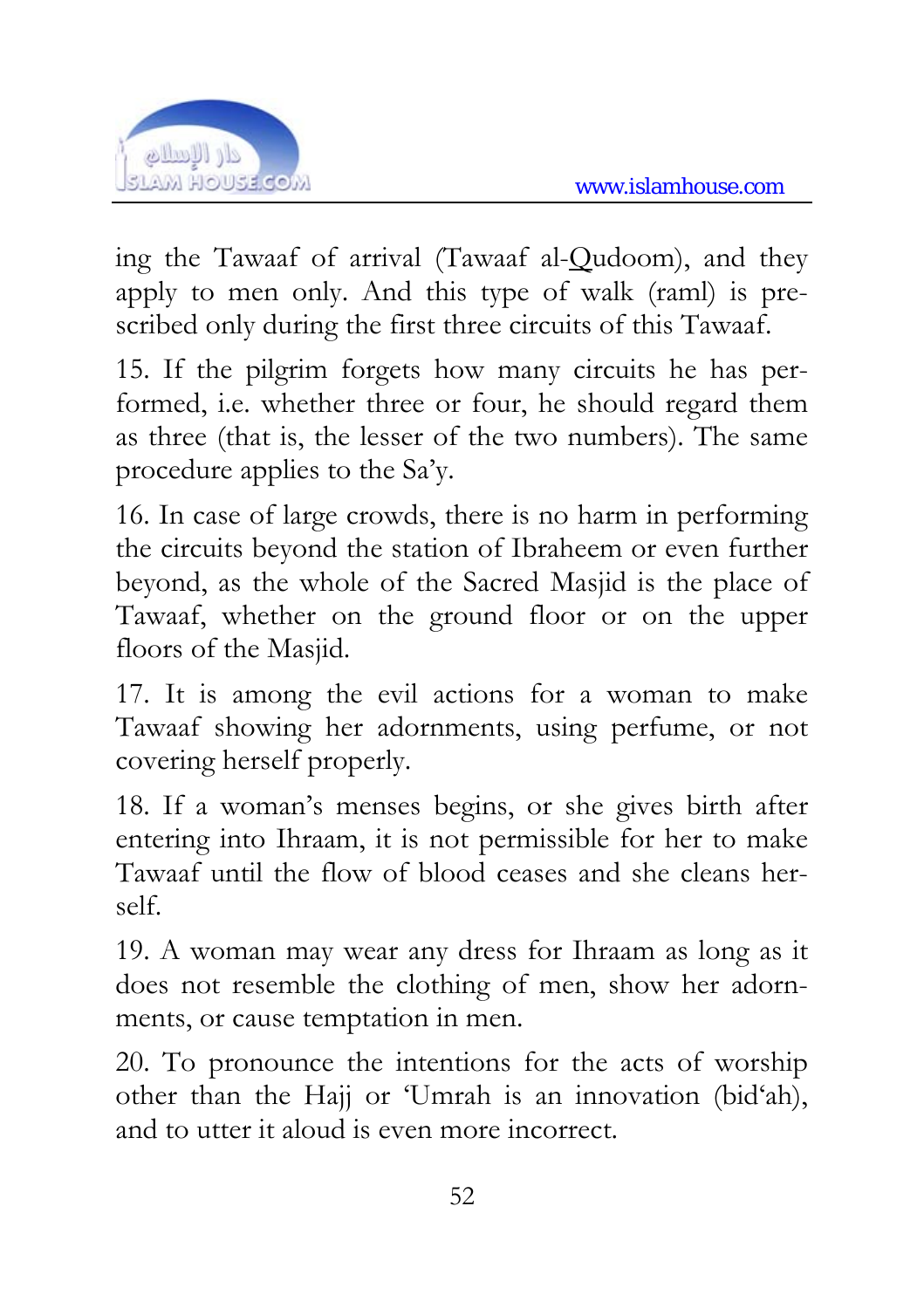

21. If a Muslim has the intention of making Hajj or 'Umrah, it is forbidden for him to pass the Meeqaat (the appointed station of making Ihraam) without entering into a state of Ihraam.

22. If the pilgrim for Hajj or 'Umrah is travelling by air, he should enter into the state of Ihraam on the plane when he passes parallel to the Meeqaat lying on his route. He should prepare himself for donning the Ihraam garments before reaching the Meeqaat. There is nothing wrong if he enters the state of Ihraam before reaching the Meeqaat, especially if he is afraid of falling asleep or becoming forgetful while on the plane

23. The practice of some pilgrims of performing multiple 'Umrahs from Tan'eem or Ja'arraanah after the Hajj has no evidence in the Sharee'ah.

24. The pilgrim who is performing Hajj al-Tamattu' should re-enter into Ihraam on the 8th of Dhul-Hijjah at the place he is staying in Makkah, It is not necessary for him to go into Ihraam from any specified place within Makkah, such as the Mizab (the spout at the top of the Ka'bah) as many people do, nor is there any Farewell Tawaaf for going out of Makkah for Mina.

25. It is preferable to go to 'Arafaat from Mina on the 9<sup>th</sup> of Dhul-Hijjah after the sun has risen.

26. It is not permissible to depart from 'Arafaat on the 9th of Dhul-Hijjah before the sun has set. When the pilgrim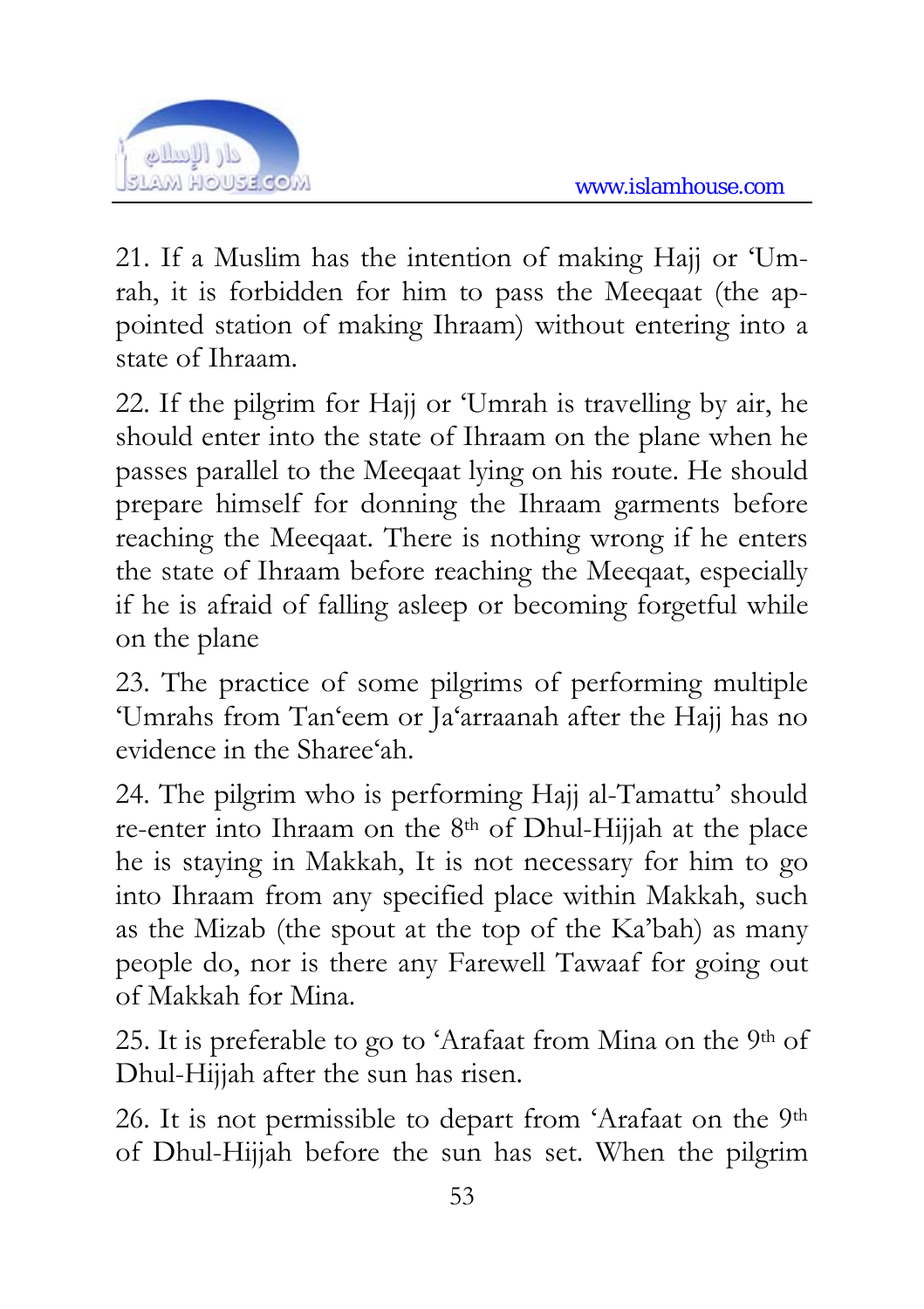

departs after sunset, he should do so with ease and calmness.

27. The Maghrib and 'Ishaa prayers are to be performed after arriving at Muzdalifah, whether at the time of Maghrib or during the period of 'Ishaa.

28. It is permissible to gather the pebbles for stoning the pillars from any place within the boundaries of Makkah (al-Haram), and not necessarily from Muzdalifah.

29. It is not recommended to wash the pebbles, because neither the Prophet  $(\mathcal{L})$  nor his companions did so.

30. It is permissible for women, children and the weak to proceed from Muzdalifah to Mina during the last part of the night.

31. When the pilgrim arrives in Mina on the Day of 'Eid (the  $10<sup>th</sup>$  of Dhul-Hijjah) he should stop reciting the talbiyah when he starts throwing the Jamrah al-'Aqabah.

32. It is not required that the pebbles remain within the basin designated for them to land, but rather that they [at one point] land in it.

33. According to the strongest opinion of the scholars, the period of slaughtering the sacrifice extends up to the sunset of the third day of the three days spent at Mina after 'Eid.

34. Tawaaf al-Ifaadah on the day of Eid (the  $10<sup>th</sup>$  of Dhul-Hijjah) is an essential and integral part of the Hajj, and the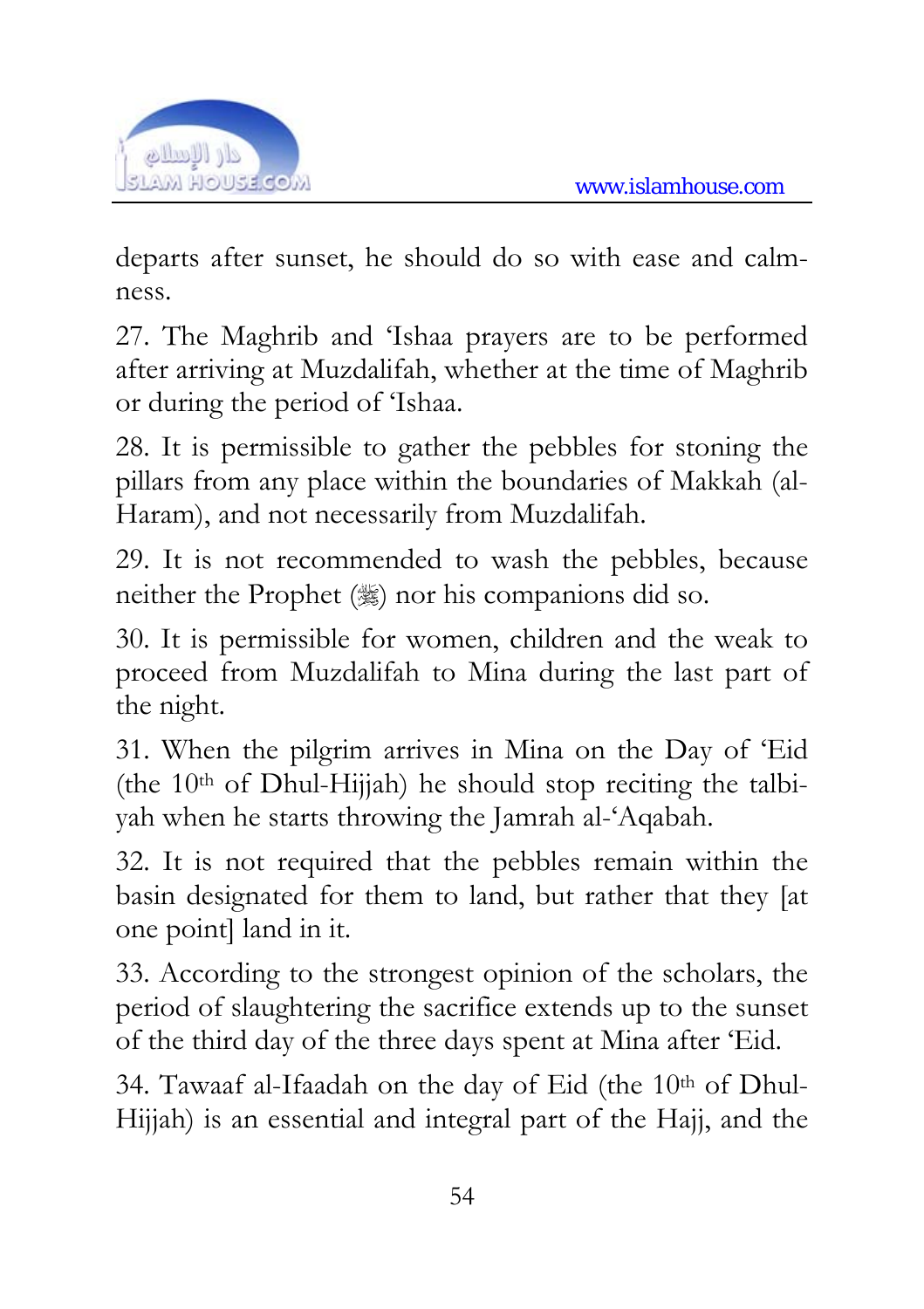

Hajj is not complete without it. However, it is permissible to delay it until the end of the stay in Mina.

35. The person making Qiraan between Hajj and 'Umrah offers one Sa'y only. The same applies in the case of the one doing Ifraad.

36. On the day of Sacrifice, it is preferable that the pilgrim does the Hajj rites of that day in the following order: he begins by throwing pebbles at the Pillar of 'Aqabah, then he slaughters his sacrificial animal, then he shaves or clips his hair, then he does the Tawaaf around the Ka'bah, followed by the Sa'y. If he does some of these rites before others, there is no harm in that.

37. Returning to the full normal state after Ihraam is attained by doing the following:

(a) throwing the pebbles at the Pillar of 'Aqabah,

(b) shaving the head or clipping some of the hair,

(c) doing the Tawaaf al-Ifaadah.

38. If the pilgrim decides to shorten his stay in Mina, it is necessary that he depart from Mina before sunset (of the second day of tashreeq).

39. For a child who cannot perform the rite of stoning the pillars, his guardian is permitted to throw on his behalf after throwing for himself.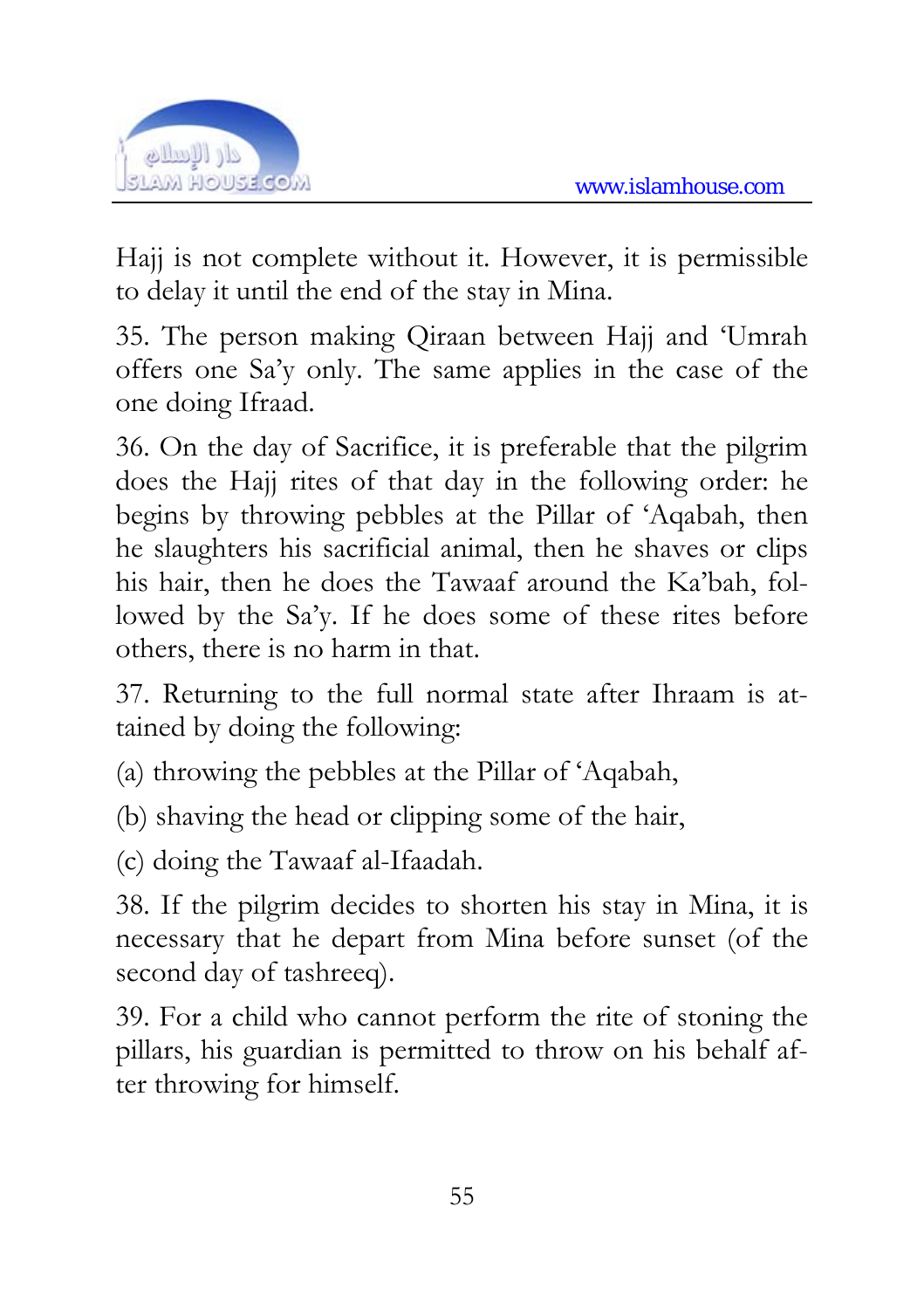

40. A person who is not capable of throwing due to old age, illness or a similar excuse is permitted to appoint someone to do the throwing on his or her behalf.

41. The one appointed to do the throwing should first throw his own pebbles and then throw the pebbles of the person who appointed him before proceeding to the next pillar. They should do this at each of the three pillars.

42. Except for the residents of the Sacred Masjid, it is obligatory on anyone who is doing Hajj al-Tamattu' or Qiraan to do sacrifice a 'hady', which is a sheep, one seventh of a camel, or one seventh a cow.

43. If the pilgrim is unable to make this sacrifice, he must fast three days during the Hajj and seven days after returning home.

44. It is preferable that these three days of fasting be completed before the day of 'Arafaat so that he will not be fasting on the day of 'Arafaat; otherwise he should fast on the 11th, 12th and 13th of Dhul-Hijjah.

45. It is permissible to fast these three days either consecutively or separately, but he should not delay them till after the days spent at Mina. The same applies to the seven days of fasting at home; he may do them consecutively or separately.

46. The farewell Tawaaf (Tawaaf al-Wadaa) is obligatory on every pilgrim except a woman experiencing menstruation or postpartum bleeding.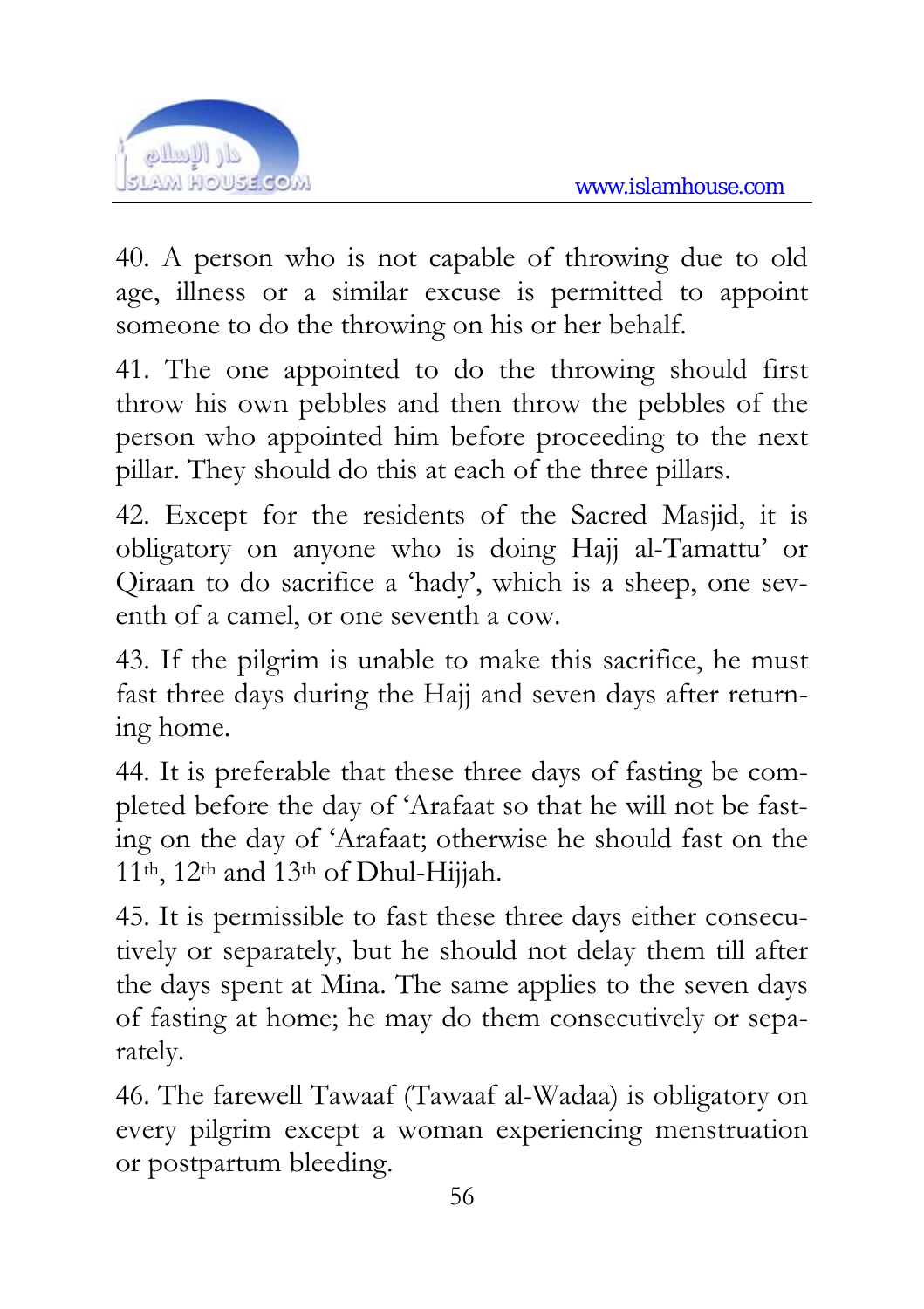

 $\overline{a}$ 

47. To visit the Prophet's Masjid in Madinah is Sunnah, whether it is done before the Hajj, after the Hajj, or in any time of the year

48. When you enter the Prophet's Masjid, it is Sunnah to pray two rak'ahs of salutation of the masjid. Although you can perform them anywhere in the Masjid, it is preferable to perform them in the Rawdah.

49 Visiting the grave of the Prophet  $(\frac{1}{2})$  and other graves is allowed for males only and not for females, and on the condition that a specific journey is not undertaken on that account.34

50. Rubbing the walls of the chamber housing the Prophet's (ﷺ) grave, kissing it, or performing Tawaaf around it are all innovations prohibited in Islam. Our righteous predecessors did not do such actions. If one's intention of making Tawaaf around the grave is to seek closeness to the Prophet  $(\ddot{\ddot{\mathbf{x}}})$ , then this is shirk.

51. It is also shirk to invoke the Prophet  $(\frac{1}{2})$  for the fulfillment of any need or the removal of a grievance.

<sup>34</sup> The Intention for going to Madeenah should be to visit the masjid of the Prophet  $(\frac{1}{2})$  and not his grave, but whilst one is there, it is legislated for the Muslim to visit the grave of the Prophet  $(\frac{1}{2})$  and greet him with 'Salam'. (Editor)